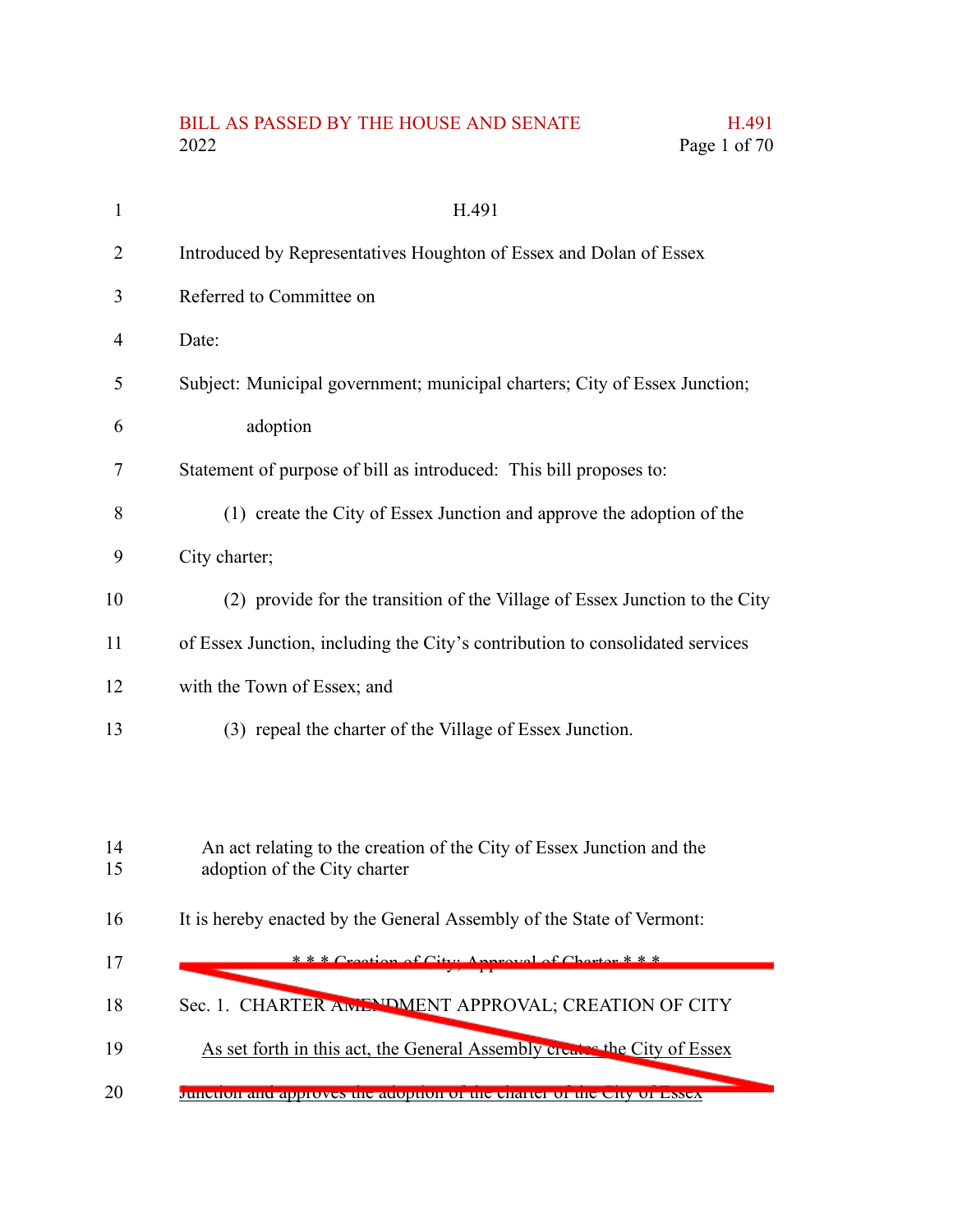# BILL AS PASSED BY THE HOUSE AND SENATE H.491<br>2022 Page 2 of 70 Page 2 of 70

| 1  | The verters of the Village of Essex Innetion enproved the creation of             |
|----|-----------------------------------------------------------------------------------|
| 2  | the City and the adoption of the City charter on November 2, 2021.                |
| 3  | *** Charter of the City of Essex Junction ***                                     |
| 4  | Sec. 2. 24 App. V.S.A. chapter 4 is added to read:                                |
| 5  | CHAPTER 4. CITY OF ESSEX JUNCTION                                                 |
| 6  | <b>Subch</b> pter 1. Incorporation and Powers of the City                         |
| 7  | § 101. CORPORATE NISTENCE RETAINED                                                |
| 8  | Notwithstanding the provisions of any other municipal charter, the                |
| 9  | inhabitants of the Village of Es. ex Junction, within its corporate limits, shall |
| 10 | be a municipal corporation by the mome of the City of Essex Junction.             |
| 11 | § 102. GENERAL POWERS; LAW                                                        |
| 12 | Except as modified by the provisions of his charter, or by any lawful             |
| 13 | regulation or ordinance of the City of Essex Jun vtion, all provisions of the     |
| 14 | statutes of this State applicable to municipal corporsions shall apply to the     |
| 15 | City of Essex Junction.                                                           |
| 16 | § 103. SPECIFIC POWERS                                                            |
| 17 | (a) The City of Essex Junction shall have all the powers grapted to cities        |
| 18 | and municipal corporations by the Constitution and laws of this State together    |
| 19 | with all the implied powers necessary to carry into execution all the powers      |
| 20 | granted, and it may enact ordinances not inconsistent with the Constitution and   |
| 21 | raws of the state of vehilon of with this enarter.                                |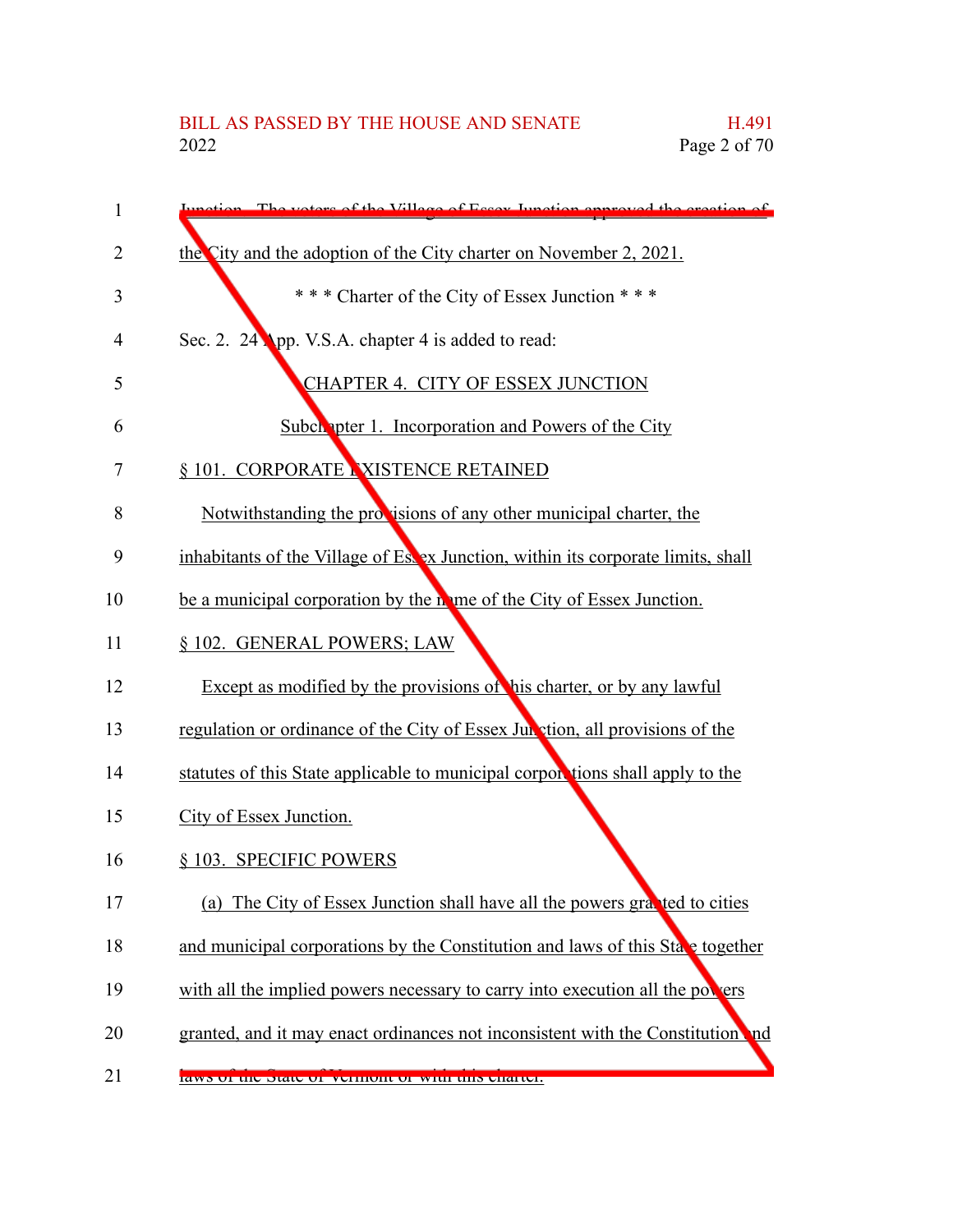| 1              | (b) The City of Essex Junction may acquire real and personal property                         |
|----------------|-----------------------------------------------------------------------------------------------|
| $\overline{2}$ | with in or without its corporate limits for any municipal purpose, including                  |
| 3              | storm water collection and disposal; waste water collection and disposal; solid               |
| 4              | waste collection and disposal; provision of public water supply; provision of                 |
| 5              | public parks and recreation facilities; provision of municipal facilities for                 |
| 6              | office, fire protection, and police protection; provision of public libraries;                |
| 7              | provision of public parking areas; provision of sidewalks, bicycle paths, and                 |
| 8              | green strips; provision of public roadways; provision of public view zones and                |
| 9              | open spaces; and such other purposes as are addressed under the general laws                  |
| 10             | of the State of Vermont.                                                                      |
| 11             | (c) The City of Essex Junction may equire such property in fee simple or                      |
| 12             | any lesser interest or estate, by purchase, gh <sup>e</sup> t, devise, lease, or condemnation |
| 13             | and may sell, lease, mortgage, hold, manage, and control such property as its                 |
| 14             | interest may require.                                                                         |
| 15             | (d) The City of Essex Junction may exercise any of its powers or perform                      |
| 16             | any of its functions and may participate in the financing the eof, jointly or in              |
| 17             | cooperation, by contract or otherwise, with other Vermont municipalities, the                 |
| 18             | State of Vermont, any one or more subdivisions or agencies of the vate or the                 |
| 19             | <b>United States.</b>                                                                         |
| 20             | (e) The City of Essex Junction may establish and maintain an electric                         |
| 21             | power system and regulate power nue instantations, provided, nowever, that                    |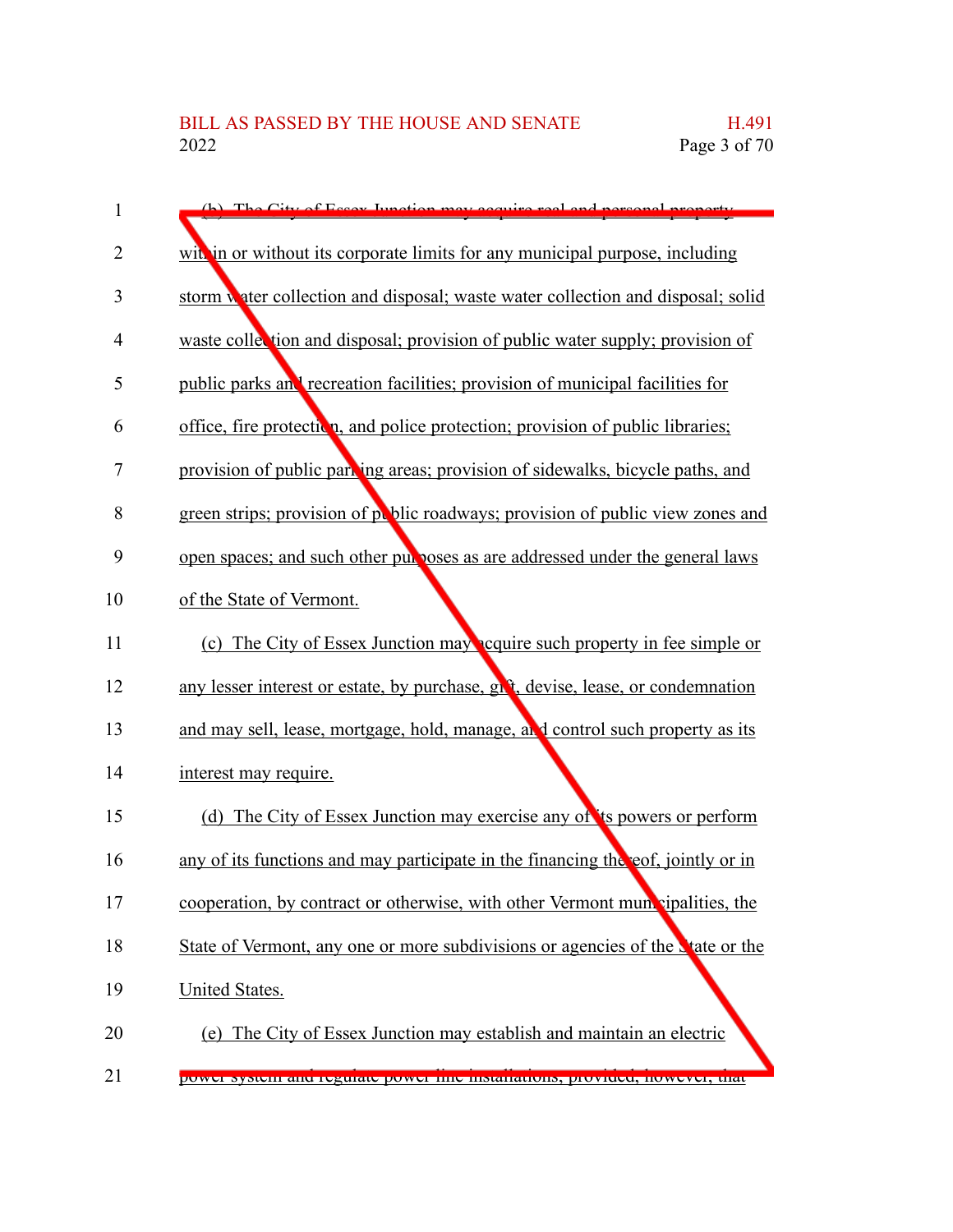| 1  | the City shall have no outhority under this charter that conflicts with that   |
|----|--------------------------------------------------------------------------------|
| 2  | authority granted to the Public Utilities Commission or any other state        |
| 3  | regulatory agency. The City of Essex Junction may also establish a             |
| 4  | telecommul ications system and an enterprise to deliver internet or broadband  |
| 5  | services.                                                                      |
| 6  | (f) In this charter, mention of a particular power shall not be construed to   |
| 7  | be exclusive or to restrict the scope of the powers that the City of Essex     |
| 8  | Junction would otherwise h ve if the particular power were not mentioned.      |
| 9  | § 104. RESERVATION OF PCWERS                                                   |
| 10 | Nothing in this charter shall be so construed as in any way to limit the       |
| 11 | powers and functions conferred upon the City of Essex Junction and the City    |
| 12 | Council by general or special enactments in force or effect or hereafter       |
| 13 | enacted; and the powers and functions conferred by this charter shall be       |
| 14 | cumulative and in addition to the provisions of such general or special        |
| 15 | enactments.                                                                    |
| 16 | § 105. FORM OF GOVERNMENT                                                      |
| 17 | The municipal government provided by this charter shall be known as            |
| 18 | council-manager form of government. Pursuant to its provisions and subject     |
| 19 | only to the limitations imposed by the State Constitution and by this charter, |
| 20 | all powers of the City of Essex Junction shall be vested in an elective City   |
| 21 | Council, which shall chact orthhances, coues, and regulations, adopt budgets,  |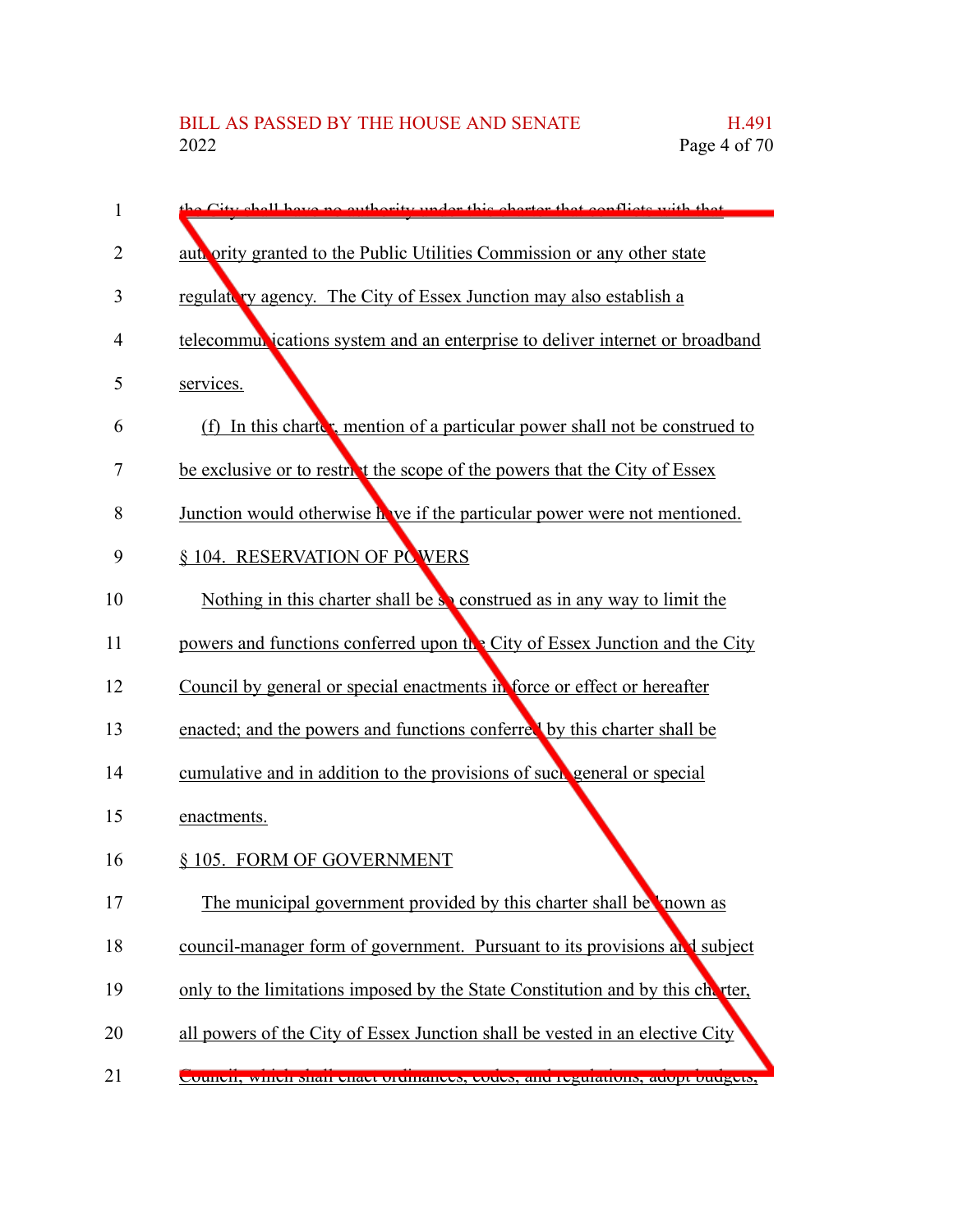| 1  | ermine policies, and appoint the City Menager, who shall enforce the laws         |
|----|-----------------------------------------------------------------------------------|
| 2  | and ordinances and administer the government of the City. All powers of the       |
| 3  | City shall be exercised in the manner prescribed by this charter or prescribed    |
| 4  | by ordinance                                                                      |
| 5  | Subchapter 2. Governance Structure                                                |
| 6  | § 201. POWERS AND DUTIES OF GOVERNING BODY                                        |
| 7  | (a) The members on the City of Essex Junction City Council shall                  |
| 8  | constitute the legislative bolly of the City of Essex Junction for all purposes   |
| 9  | required by statute and, except is otherwise provided in this charter, shall have |
| 10 | all the powers and authority given to and perform all duties required of City     |
| 11 | legislative bodies or Councils under the laws of the State of Vermont.            |
| 12 | (b) Within the limitations of the foregon g, the City of Essex Junction           |
| 13 | Council shall have the power to:                                                  |
| 14 | (1) Appoint and remove a City Manager and supervise, create, change,              |
| 15 | and abolish offices, commissions, or departments other than the offices,          |
| 16 | commissions, or departments established by this charter.                          |
| 17 | (2) Appoint the members of all boards, commissions, committees, or                |
| 18 | similar bodies unless specifically provided otherwise by this charter             |
| 19 | (3) Provide for an independent audit by a certified public account ant.           |
| 20 | (4) Inquire into the conduct of any officer, commission, or department            |
| 21 | anu mvesugate any anu an mumeiparanans.                                           |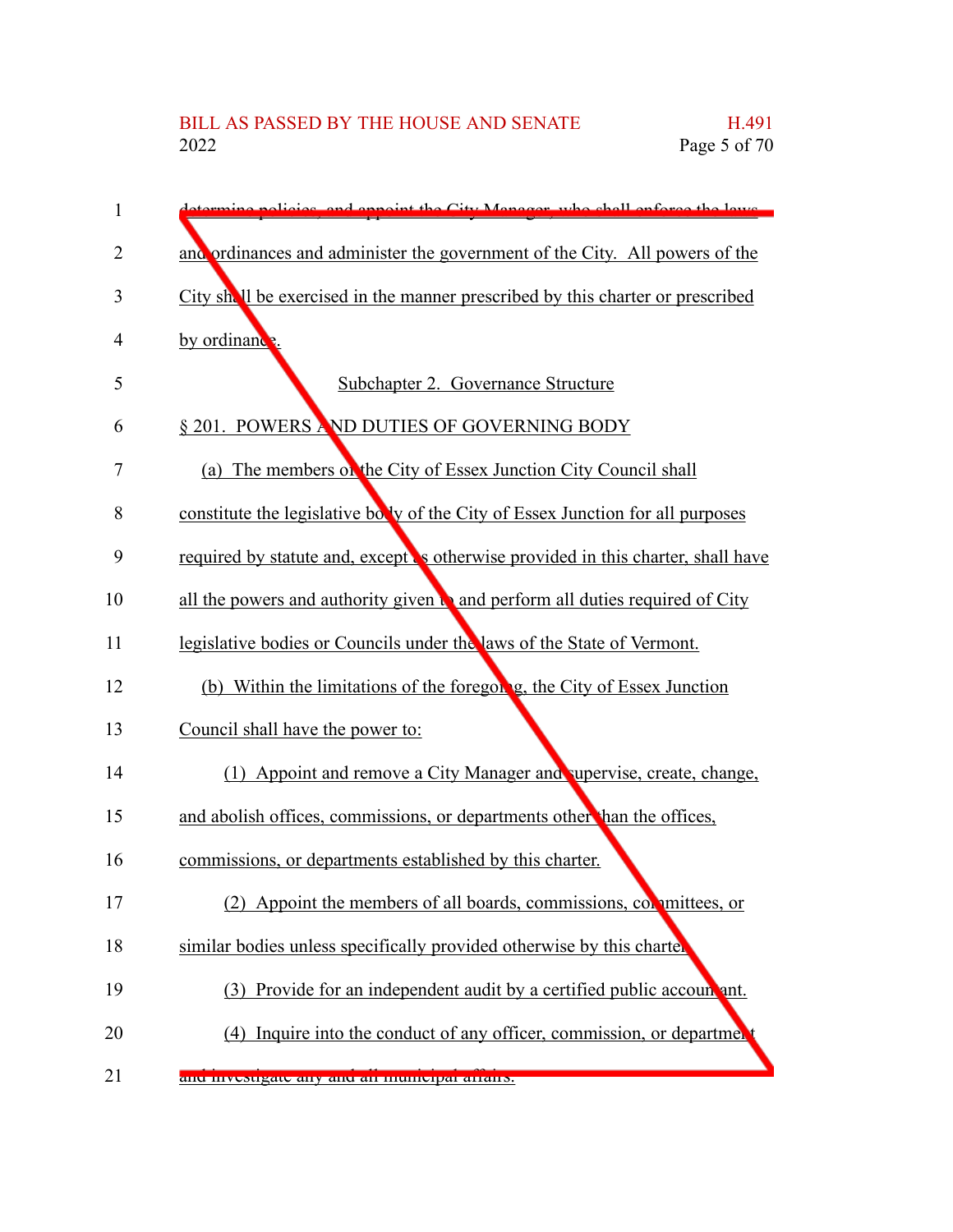| $\mathbf{1}$   | $(5)$ Exercise every other power that is not specifically set forth herein        |
|----------------|-----------------------------------------------------------------------------------|
| $\overline{2}$ | but hat is granted to Councils or legislative bodies by the statutes of the State |
| 3              | of Vermont.                                                                       |
| 4              | § 202. GOVERNING BODY; COMPOSITION AND TERMS OF OFFICE                            |
| 5              | (a) There shall be a City Council consisting of five members.                     |
| 6              | (b) All members shall reside within the boundaries of the City of Essex           |
| 7              | Junction to be elected by the qualified voters.                                   |
| 8              | (c) The term of office of a City Councilor shall be three years, and terms        |
| 9              | shall be staggered.                                                               |
| 10             | § 203. VACANCY IN OFFICE                                                          |
| 11             | In case of a vacancy of a Council seat, the vacancy shall be filled by the        |
| 12             | City Council until the next annual election purst in to subsection $204(c)$ of    |
| 13             | this charter.                                                                     |
| 14             | § 204. ELECTION OF GOVERNING BODY OFFICERS                                        |
| 15             | (a) The terms of the officers shall commence on the first cay of the month        |
| 16             | following the month of election. At the first meeting of the month following      |
| 17             | the annual City meeting, the Council shall organize and elect a President, Vice   |
| 18             | President, and Clerk by a majority vote of the entire Council and shall file      |
| 19             | centricate of the electron for record in the office of the City Clerk.            |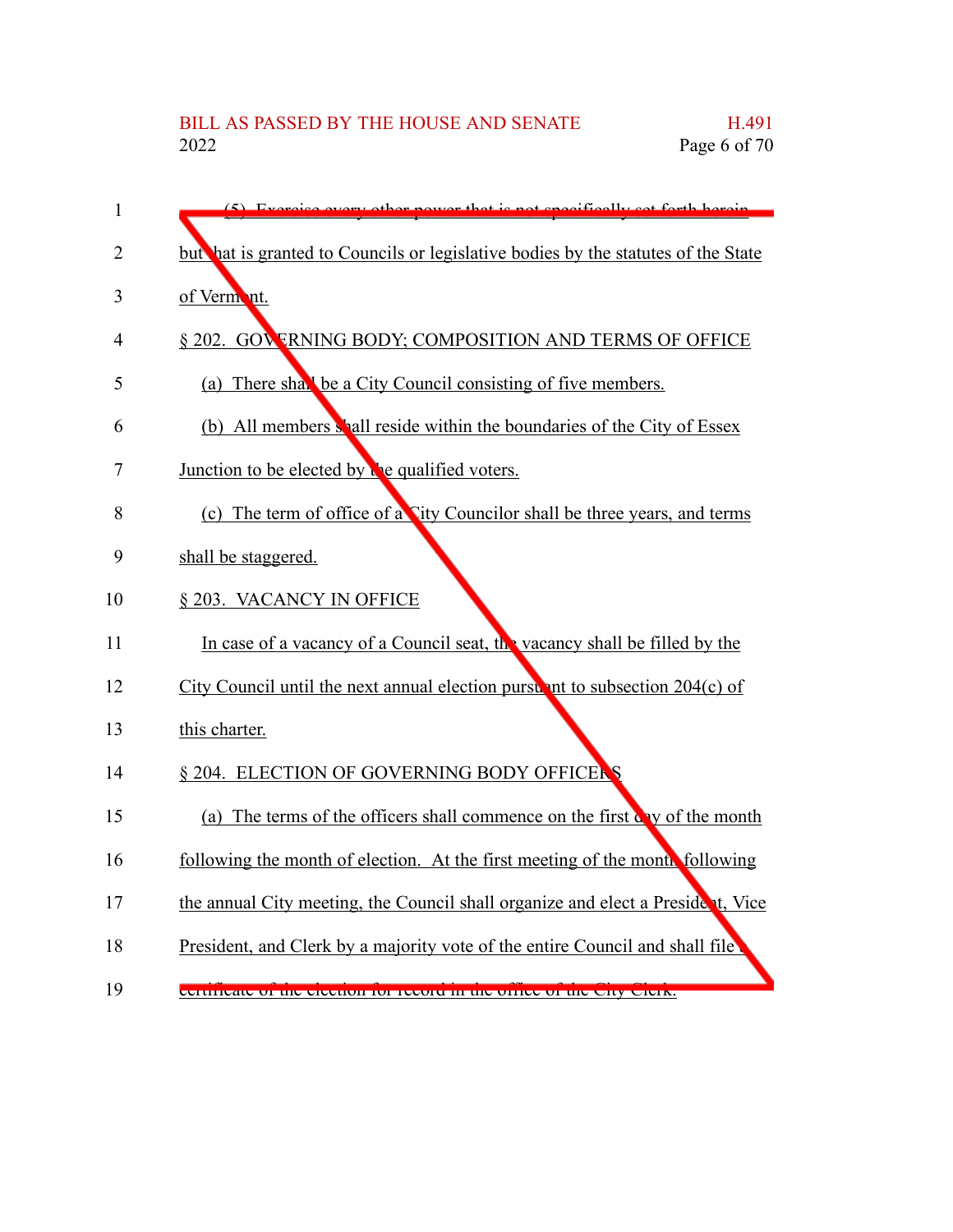| 1              | (b) The President of the Council or in the President's epsence the Vice                |
|----------------|----------------------------------------------------------------------------------------|
| $\overline{2}$ | Precident, shall preside at all meetings of the Council and shall be recognized        |
| 3              | as the head of the City government for all ceremonial purposes.                        |
| 4              | (c) In the event of death, resignation, or incapacity of any Council member,           |
| 5              | the remaining mometers of the Council may appoint a person to fill that                |
| 6              | position until the next annual election. Incapacity shall be determined by a           |
| 7              | vote of the Council. Include the failure by any member of the                          |
| 8              | board to attend at least 50 percent of the meetings of the board in any calendar       |
| 9              | year. At the next annual election, the vacancy shall be filled and the person so       |
| 10             | elected shall serve for the remainder of the term of office. In the event the          |
| 11             | Council is unable to agree upon an interm replacement until the next annual            |
| 12             | City election, a special election shall be held porthwith to fill the position.        |
| 13             | (d) Elected Councilors who move out of the C <sup>t</sup> y prior to the expiration of |
| 14             | their terms shall surrender their seats.                                               |
| 15             | § 205. COMPENSATION                                                                    |
| 16             | (a) Compensation paid to the Council members shall be seeply the voters at             |
| 17             | the annual meeting, with a minimum of \$1,500.00 a year each. Conneil                  |
| 18             | members' compensation must be set forth as a separate item in the anneal               |
| 19             | budget presented to the meeting. Council members may choose to forgo the               |
| 20             | compensation or a portion or the compensation.                                         |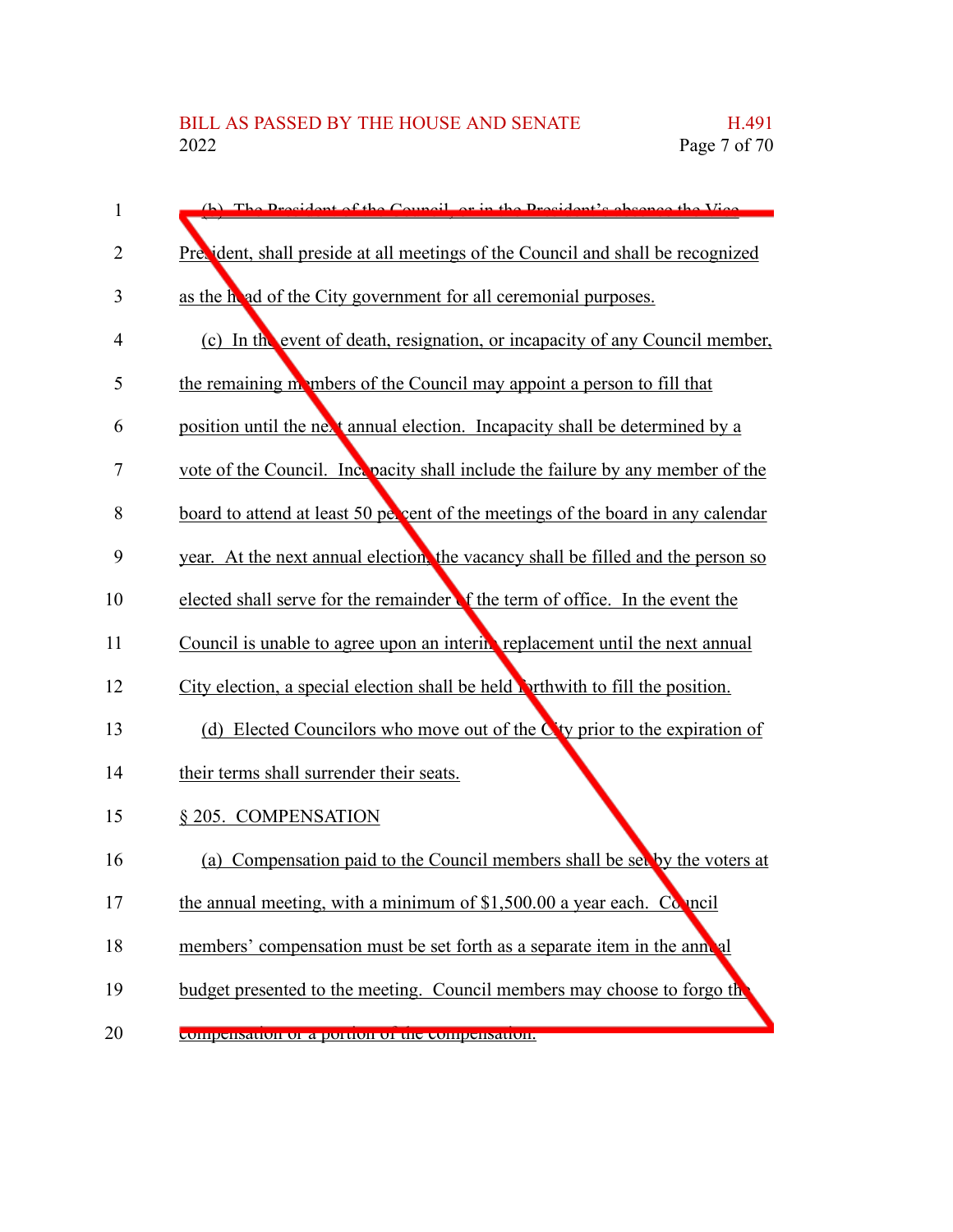| 1  | (b) The City Council shall fix the compensation of all appointess and the          |
|----|------------------------------------------------------------------------------------|
| 2  | City Manager. The Council shall review, approve, and ratify any collective         |
| 3  | bargaining agreements, which may be negotiated or fixed by the Manager or          |
| 4  | their designe.                                                                     |
| 5  | § 206. CONFLICT OF INTEREST; PROHIBITIONS                                          |
| 6  | (a) Holding other office. No Council member shall hold any City                    |
| 7  | employment during the term for which they were elected to the Council. A           |
| 8  | Council member may be appointed to represent the City on other boards              |
| 9  | except as pursuant to 17 V.S.A. § 2647. No former Council member shall hold        |
| 10 | any compensated appointive munic pal office or employment, except for poll         |
| 11 | worker, until one year after the expiration of the term for which they were        |
| 12 | elected to the legislative body.                                                   |
| 13 | (b) Appointments and removals. Neither the legislative body nor any of its         |
| 14 | members shall in any manner dictate the appointment or removal of any              |
| 15 | municipal administrative officers or employees whom the manager or any of          |
| 16 | the manager's subordinates are empowered to appoint. The legislative body          |
| 17 | may discuss with the Manager the appointment, performance, and removal of          |
| 18 | such officers and employees in executive session.                                  |
| 19 | (c) Interference with administration. Except for the purpose of inquiries          |
| 20 | and investigations under subdivision $201(b)(4)$ of this charter, the legislative  |
| 21 | <u>body or its memoers shan dear with the municipal officers and employees whe</u> |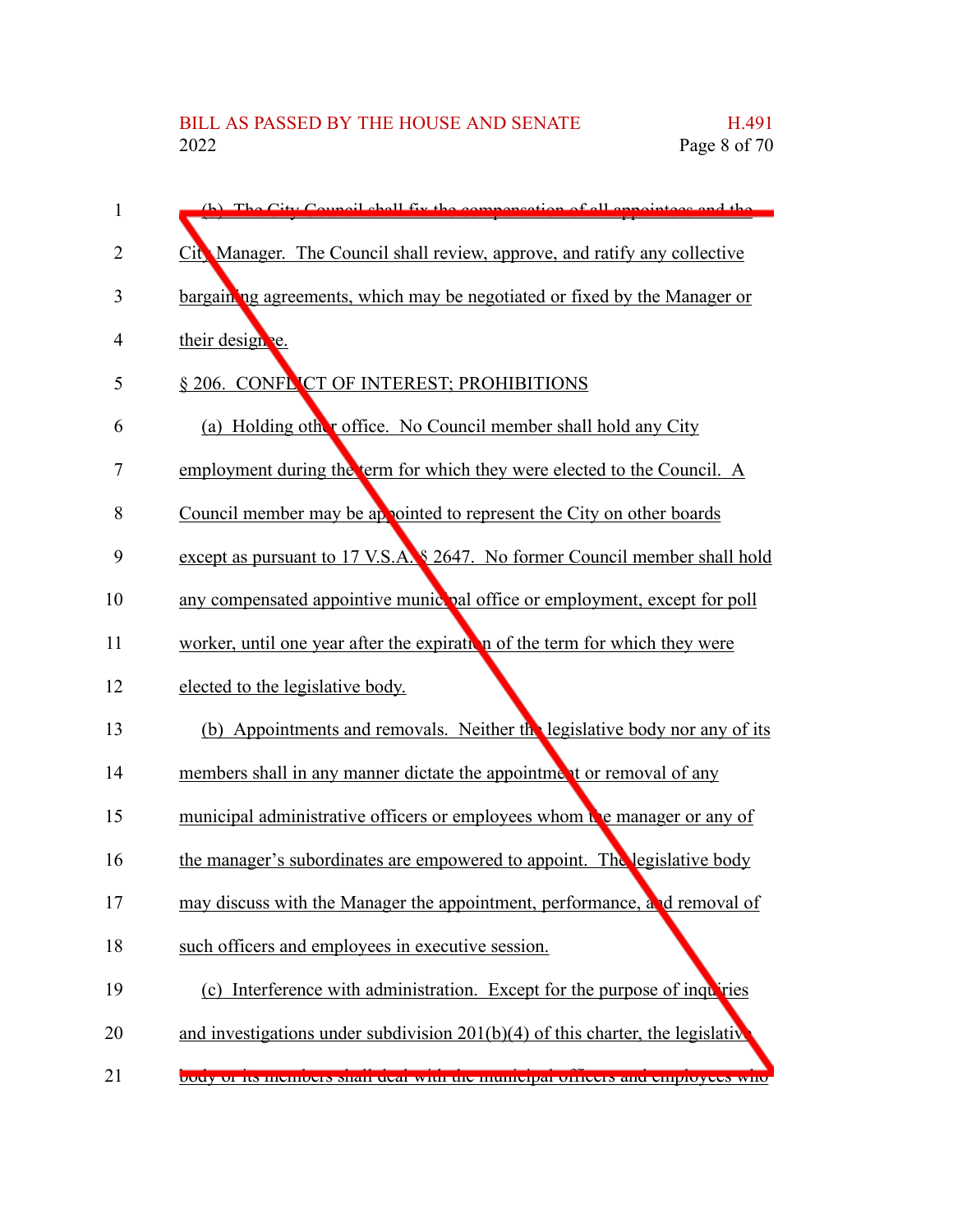| 1              | cubicet to the direction and cupervision of the Menager solely through the      |
|----------------|---------------------------------------------------------------------------------|
| $\overline{2}$ | Ma. ager, and neither the legislative body nor its members shall give orders to |
| 3              | any such officer or employee, either publicly or privately.                     |
| 4              | § 207. GOVERNING BODY; MEETINGS                                                 |
| 5              | As soon as possible after the election of the President and Vice President,     |
| 6              | the Council shall fix the time and place of its regular meetings, and such      |
| 7              | meetings shall be held at least once a month.                                   |
| 8              | § 208. SPECIAL CITY METINGS                                                     |
| 9              | Special City meetings shall be called in the manner provided by the laws of     |
| 10             | the State, and the voting on all questions shall be by the Australian ballot    |
| 11             | system.                                                                         |
| 12             | § 209. COUNCIL MEETINGS; PROCEDULE                                              |
| 13             | The Council shall determine its own rules and order of business.<br>(a)         |
| 14             | (b) The presence of three members shall constitute a quorum. Three              |
| 15             | affirmative votes shall be necessary to take binding Councel action.            |
| 16             | (c) In accordance with Vermont's Open Meeting Law, the Council shall            |
| 17             | keep minutes of its proceedings. The journalized minutes shall be public        |
| 18             | record.                                                                         |
| 19             | (d) All meetings of the Council shall be open to the public unless, by an       |
| 20             | annimative vote or the majority or the memoers present, the Council shari vote  |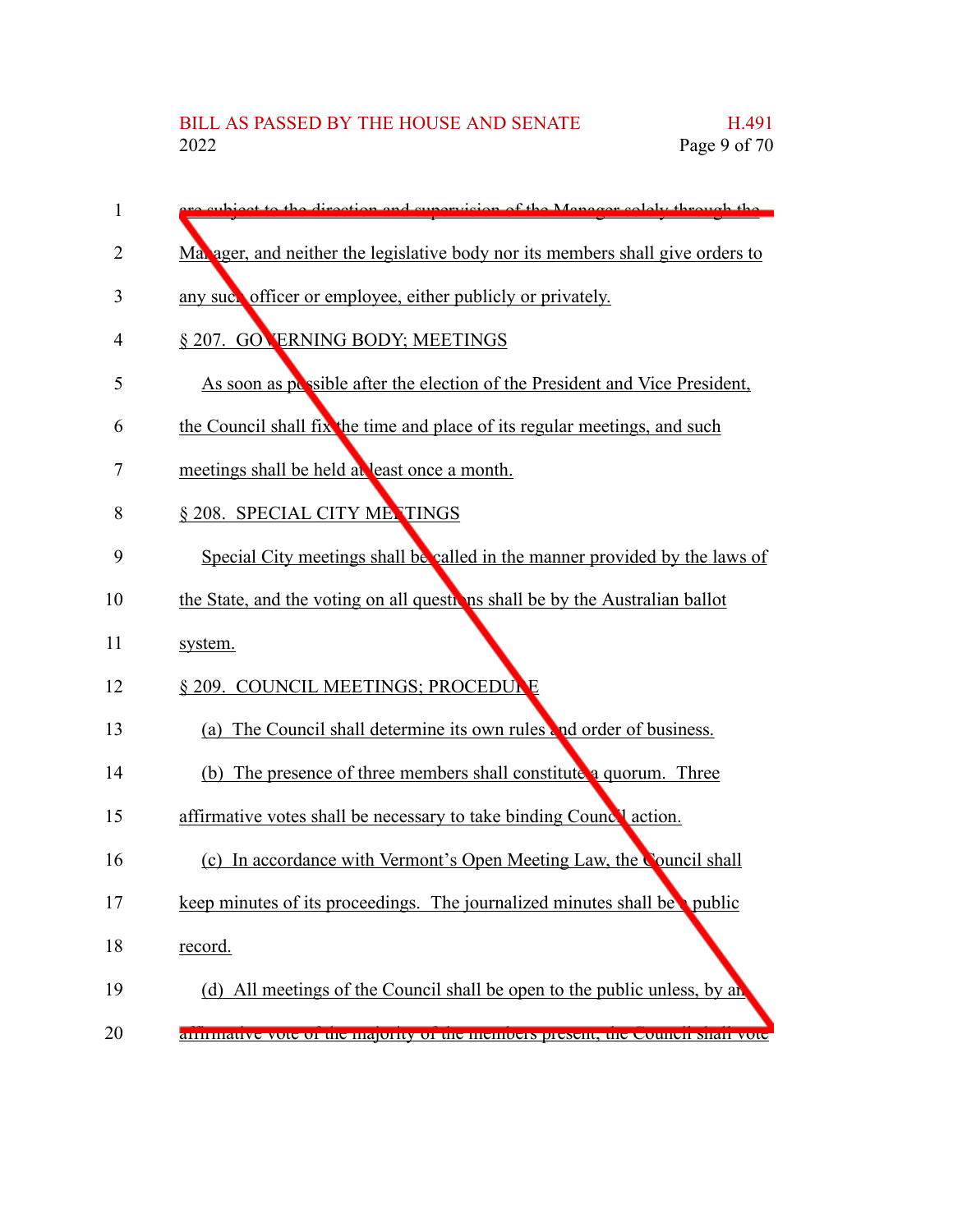| 1              | t env perticular session shall be an executive session or deliberative session   |
|----------------|----------------------------------------------------------------------------------|
| $\overline{2}$ | in a cordance with Vermont's Open Meeting Law.                                   |
| 3              | § 210. APPOINTMENTS                                                              |
| 4              | The Council shall have the power to appoint the members of all boards,           |
| 5              | commissions, committees, or similar bodies unless specifically provided          |
| 6              | otherwise by this charter. The terms of all appointments shall commence on       |
| 7              | the day after the day of appointment unless the appointment is to fill a vacancy |
| 8              | in an office, in which case the term shall commence at the time of               |
| 9              | appointment.                                                                     |
| 10             | § 211. ADDITIONAL GOVERNING BODY PROVISIONS                                      |
| 11             | (a) No claim for personal services shall be allowed to the officers elected at   |
| 12             | the annual meeting, except when compensation for such services is provided       |
| 13             | for under the provisions of this charter or by the general law.                  |
| 14             | (b) The Council may authorize the sale or lease of any real or personal          |
| 15             | estate belonging to the City.                                                    |
| 16             | Subchapter 3. Other Elected Offices                                              |
| 17             | § 301. BROWNELL LIBRARY TRUSTEES                                                 |
| 18             | There shall be a five-member Board of Library Trustees who shall be              |
| 19             | elected to five-year terms using the Australian ballot system. Only quartied     |
| 20             | voters of the City of Essex Junction shall be eligible to hold the office of     |
| 21             | ciceted morally trustee.                                                         |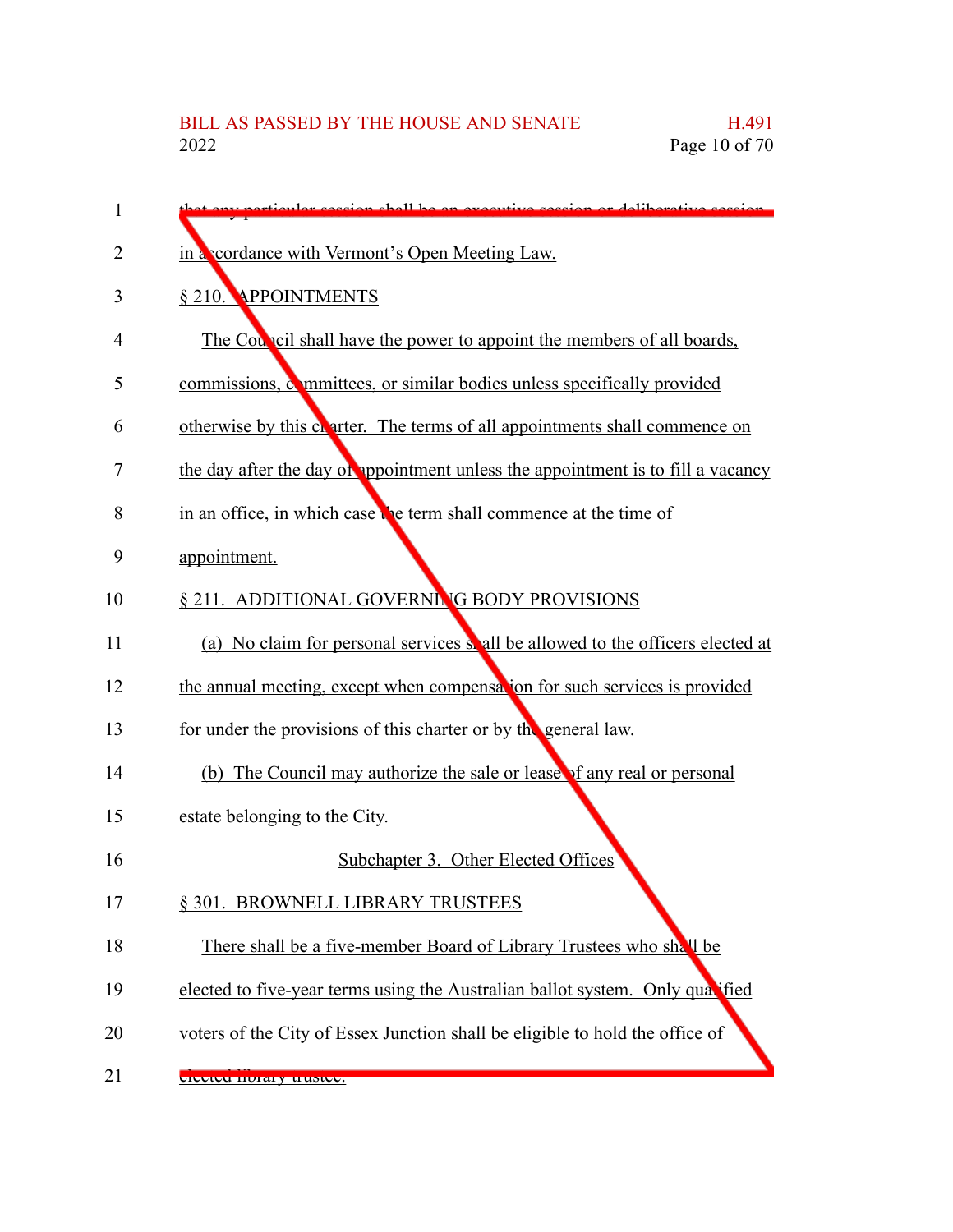| 1  | 8.202 MODER ATOR                                                                    |
|----|-------------------------------------------------------------------------------------|
| 2  | The voters at the City Annual Meeting shall elect a Moderator who shall             |
| 3  | preside t the next City Annual Meeting. The term of Moderator shall be one          |
| 4  | year. Only ualified voters of the City of Essex Junction shall be eligible to       |
| 5  | hold the office of Moderator.                                                       |
| 6  | <b>Subchapter 4. City Meetings</b>                                                  |
| 7  | § 401. CITY MEETINGS AND ELECTIONS                                                  |
| 8  | (a) The voters shall at each annual meeting vote to set the date of the next        |
| 9  | annual meeting, at which time the voters shall vote for the election of officers,   |
| 10 | the voting on the City budget, and any other business included in the warnings      |
| 11 | for the meetings.                                                                   |
| 12 | (b) Provisions of the laws of the State of Termont relating to the                  |
| 13 | qualifications of electors, the manner of voting, the duties of elections officers, |
| 14 | and all other particulars respective to preparation for, conducting, and            |
| 15 | management of elections, so far as they may be applicable, shall govern all         |
| 16 | municipal elections, and all general and special meetings, excent as otherwise      |
| 17 | provided in this charter.                                                           |
| 18 | (c) The election of officers and the voting on all questions shall be               |
| 19 | Australian ballot system. The City Clerk and Board of Civil Authority shall         |
| 20 | contitute cleations in accordance with general laws of the state.                   |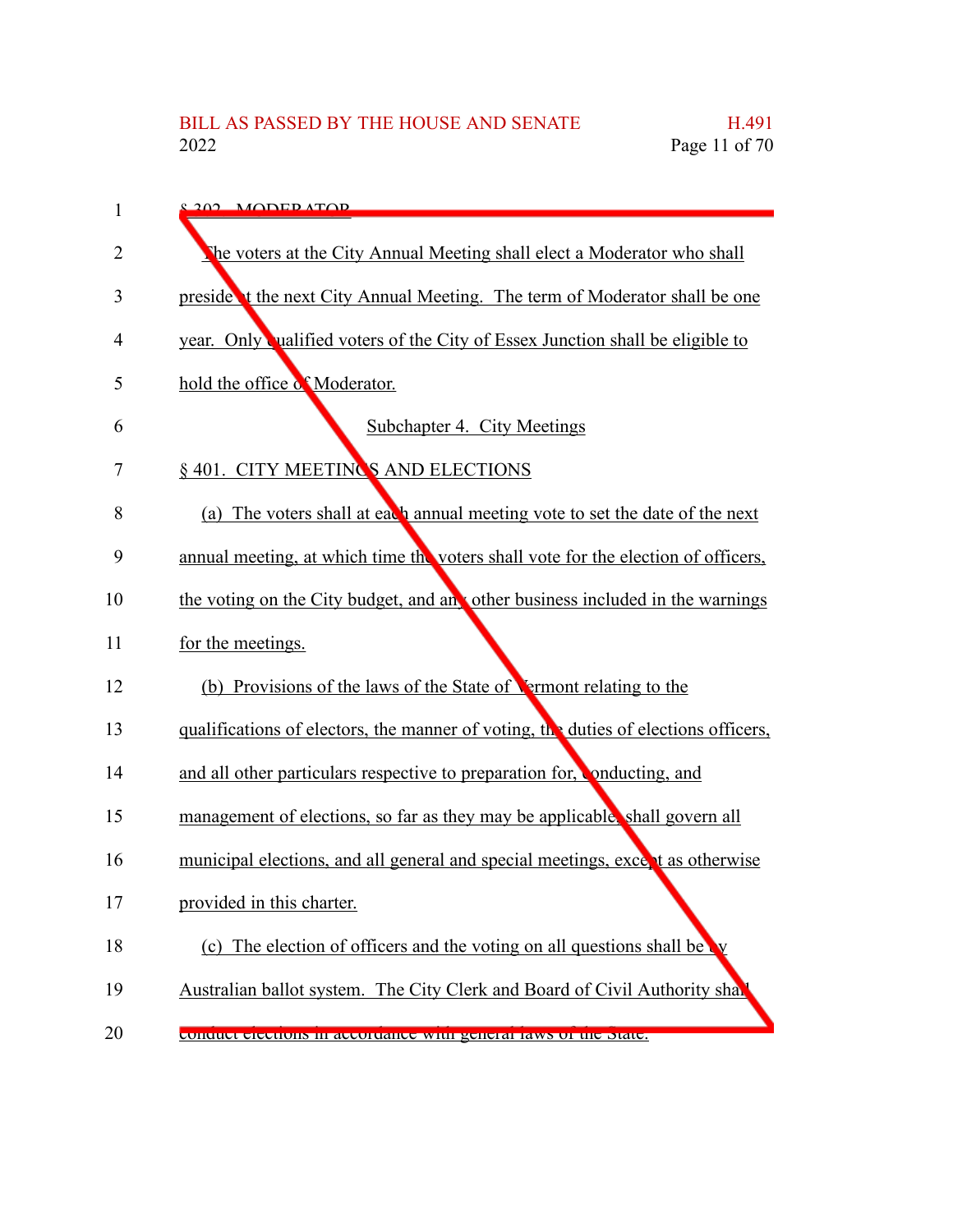| 1              | Subohantor 5 Ordinances                                                            |
|----------------|------------------------------------------------------------------------------------|
| $\overline{2}$ | § 501. ADOPTION OF ORDINANCES                                                      |
| 3              | Ordi ances shall be adopted in accordance with State law pursuant to               |
| 4              | 24 V.S.A. § 1972–1976, with the additional requirements noted in this              |
| 5              | subchapter.                                                                        |
| 6              | § 502. PUBLIC HEARING                                                              |
| 7              | (a) The Council shall hold a minimum of one public hearing prior to the            |
| 8              | adoption of any ordinance.                                                         |
| 9              | (b) At the time and place so a vertised, or at any time and place to which         |
| 10             | the hearing may from time to time be adjourned, the ordinance shall be             |
| 11             | introduced, and thereafter, all persons interested shall be given an opportunity   |
| 12             | to be heard.                                                                       |
| 13             | (c) After the hearing, the Council may finally ass the ordinance with or           |
| 14             | without amendment, except that if the Council makes in amendment, it shall         |
| 15             | cause the amended ordinance to be published, pursuant to ubsections (a)            |
| 16             | and (b) of this section with a notice of the time and place of a public hearing at |
| 17             | which the amended ordinance will be further considered, which pullication          |
| 18             | shall be at least three days prior to the public hearing. The Council ma           |
| 19             | finally pass the amended ordinance or again amend it subject to the same           |
| 20             | procedures as outnined nereni.                                                     |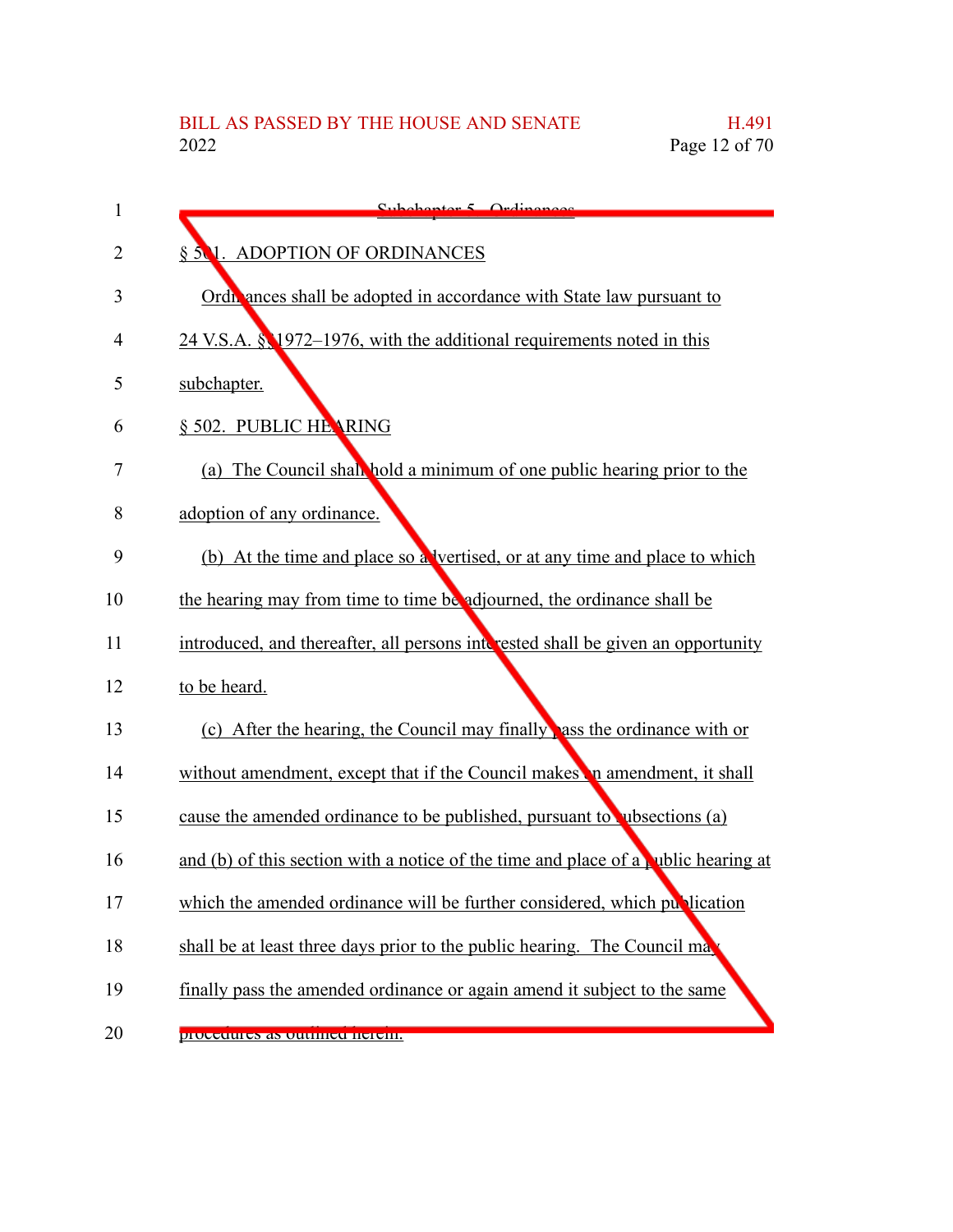| 1  | 8.502 EEEECTIVE DATE                                                                 |
|----|--------------------------------------------------------------------------------------|
| 2  | very ordinance shall become effective upon passage unless otherwise                  |
| 3  | specific <sup>1</sup> .                                                              |
| 4  | § 504. RECISSION OF ORDINANCES                                                       |
| 5  | All ordinances shall be subject to rescission by a special or annual City            |
| 6  | meeting, as follows. If, within 44 days after final passage by the Council of        |
| 7  | any such ordinance, a patition signed by voters of the City not less in number       |
| 8  | than five percent of the qualified voters of the municipality is filed with the      |
| 9  | City Clerk requesting its refere, ce to a special or annual City meeting, the        |
| 10 | Council shall fix the time and place of the meeting, which shall be within           |
| 11 | $60$ days after the filing of the petition, and notice thereof shall be given in the |
| 12 | manner provided by law in the calling of a pecial or annual City meeting.            |
| 13 | Voting shall be by Australian ballot. An ordinance so referred shall remain in       |
| 14 | effect upon the conclusion of the meeting unless a <b>n</b> ajority of those present |
| 15 | and voting against the ordinance at the special or annual City meeting exceeds       |
| 16 | five percent in number of the qualified voters of the municipality.                  |
| 17 | § 505. PETITION FOR ENACTMENT OF ORDINANCE; SE ECIAL                                 |
| 18 | <b>MEETING</b>                                                                       |
| 19 | (a) Voters of the City may at any time petition for the enactment of ny              |
| 20 | proposed lawful ordinance by filing the petition, including the text of the          |
| 21 | orumance, while the City Clerk. The Council shall can a special City incentig        |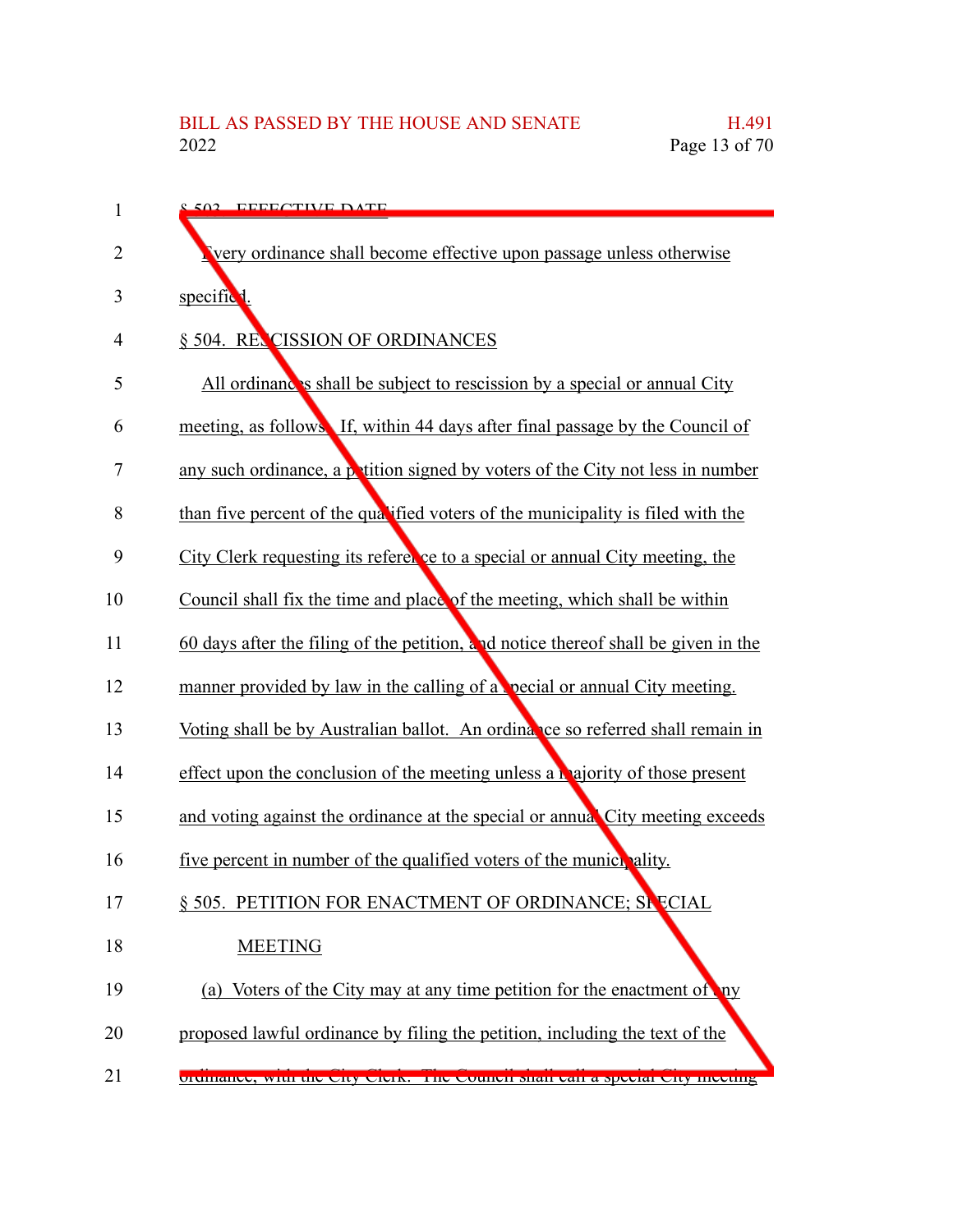| 1  | include the ordinance as annual meeting business) to be held within 60            |
|----|-----------------------------------------------------------------------------------|
| 2  | day after the date of the filing, unless prior to the meeting the ordinance shall |
| 3  | be enacted by the Council. The warning for the meeting shall state the            |
| 4  | proposed on linance in full or in concise summary and shall provide for an        |
| 5  | Australian ballow vote as to its enactment. The ordinance shall take effect on    |
| 6  | the 10th day after the conclusion of the meeting, provided that voters,           |
| 7  | constituting a majority of those voting thereon, shall have voted in the          |
| 8  | affirmative.                                                                      |
| 9  | The proposed ordinance so all be examined by the City Attorney before<br>(b)      |
| 10 | being submitted to the special City meeting. The City Attorney is authorized,     |
| 11 | subject to the approval of the Council, to correct the ordinance so as to avoid   |
| 12 | repetitions, illegalities, and unconstitutional provisions and to ensure accuracy |
| 13 | in its text and references and clarity and precision in its phraseology, but the  |
| 14 | City Attorney shall not materially change its meaning and effect.                 |
| 15 | (c) The provisions of this section shall not apply to any appointments of         |
| 16 | officers, members of commissions, or boards made by the Council or to the         |
| 17 | appointment or designation of Council, or to rules governing the procedure of     |
| 18 | the Council.                                                                      |
| 19 | Subchapter 6. City Manager                                                        |
| 20 | V 001. INFINAULIN, ALTUINTINIENT AINE HININU                                      |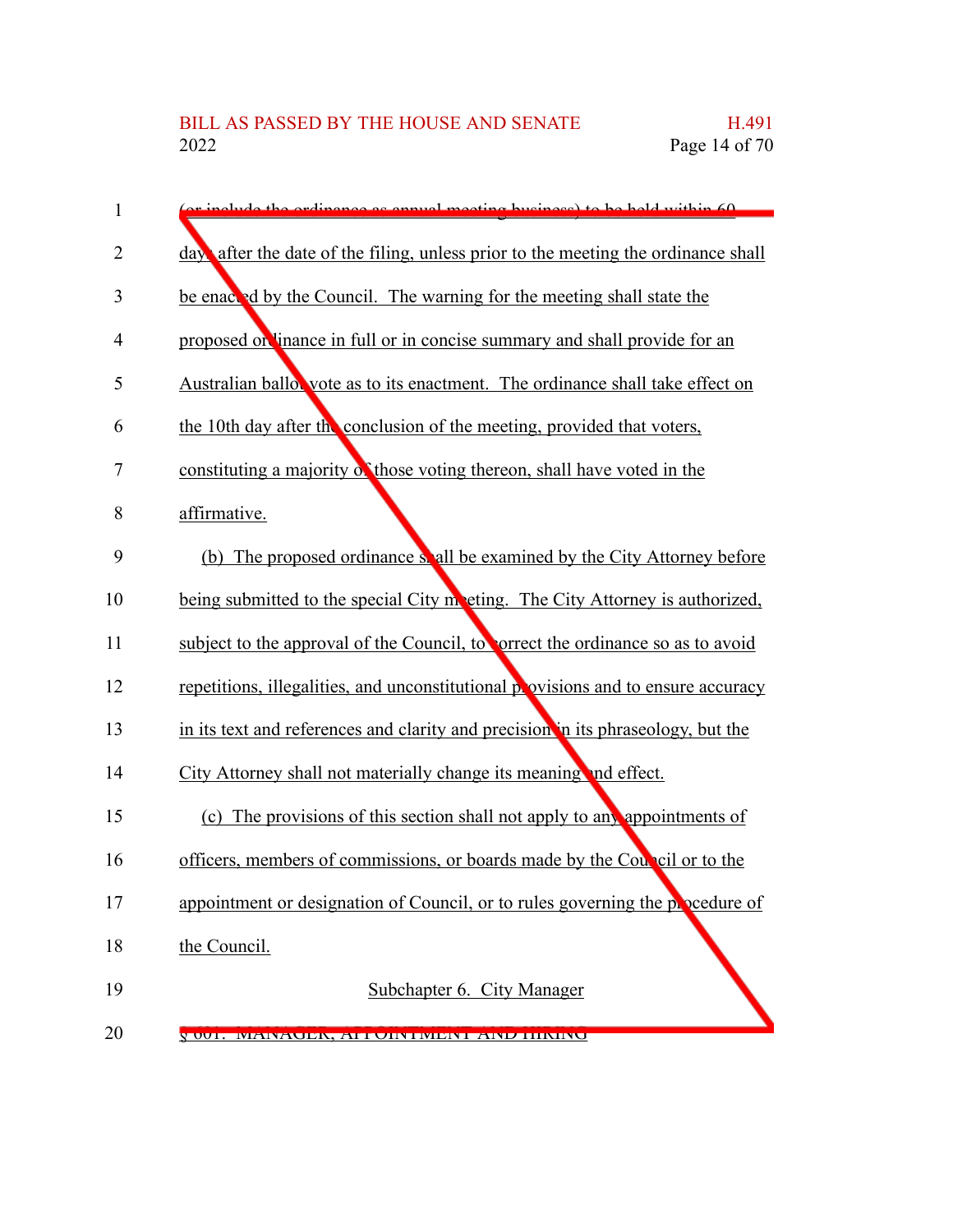| 1  | The Council shall annount a City Manager under and in accordance with             |
|----|-----------------------------------------------------------------------------------|
| 2  | Vermont Statutes Annotated.                                                       |
| 3  | § 602. POWERS OF MANAGER                                                          |
| 4  | (a) The Manager shall be the chief administrative officer of the City of          |
| 5  | Essex Junction. The Manager shall be responsible to the Council for the           |
| 6  | administration of all City of Essex Junction affairs placed in the Manager's      |
| 7  | charge by or under this charter. The Manager shall have the following powers      |
| 8  | and duties in addition to those powers and duties delegated to municipal          |
| 9  | managers under the Vermont states.                                                |
| 10 | (b) The Manager shall appoint and when the Manager deems it necessary             |
| 11 | for the good of the service, suspend or release all City of Essex Junction        |
| 12 | employees, including the Treasurer, and other employees provided for by or        |
| 13 | under this charter for cause, except as otherwise provided by law, this charter,  |
| 14 | collective bargaining unit contracts, or personnel rules adopted pursuant to this |
| 15 | charter. The Manager may authorize any employee who is subject to the             |
| 16 | Manager's direction and supervision to exercise these powers with respect to      |
| 17 | subordinates in that employee's department, office, or agency. There shall be     |
| 18 | no discrimination in employment, in accordance with applicable State and          |
| 19 | federal laws, including 21 V.S.A. § 495. Appointments, lay-offs, suspensions,     |
| 20 | ргоннопонь, аспютоны, ана генномаю ман ос шаас риннагну он ше оамь от             |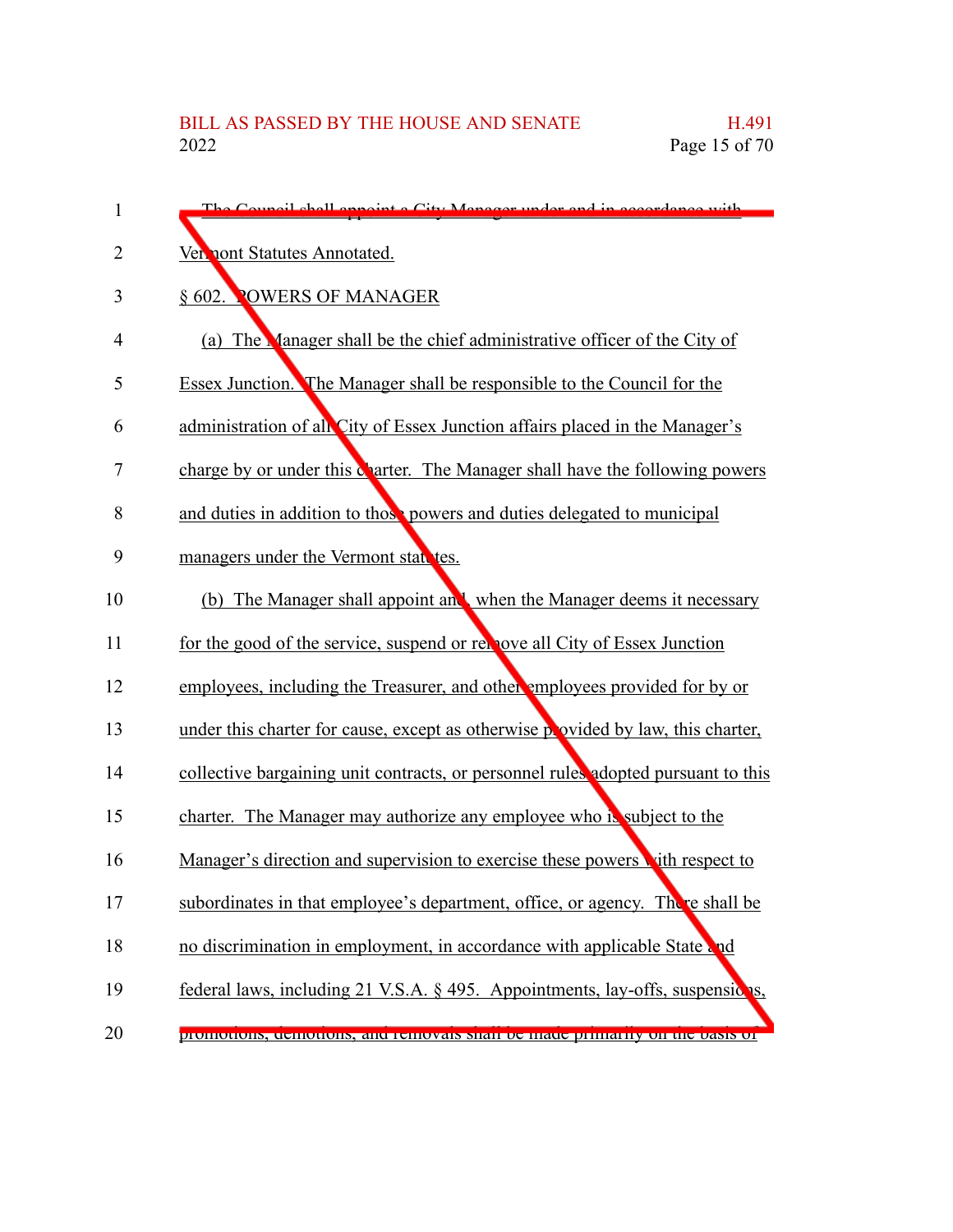| 1              | ing experience fitness and performance of duties in such monner as to                 |
|----------------|---------------------------------------------------------------------------------------|
| 2              | ensive that the responsible administrative officer may secure efficient service.      |
| 3              | (c) The Manager, or designee, shall direct and supervise the administration           |
| 4              | of all departments, offices, and agencies of the City of Essex Junction, except       |
| 5              | as otherwise provided by this charter or by law.                                      |
| 6              | (d) The Manage's shall recommend hiring of a City Attorney with Council               |
| $\overline{7}$ | approval and shall hire pecial attorneys as needed.                                   |
| 8              | The Manager or a ste ff member designated by the Manager shall attend<br>(e)          |
| 9              | all Council meetings and shall wave the right to take part in discussion and          |
| 10             | make recommendations but may not vote. The Council may meet in executive              |
| 11             | session without the Manager for discussion of the Manager's performance or if         |
| 12             | the Manager is the subject of an investigation pursuant to subdivision                |
| 13             | $301(b)(4)$ of this charter.                                                          |
| 14             | (f) The Manager shall see that all laws, provisions of this charter, and acts         |
| 15             | of the Council, subject to enforcement by the Manager <b>r</b> by officers subject to |
| 16             | the Manager's direction and supervision, are faithfully executed.                     |
| 17             | (g) The Manager shall prepare and submit the annual budge and capital                 |
| 18             | program to the Council.                                                               |
| 19             | (h) The Manager shall submit to the Council and make available to the                 |
| 20             | public a complete report on the finances and administrative activities of the         |
| 21             | City Of ESSEX JUITCHOIL AS OF THE CHU OF CAUT HSCAF YEAR.                             |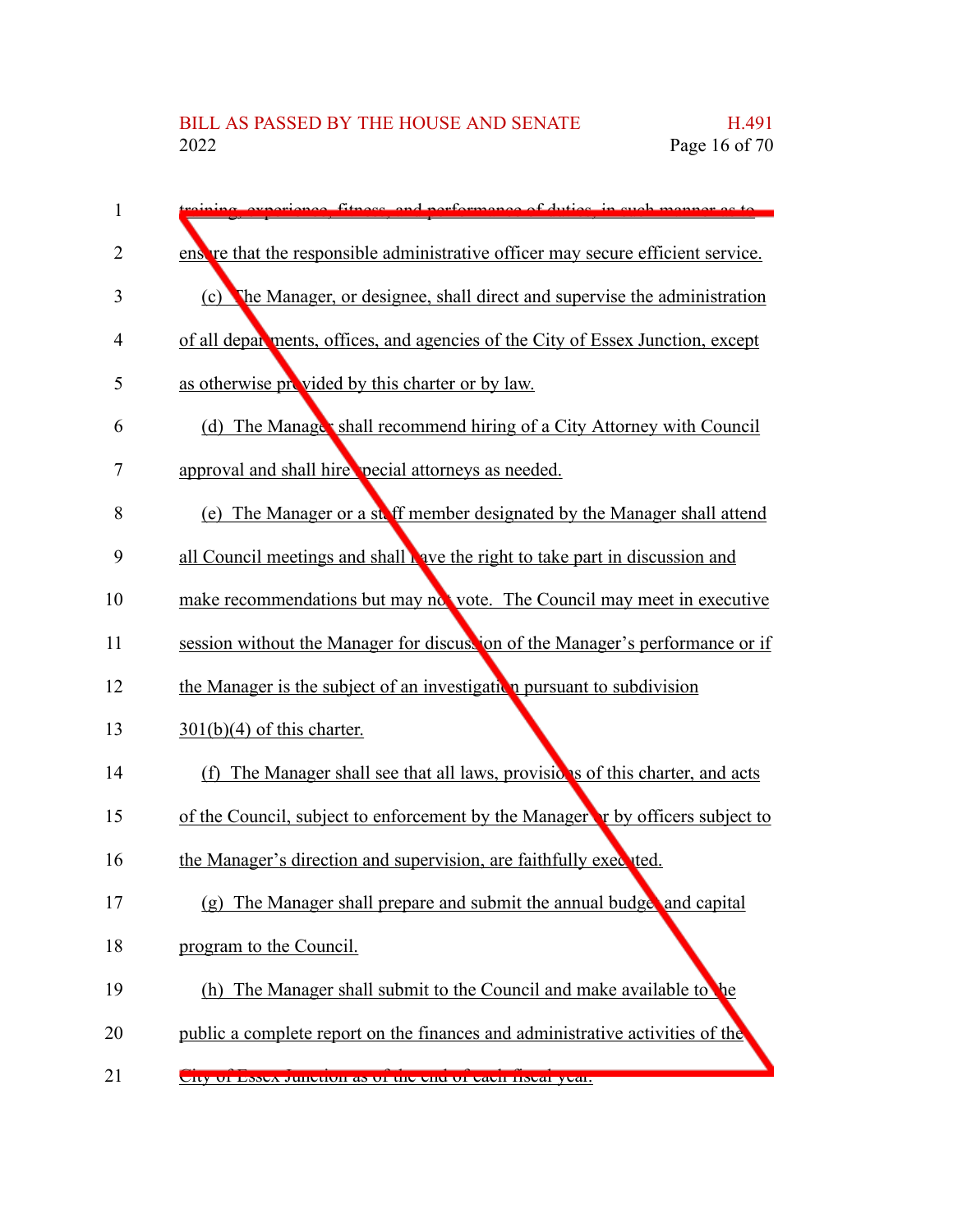| 1  | (i) The Manager shall make such other reports as the Council may require        |
|----|---------------------------------------------------------------------------------|
| 2  | con erning the operations of the City of Essex Junction's departments, offices, |
| 3  | and agencies subject to the Manager's direction and supervision.                |
| 4  | (i) The Manager shall keep the Council fully advised as to the financial        |
| 5  | condition and I ture needs of the City of Essex Junction and make such          |
| 6  | recommendations to the Council concerning the affairs of the City of Essex      |
| 7  | Junction as the Manage deems desirable.                                         |
| 8  | The Manager shall be responsible for the enforcement of all City of<br>(k)      |
| 9  | Essex Junction ordinances and <b>P</b> WS.                                      |
| 10 | (1) The Manager may when adv sable or proper delegate to subordinate            |
| 11 | officers and employees of the City of E sex Junction any duties conferred       |
| 12 | upon the Manager by this charter, the Vermant statutes, or the Council          |
| 13 | members.                                                                        |
| 14 | (m) The Manager shall perform such other dutics as are specified in this        |
| 15 | charter or in State law or as may be required by the Council.                   |
| 16 | The Manager shall fix the compensation of City employees.<br>(n)                |
| 17 | (o) The Manager shall recommend appointment of the City Clerk annually,         |
| 18 | with Council approval.                                                          |
| 19 | § 603. MANAGER; REMOVAL; HEARING                                                |
| 20 | The Council may remove the Manager from office for cause in accordance          |
| 21 | with the following procedures.                                                  |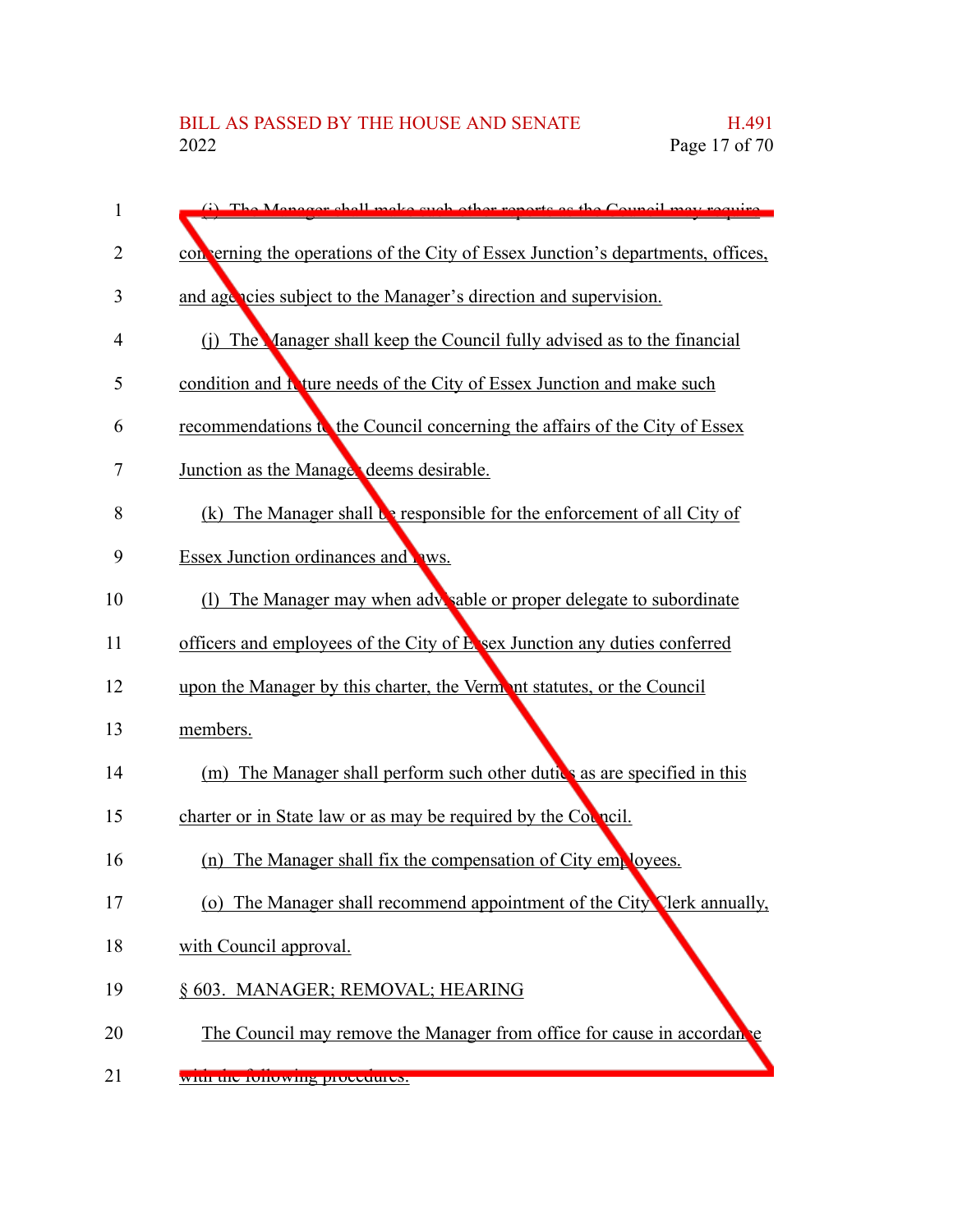| 1              | (1) The Council shall adopt by effirmative yets of a majority of all its         |
|----------------|----------------------------------------------------------------------------------|
| $\overline{2}$ | met about a preliminary resolution that must state the reasons for removal and   |
| 3              | may subseted the Manager from duty for a period not to exceed 45 days.           |
| 4              | Within three days after the vote, a copy of the resolution shall be delivered to |
| 5              | the Manager.                                                                     |
| 6              | (2) Within five days after a copy of the resolution is delivered to the          |
| 7              | Manager, the Manager hay file with the Council a written request for a           |
| 8              | hearing; the hearing shall be in a public or executive session by choice of the  |
| 9              | Manager. This hearing shall be held at a special Council meeting not earlier     |
| 10             | than 15 days nor later than 30 days fter the request is filed. The Manager       |
| 11             | may file with the Council a written reply not later than five days before the    |
| 12             | hearing.                                                                         |
| 13             | The Council may adopt a final resolution of removal, which may be<br>(3)         |
| 14             | made effective immediately, by affirmative vote of majority of all its           |
| 15             | members at any time after five days from the date when a copy of the             |
| 16             | preliminary resolution was delivered to the Manager, if the Manager has not      |
| 17             | requested a public hearing, or at any time after the public hearing, if the      |
| 18             | Manager has requested one.                                                       |
| 19             | § 604. VACANCY IN OFFICE OF CITY MANAGER                                         |
| 20             | The Manager, by letter filed with the City Clerk, may appoint a staff            |
| 21             | member to perform the ivianager s utilies in the event of the ivianager s        |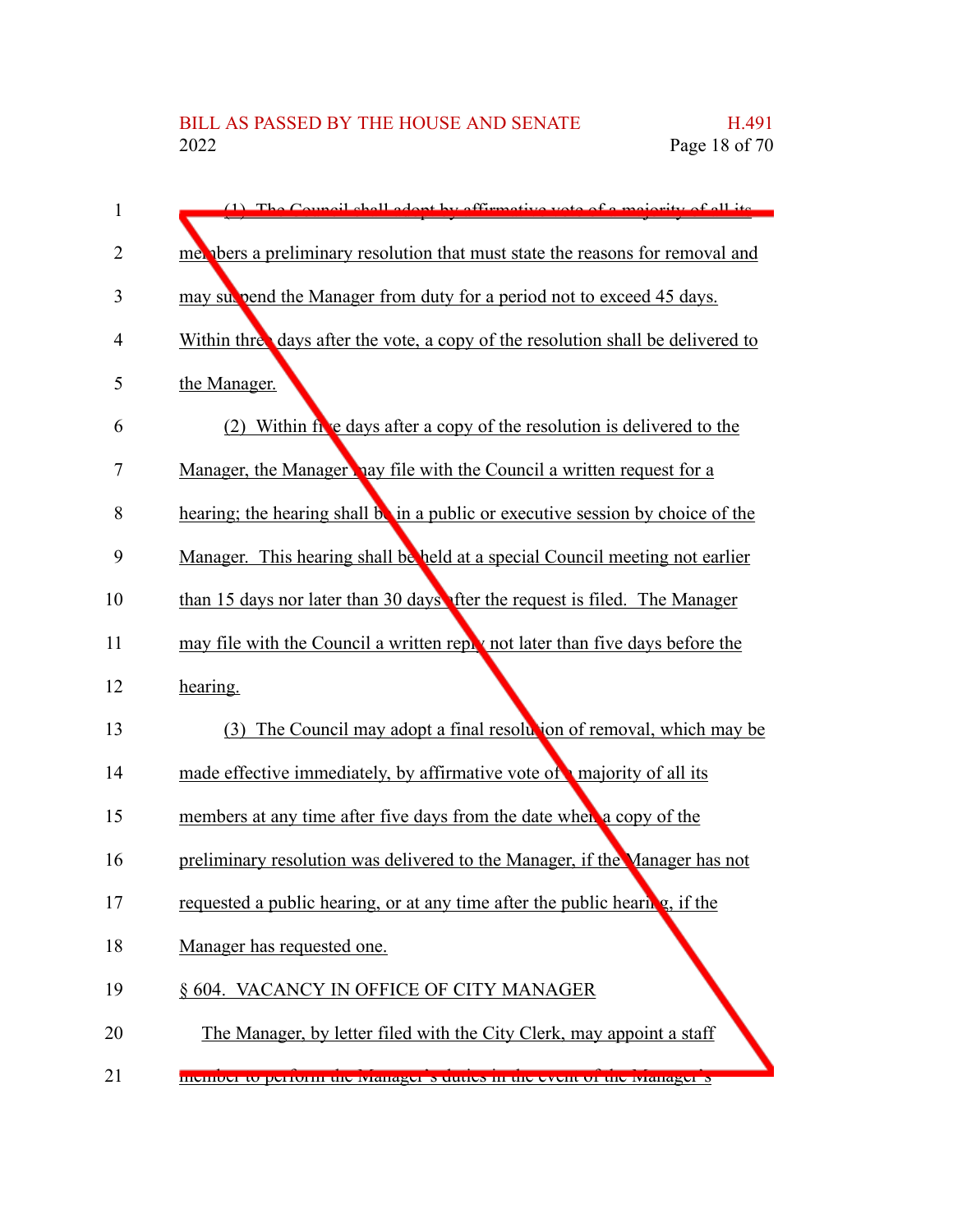| 1  | because due to dispbility inconscitation or vecetion unless the Manager has    |
|----|--------------------------------------------------------------------------------|
| 2  | preciously appointed a staff member as assistant manager or deputy manager,    |
| 3  | who would automatically assume the Manager's responsibilities in the           |
| 4  | Manager's absence. If the Manager fails to make such designations, the         |
| 5  | Council may by resolution appoint an officer or employee of the City to        |
| 6  | perform the duties of the Manager until the Manager is able to return to duty. |
| 7  | <b>Subc. apter 7. Boards and Commissions</b>                                   |
| 8  | § 701. BOARD OF CIVIL NUTHORITY                                                |
| 9  | The Board of Civil Authority hall be defined by 17 VSA § 2103(5).              |
| 10 | § 702. BOARD OF ABATEMENT OF TAXES                                             |
| 11 | The Board of Civil Authority shall constitute a Board of Abatement as          |
| 12 | provided by law. The Board of Abatement shall meet and discharge its duties    |
| 13 | as required by the applicable statutory provisions.                            |
| 14 | § 703. PLANNING COMMISSION                                                     |
| 15 | There shall be a Planning Commission, and its powers, phligations, and         |
| 16 | operation shall be under and in accordance with Vermont Statutes Annotated,    |
| 17 | as amended, and members will be appointed by the City Council from among       |
| 18 | the qualified voters of the City. Members of the Commission shall hold no      |
| 19 | other City office. The City Council shall have the authority pursuant to       |
| 20 | 24 V.S.A. 94525(a) to set the terms of the Framming Commission memoers.        |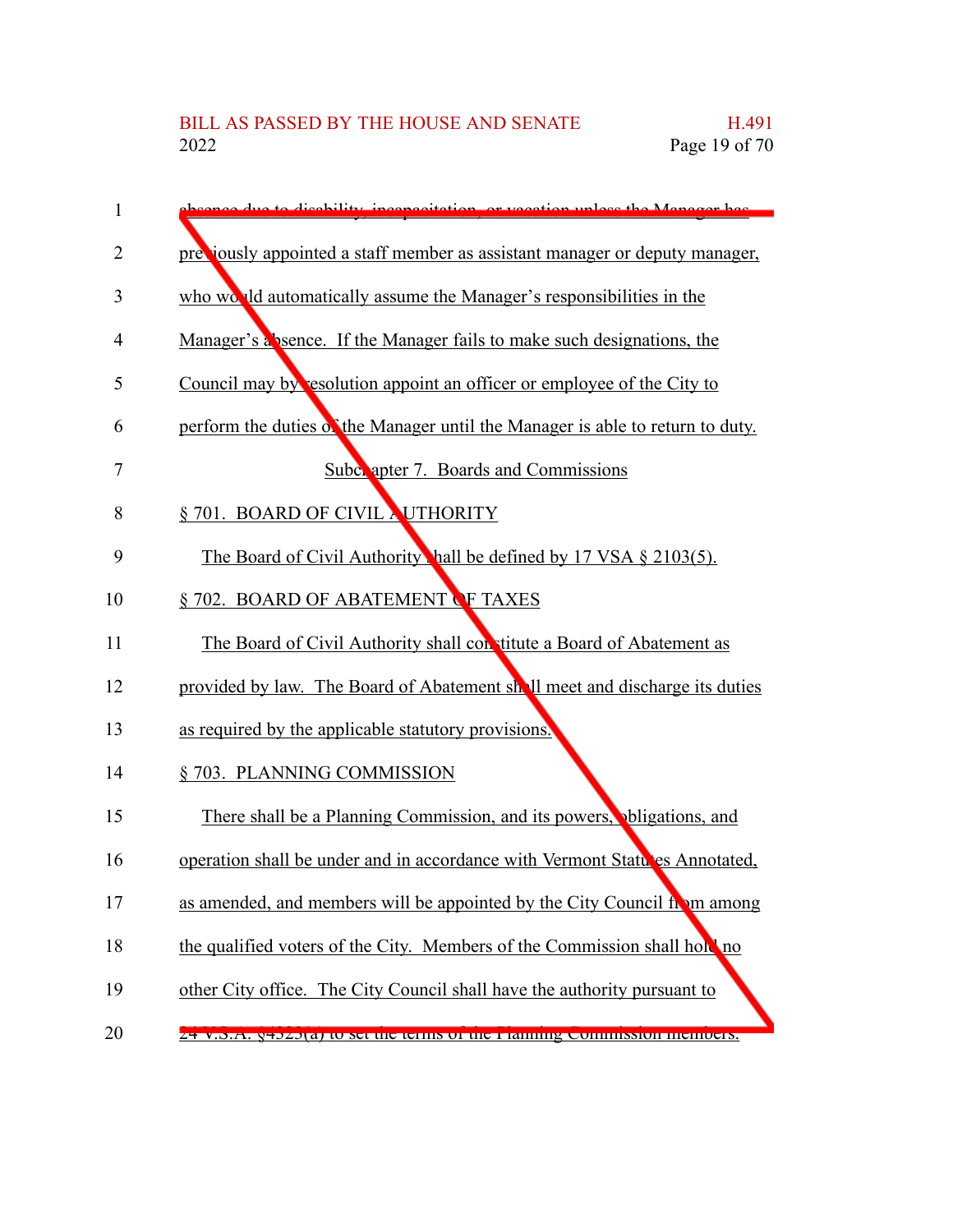| $\mathbf{1}$   | 704 DEVELOPMENT DEVIEW ROADD                                                    |
|----------------|---------------------------------------------------------------------------------|
| $\overline{2}$ | Development Review Board shall be established, and its powers,                  |
| 3              | obligations, and operation shall be under and in accordance with Vermont        |
| $\overline{4}$ | Statutes An otated, as amended, and members will be appointed by the City       |
| 5              | Council for term is of three years from among the qualified voters of the City. |
| 6              | § 705. BROWNELL LIBRARY TRUSTEES                                                |
| 7              | The Brownell Library Board of Library Trustees that holds office at the         |
| 8              | time of enactment of this charter shall serve until their terms are completed.  |
| 9              | Any existing policies of the Library Trustees at the time of the enactment of   |
| 10             | this charter shall become the policies of the new Brownell Library Board of     |
| 11             | Trustees. The five permanent, self-perpetuating Library Trustees shall          |
| 12             | function in accordance with the terms of the Brownell Trust agreement dated     |
| 13             | May 25, 1925. The Library Trustees shall have the authority to establish any    |
| 14             | new policy for the operation of the Library or repeat or replace any existing   |
| 15             | policy and shall otherwise act in conformance with the Vermont statutes.        |
| 16             | Notwithstanding the forgoing, the Library is required to follow all financial   |
| 17             | and personnel policies adopted by the City Council.                             |
| 18             | Subchapter 8. Administrative Departments                                        |
| 19             | § 801. PERSONNEL ADMINISTRATION AND BENEFITS                                    |
| 20             | (a) The Manager or the Manager's appointee shall be the personnel               |
| 21             | uncetor. The tyranager shan manualli personnel rules and regulations            |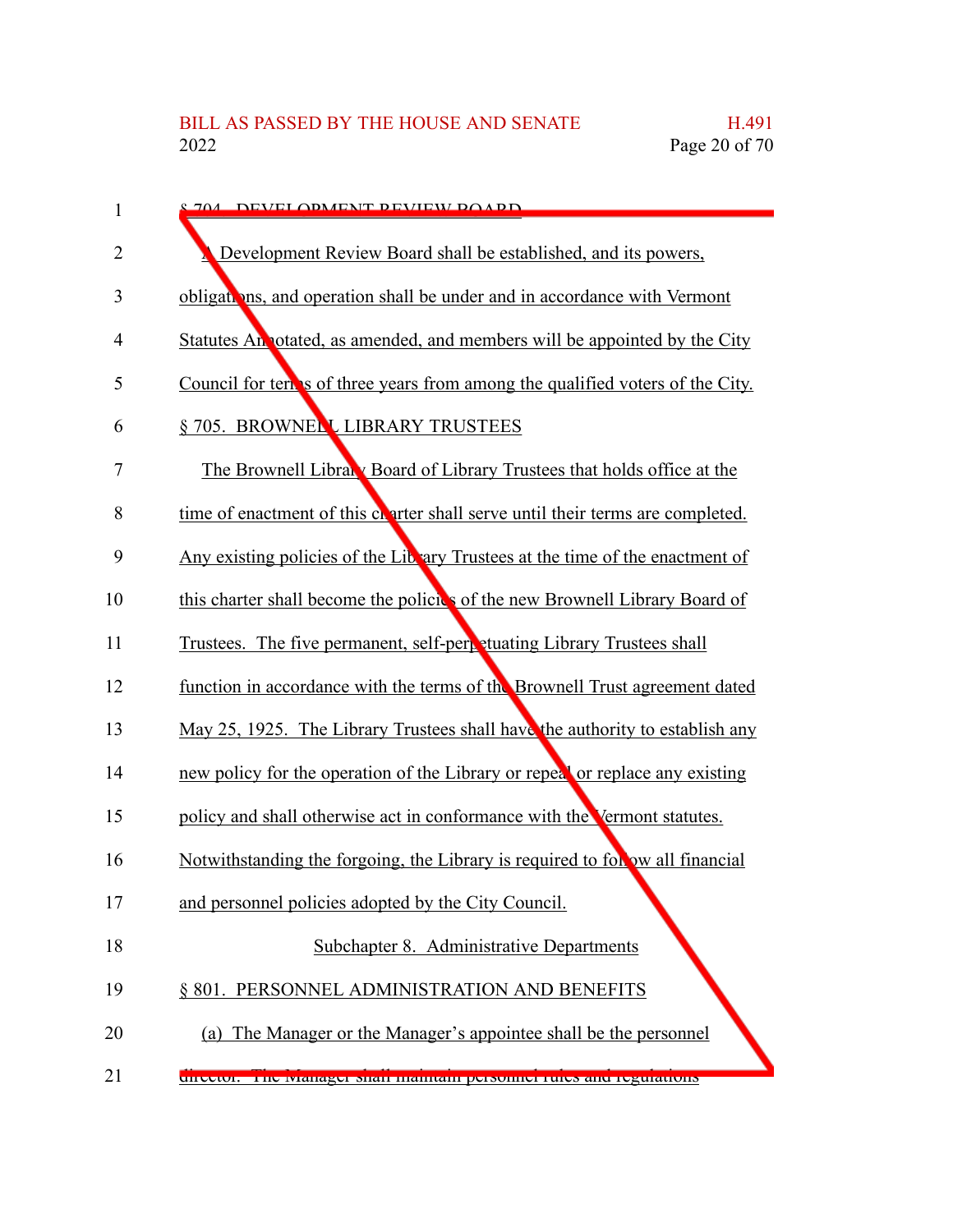| 1              | ecting the interests of the City and of the employees. These rules and            |
|----------------|-----------------------------------------------------------------------------------|
| $\overline{2}$ | regulations must be approved by the Council and shall include the procedure       |
| 3              | for amending them and for placing them into practice. Each employee shall         |
| 4              | receive a copy of the rules and regulations when the employee is hired.           |
| 5              | (b) The rule and regulations may deal with the following subjects or with         |
| 6              | other similar matters of personnel administration: job classification, jobs to be |
| 7              | filled, tenure, retirement pensions, leaves of absence, vacations, holidays,      |
| 8              | hours and days of work, group insurance, salary plans, rules governing hiring,    |
| 9              | temporary appointments, lay-or reinstatement, promotion, transfer, demotion,      |
| 10             | settlement of disputes, dismissal, probationary periods, permanent or             |
| 11             | continuing status, in-service training, in ury, employee records, and further     |
| 12             | regulations concerning the hearing of appeals.                                    |
| 13             | (c) No person in the service of the City shall either directly or indirectly      |
| 14             | give, render, pay, or receive any service or other variable thing for or on       |
| 15             | account of or in connection with any appointment, proposed appointment,           |
| 16             | promotion, or proposed promotion.                                                 |
| 17             | § 802. REAL ESTATE ASSESSOR                                                       |
| 18             | There shall be either a real estate Assessor who is a certified real estate       |
| 19             | appraiser or an independent appraisal firm, headed by a certified real es ate     |
| 20             | appraiser, appointed by the Manager that shall carry out the duties of assesser   |
| 21             | <u>m me same manner and be subject to an or the same nabintes prescribed for</u>  |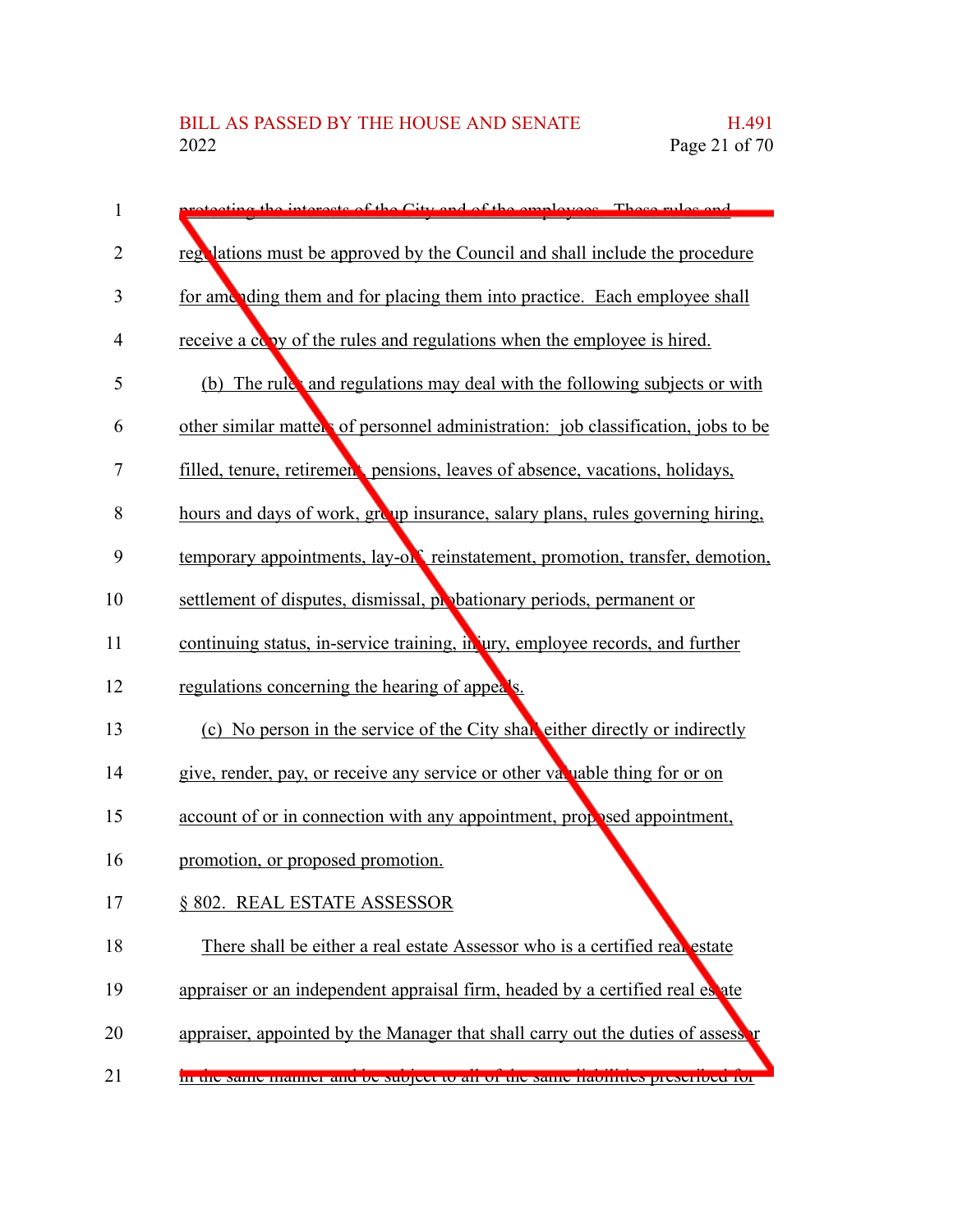| 1  | stars under the law of the State of Vermont in assessing property within the       |
|----|------------------------------------------------------------------------------------|
| 2  | City of Essex Junction and that shall establish the grand list thereof and shall   |
| 3  | return soch list to the City Clerk within the time required by State statute.      |
| 4  | § 803. APPRAISAL OF PROPERTY                                                       |
| 5  | Appraisals shall be reviewed periodically and kept up to date.                     |
| 6  | § 804. APPRAISAL OF BUSINESS PROPERTY FOR TAX PURPOSES                             |
| 7  | Appraisal of business personal property shall be in accordance with the            |
| 8  | provisions of $32$ V.S.A. § $36$ §, as the same may from time to time be           |
| 9  | amended, provided that all business personal property acquired by a taxpayer       |
| 10 | after September 30, 1995, shall be exampt from tax.                                |
| 11 | § 805. PURPOSE                                                                     |
| 12 | The purpose of appointing an Assessor is <b>N</b> lieu of the election of listers. |
| 13 | The City shall be governed by, and each taxpayer hall have rights granted by,      |
| 14 | the applicable State statutes concerning real and persor al property taxation,     |
| 15 | appeal therefrom, and other statutes concerning taxation.                          |
| 16 | Subchapter 9. Budget Process                                                       |
| 17 | § 901. FISCAL YEAR                                                                 |
| 18 | The fiscal year of the City shall begin on the first day of July and end on        |
| 19 | the last day of June of each calendar year. The fiscal year shall constitute the   |
| 20 | buugu anu accounting year as used in this charter.                                 |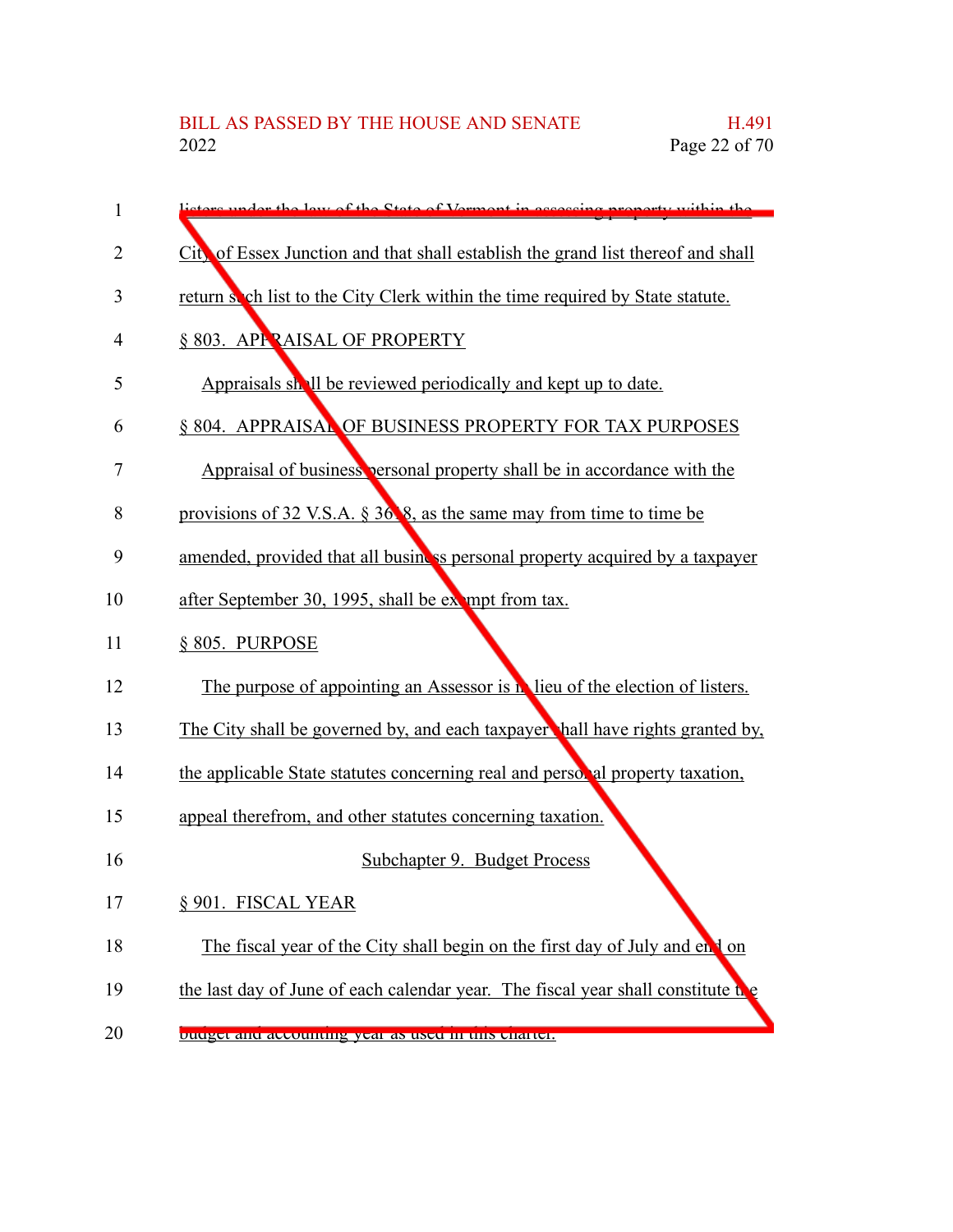| 1              | <u>2002 ANNILAL MENICIDAL REIDCET</u>                                            |
|----------------|----------------------------------------------------------------------------------|
| 2              | Vith support from the finance department, the Manager shall submit to the        |
| 3              | Counch a budget for review before the annual City Meeting or at such             |
| 4              | previous tiple as may be directed by the Council. The budget shall contain:      |
| 5              | (1) an estimate of the financial condition of the City as of the end of the      |
| 6              | fiscal year;                                                                     |
| $\overline{7}$ | (2) an itemized satement of appropriations recommended for current               |
| 8              | expenses, and for capital in provements, during the next fiscal year, with       |
| 9              | comparative statements of appropriations and estimated expenditures for the      |
| 10             | current fiscal year and actual appropriations and expenditures for the           |
| 11             | immediate preceding fiscal year;                                                 |
| 12             | (3) an itemized statement of estimated revenues from all sources, other          |
| 13             | than taxation, for the next fiscal year and competative figures of tax and other |
| 14             | sources of revenue for the current and immediate preceding fiscal years;         |
| 15             | (4) a capital budget for not fewer than the next free fiscal years,              |
| 16             | showing anticipated capital expenditures, financing, and tax requirements; and   |
| 17             | such other information as may be required by the Council.<br>(5)                 |
| 18             | § 903. GOVERNING BODY'S ACTION ON BUDGET                                         |
| 19             | The Council shall review and approve the recommended budget with or              |
| 20             | without change. The budget shall be published not later than two weeks after     |
| 21             | Its premimiary adoption by the council. The council shall ha the third and       |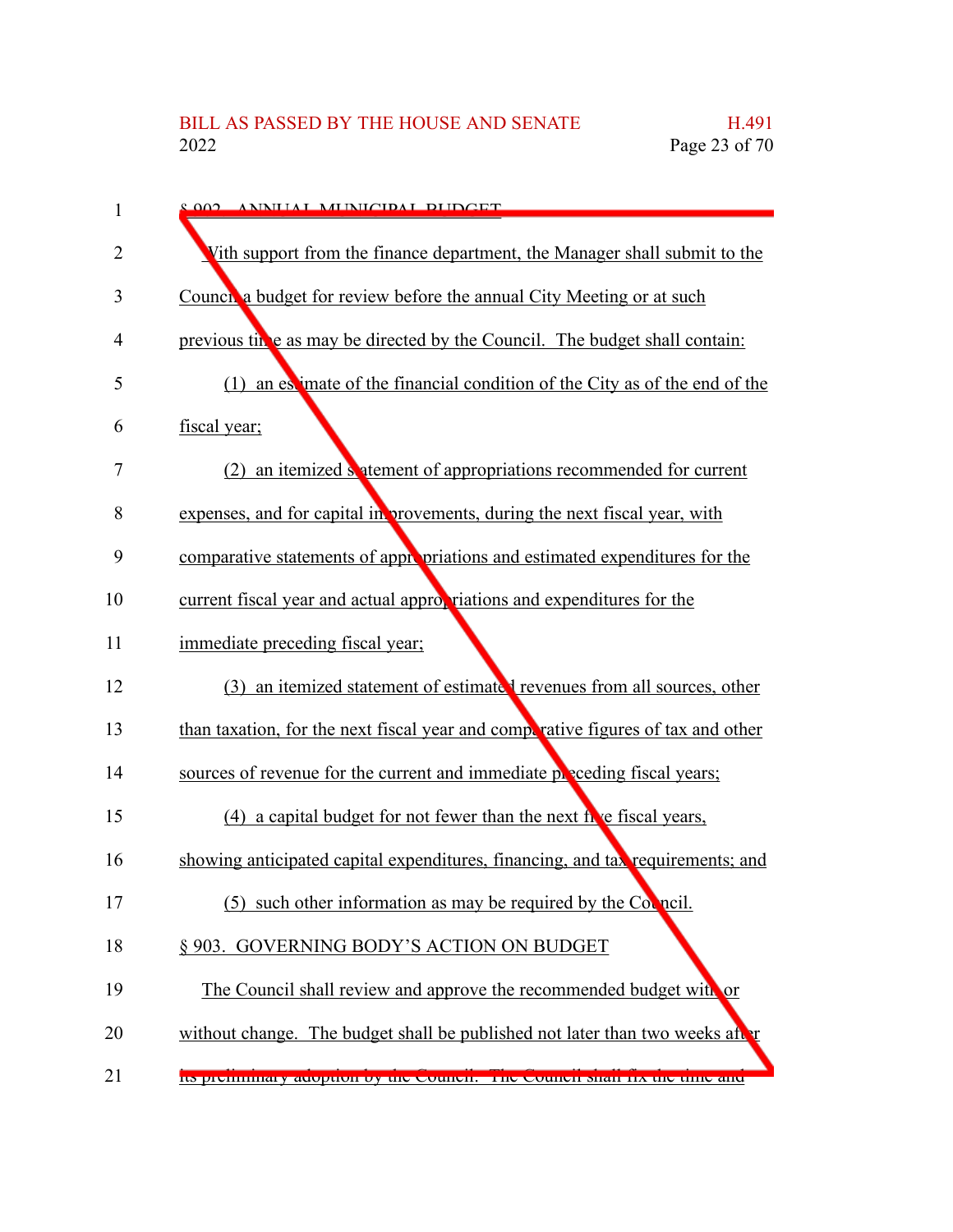| 1  | alges for holding a public heaving for the budget and shall give public notice  |
|----|---------------------------------------------------------------------------------|
| 2  | of the hearing.                                                                 |
| 3  | § 904. PUDGET MEETING; WARNING                                                  |
| 4  | (a) The Council shall hold at least one public hearing at least 30 days prior   |
| 5  | to the annual meeting to present and explain its proposed budget and shall give |
| 6  | a public notice of such hearing.                                                |
| 7  | (b) The Manager shall, not less than 30 days prior to the annual meeting,       |
| 8  | make available the Council's recommended budget and the final warning of        |
| 9  | the pending annual meeting.                                                     |
| 10 | (c) The annual City report shall be made available to the legal voters of the   |
| 11 | City not later than 10 days prior to the an ual meeting.                        |
| 12 | § 905. APPROPRIATION AND TRANSFERS                                              |
| 13 | (a) An annual budget shall be adopted at the City Meeting by the vote of a      |
| 14 | majority of eligible voters by Australian ballot in accordance with section 401 |
| 15 | of this charter. If, after the total budget has been appropricted, the Council  |
| 16 | finds additional appropriations necessary, the appropriations shall be made and |
| 17 | reported at the next City Meeting as a specific item. The appropriations shall  |
| 18 | only be made in special circumstances or situations of an emergency nature.     |
| 19 | No specific explanation need be given for any normal annual operating           |
| 20 | expense in any other, department, or agency that may be increased over the      |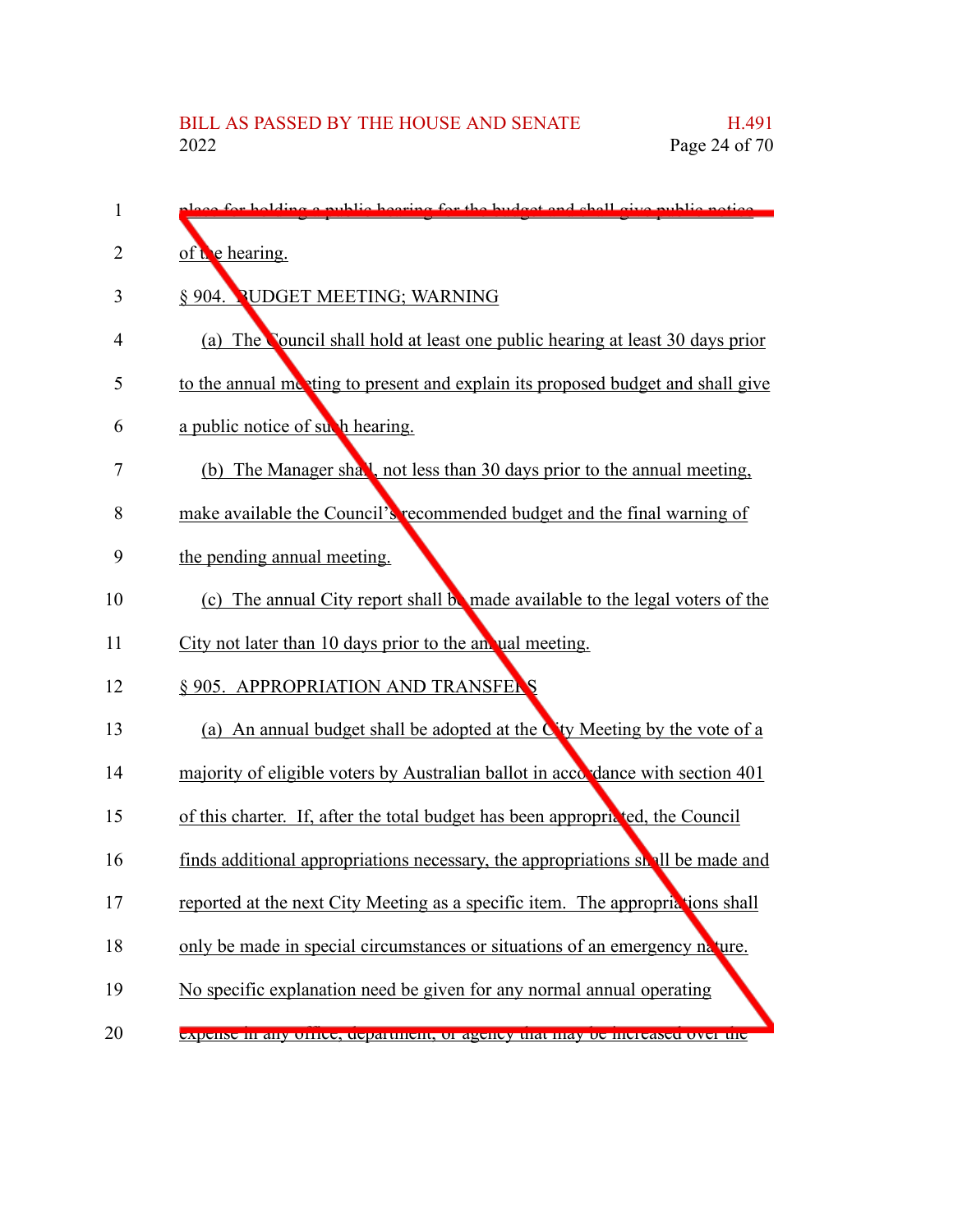| 1  | budget emount by an emount not more than 10 percent of the office's            |
|----|--------------------------------------------------------------------------------|
| 2  | department's, or agency's budget.                                              |
| 3  | (b) From the effective date of the budget, the amounts stated therein, as      |
| 4  | approved by the voters, become appropriated to the several agencies and        |
| 5  | purposes therein named.                                                        |
| 6  | (c) The Manager may at any time transfer an unencumbered appropriation         |
| 7  | balance or portion therect between general classifications of expenditures     |
| 8  | within an office, department, or agency. At the request of the Manager, the    |
| 9  | Council may, by resolution, transfer any unencumbered appropriation balance    |
| 10 | or portion thereof within the Council budget from one department, office, or   |
| 11 | agency to another.                                                             |
| 12 | (d) Notwithstanding the above, no unexpel ded balance in any                   |
| 13 | appropriation not included in the Council budget shall be transferred or used  |
| 14 | for any other purpose.                                                         |
| 15 | § 906. AMOUNT TO BE RAISED BY TAXATION                                         |
| 16 | Upon passage of the budget by the voters, the amounts stated therein as the    |
| 17 | amount to be raised by taxes shall constitute a determination of the amount of |
| 18 | the levy for the purposes of the City in the corresponding tax year, and the   |
| 19 | Council shall levy such taxes on the grand list as prepared by the assessor f  |
| 20 | the corresponding tax year.                                                    |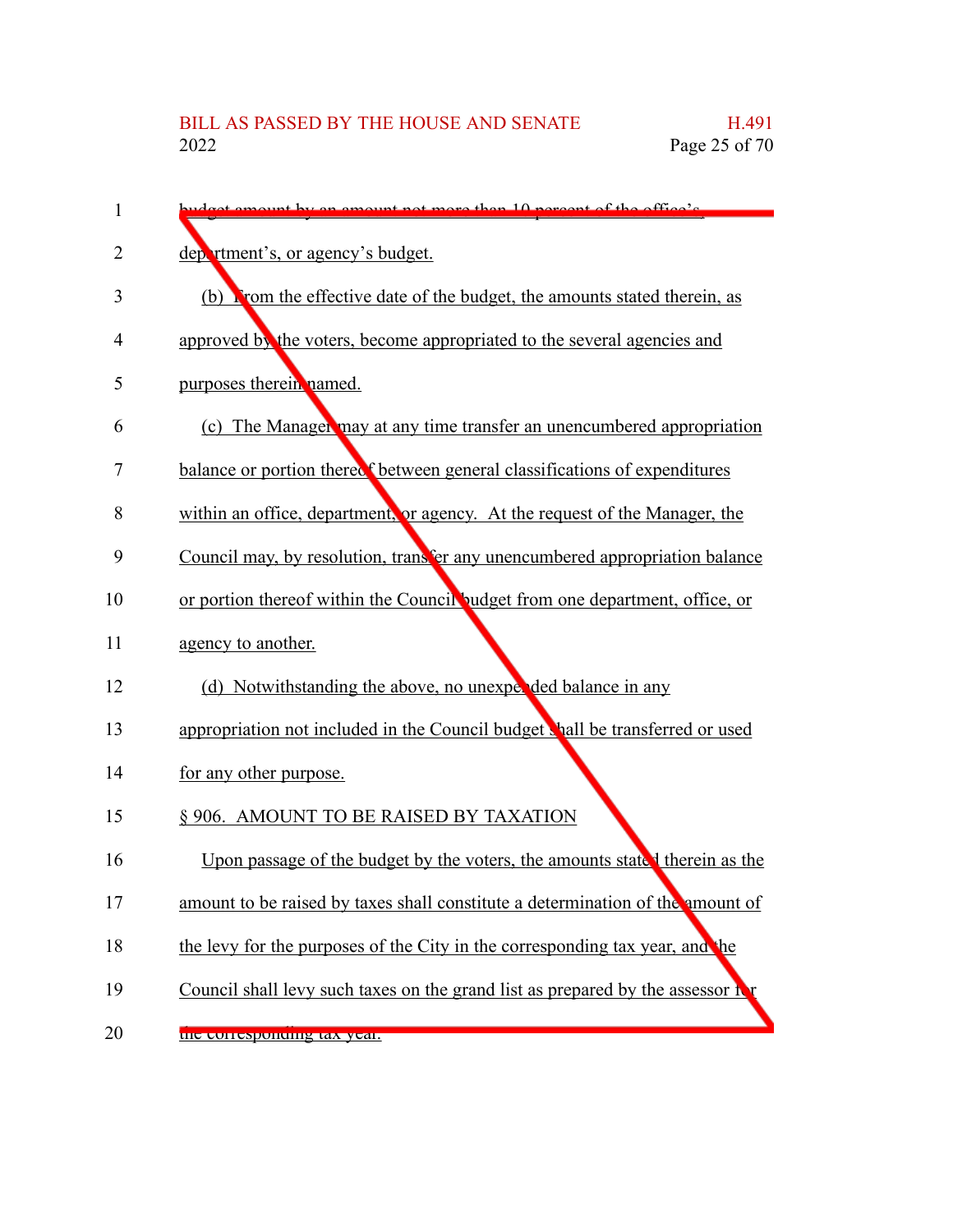| 1  | Subchapter 10 Tovotion                                                             |
|----|------------------------------------------------------------------------------------|
| 2  | § 1001. TAXES ON REAL PROPERTY                                                     |
| 3  | Taxes on real property shall be paid in equal installments on March 15 and         |
| 4  | September 5. The Council shall send notice to taxpayers not less than              |
| 5  | 30 days prior to when taxes are due.                                               |
| 6  | § 1002. PENALTY                                                                    |
| 7  | An additional charge of eight percent shall be added to any tax not paid on        |
| 8  | or before the dates specified in section 1001 of this charter, and interest as     |
| 9  | authorized by Vermont statutes.                                                    |
| 10 | § 1003. ASSESSMENT AND TAXATION AGREEMENT                                          |
| 11 | Notwithstanding section 906 of this harter or any other provision of this          |
| 12 | charter and the requirements of the general aws of the State of Vermont, the       |
| 13 | Council is authorized and empowered to negotive and execute assessment and         |
| 14 | taxation agreements between the City and a taxpayes or taxpayers within the        |
| 15 | City of Essex Junction consistent with applicable requirements of the Vermont      |
| 16 | Constitution.                                                                      |
| 17 | Subchapter 11. Capital Improvements                                                |
| 18 | § 1101. CAPITAL PROGRAMS                                                           |
| 19 | (a) Preparation of capital program. The Manager shall prepare and ubmit            |
| 20 | to the Council a capital program at least three months prior to the final date for |
| 21 | SUDHIISSIOII OF THE DUUGEL.                                                        |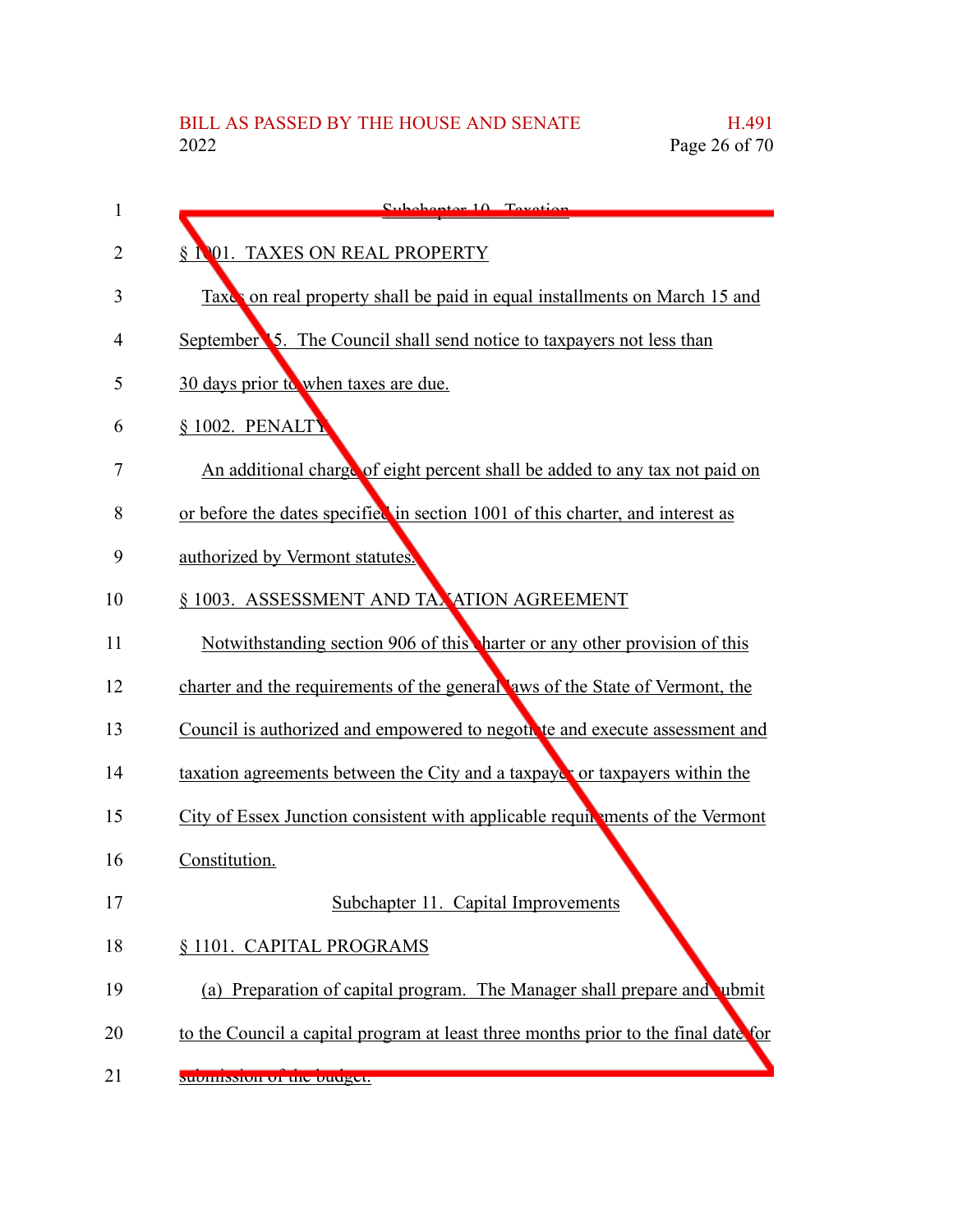| 1  | Contente The conital program shall include                                          |
|----|-------------------------------------------------------------------------------------|
| 2  | (1) a clear general summary of its contents;                                        |
| 3  | a list of all capital improvements that are proposed to be undertaken<br>$(\lambda$ |
| 4  | during not if wer than the next five fiscal years, with appropriate supporting      |
| 5  | information as to the necessity for such improvements;                              |
| 6  | (3) cost estimates, method of financing, and recommended time                       |
| 7  | schedules for each such mprovement; and                                             |
| 8  | (4) the estimated annual cost of operating and maintaining the facilities           |
| 9  | to be constructed or acquired.                                                      |
| 10 | (c) Revision. The information required by this section may be revised and           |
| 11 | extended each year with regard to capital improvements still pending or in          |
| 12 | process of construction or acquisition.                                             |
| 13 | Subchapter 12. Amendment of Charter and Initiatives                                 |
| 14 | § 1201. GOVERNING LAW                                                               |
| 15 | This charter may be amended in accordance with the procedure provided               |
| 16 | for by State statutes for amendment of municipal charters.                          |
| 17 | Subchapter 13. General Provisions                                                   |
| 18 | § 1301. SAVINGS CLAUSE                                                              |
| 19 | Repeal or modification of this charter shall not affect the validity of a           |
| 20 | previously enacted ordinance, resolution, or oytaw.                                 |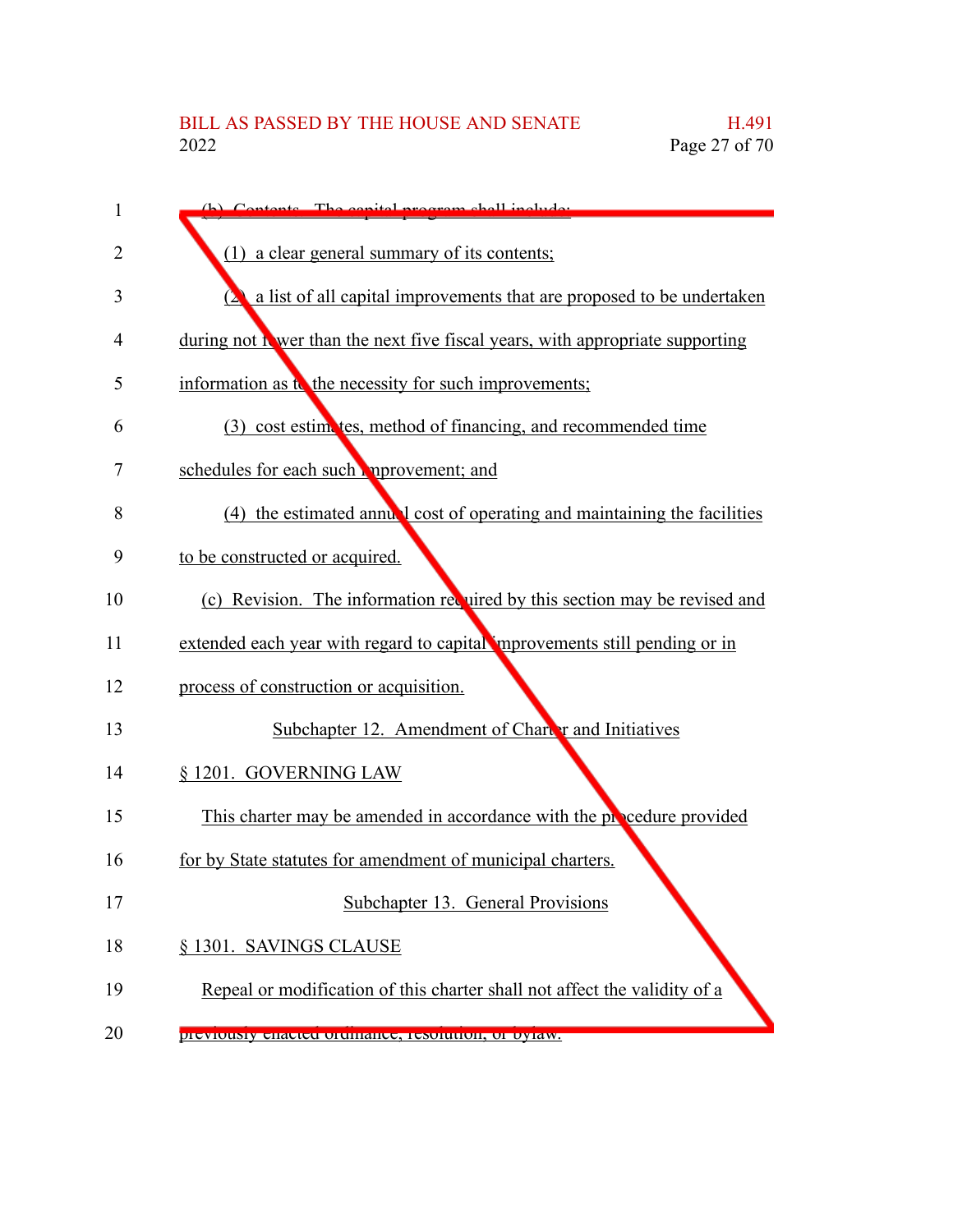| 1  | 8 1202 CEVED A DII ITV                                                           |
|----|----------------------------------------------------------------------------------|
| 2  | The provisions of this charter are declared to be severable. If any              |
| 3  | provisions of this charter are for any reason invalid, such invalidity shall not |
| 4  | affect the remaining provisions, which can be given effect without the invalid   |
| 5  | provision.                                                                       |
| 6  | § 1303. SUPERSE DING LANGUAGE                                                    |
| 7  | The City of Essex Junction shall be formed notwithstanding the following         |
| 8  | language ("Notwithstanding the provisions of any other municipal charters,       |
| 9  | territory within the corporate hapits [of the Town of Essex] shall not be        |
| 10 | annexed to or become a part of any other municipal corporation except by         |
| 11 | annexation procedures as set forth in the statutes of the State of Vermont.")    |
| 12 | contained in chapter 117, section 101 of this title.                             |
| 13 | * * * Transitional Provisions * * *                                              |
| 14 | Sec. 3. TRANSITIONAL PROVISION; ASSIGNMENT AND                                   |
| 15 | ASSUMPTION OF VILLAGE ASSETS AND LIABILITIES                                     |
| 16 | (a) All assets and obligations formerly owned or held by the Village not         |
| 17 | otherwise transferred shall hereby be assigned and assumed by the City of        |
| 18 | Essex Junction upon the effective date of this act. This shall include all real  |
| 19 | property, easements, rights, and interests in land, buildings, and other         |
| 20 | improvements; vehicles, equipment, and other personal property; rents, and       |
| 21 | enarges, together with nen rights and emoreement powers, moneys, rights or       |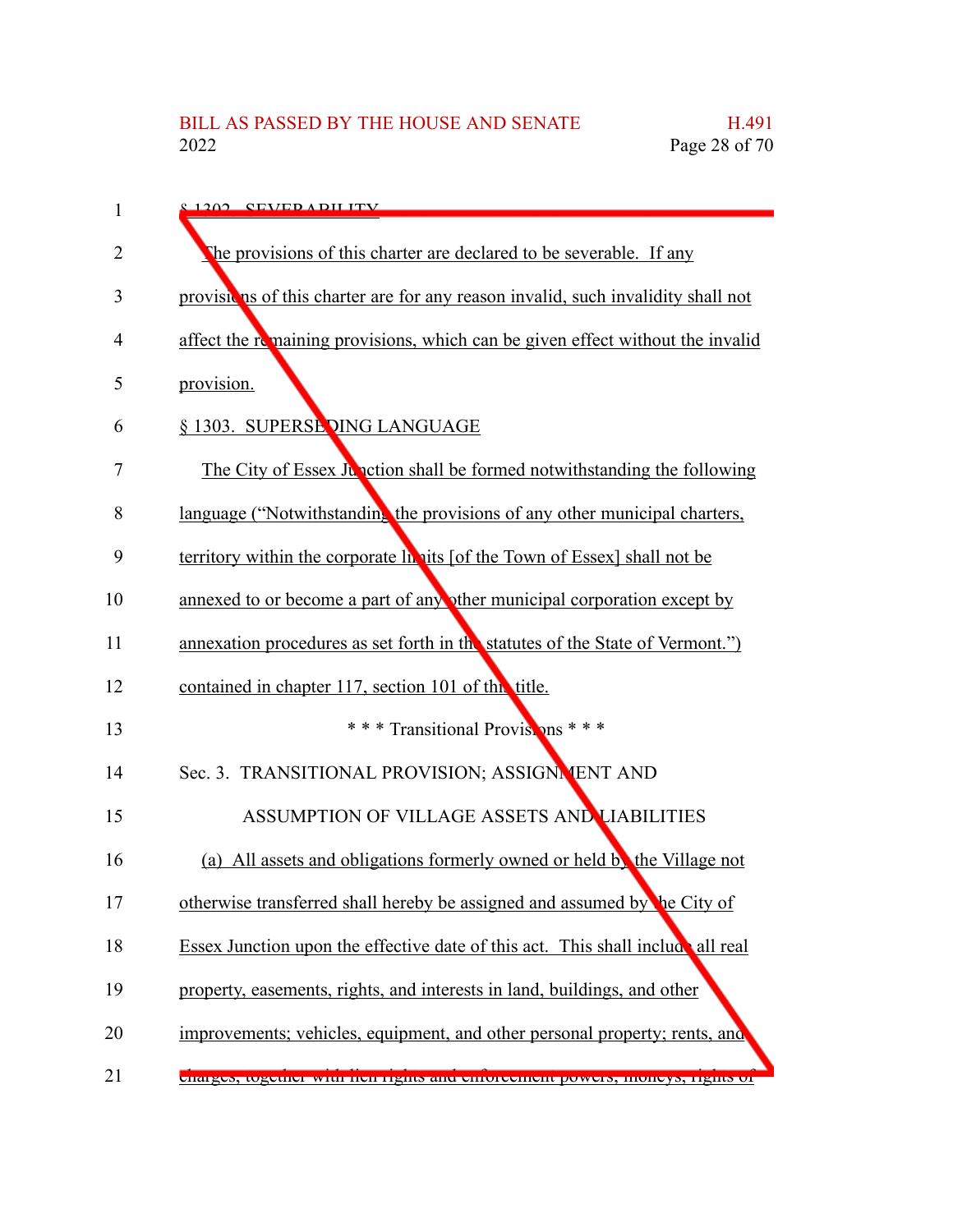| 1  | stion in local or administrative proceedings; insurance policies; documents.         |
|----|--------------------------------------------------------------------------------------|
| 2  | and records; debts, claims, bonded indebtedness; without any further act, deed,      |
| 3  | or instrument being necessary.                                                       |
| 4  | (b) All contracts, agreements, trusts, and other binding written documents           |
| 5  | obligating the Village shall remain in effect on the effective date of this act,     |
| 6  | and the City of Essex Junction shall assume all the responsibilities formerly        |
| 7  | belonging to the Village unless previously allocated or otherwise specified.         |
| 8  | Sec. 4. TRANSITION PENIOD                                                            |
| 9  | (a) The charter will become effective and the City of Essex Junction shall           |
| 10 | be established on the effective date of this act. The transition period shall        |
| 11 | begin on July 1, 2022, following approval of the charter by the Legislature,         |
| 12 | and end on or before July 1, 2023. During the transition period, the City of         |
| 13 | Essex Junction shall continue to receive and pay for consolidated services with      |
| 14 | the Town of Essex for administration, assessing, cle k/treasurer, finance,           |
| 15 | information technology, police, public works, and storn water. The City              |
| 16 | Council shall set a tax rate and collect taxes to meet the obligations for the       |
| 17 | City's share of the Town of Essex municipal operations and all of the City of        |
| 18 | Essex Junction municipal operations throughout the transition period, per the        |
| 19 | budgets approved by the voters of the Town of Essex and the Village of Essex         |
| 20 | Junction (now the City of Essex Junction) the previous March and April.<br><b>Ne</b> |
| 21 | taxes conceted by the City for the TOWII of Essex shall be paid to the TOWII of      |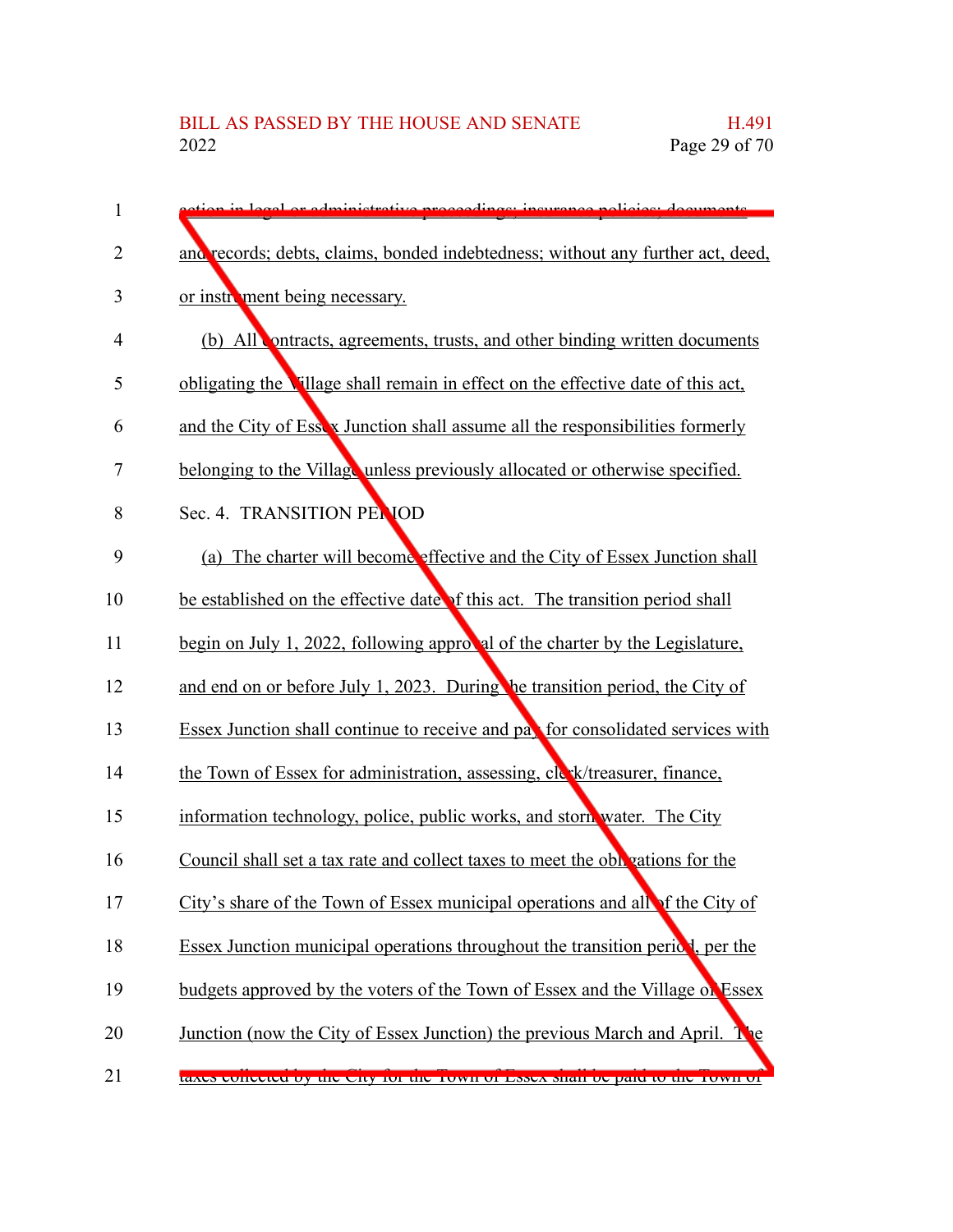| $\mathbf{1}$   | Essay in two equal installments on or before October 15 and April 15 At the      |
|----------------|----------------------------------------------------------------------------------|
| $\overline{2}$ | end of the transition period, the City of Essex Junction shall be fully          |
| 3              | organized.                                                                       |
| $\overline{4}$ | (b) Nothing in this section shall affect or limit other provisions in this       |
| 5              | subchapter or in ther subchapters, which serve a transitional purpose and        |
| 6              | which by their own provisions continue beyond the transitional period. In        |
| 7              | such cases, transitional provisions intended to extend beyond the transitional   |
| 8              | period shall be governed by specific sunset terms.                               |
| 9              | Sec. 5. TRANSITIONAL PROVINION; ORGANIZATIONAL MEETING                           |
| 10             | The first annual City Meeting shall accur on the date set forth by the voters    |
| 11             | at the most recent Village annual meeting, in lowing approval of the charter.    |
| 12             | This shall be a meeting of the City of Essex Junction and shall be noticed and   |
| 13             | warned to all residents of the City of Essex Junction. This meeting shall be for |
| 14             | the purpose of presenting and discussing the budget only. Other City business    |
| 15             | may also be presented and discussed but not voted on. After resentation and      |
| 16             | discussion of the budget and any other business, the meeting shall adjourn.      |
| 17             | Voting on the budget and the election of councilors shall be by Australian       |
| 18             | ballot and shall occur on the date set forth by the voters at the most recent    |
| 19             | <u>унтаge анниаг шееинg.</u>                                                     |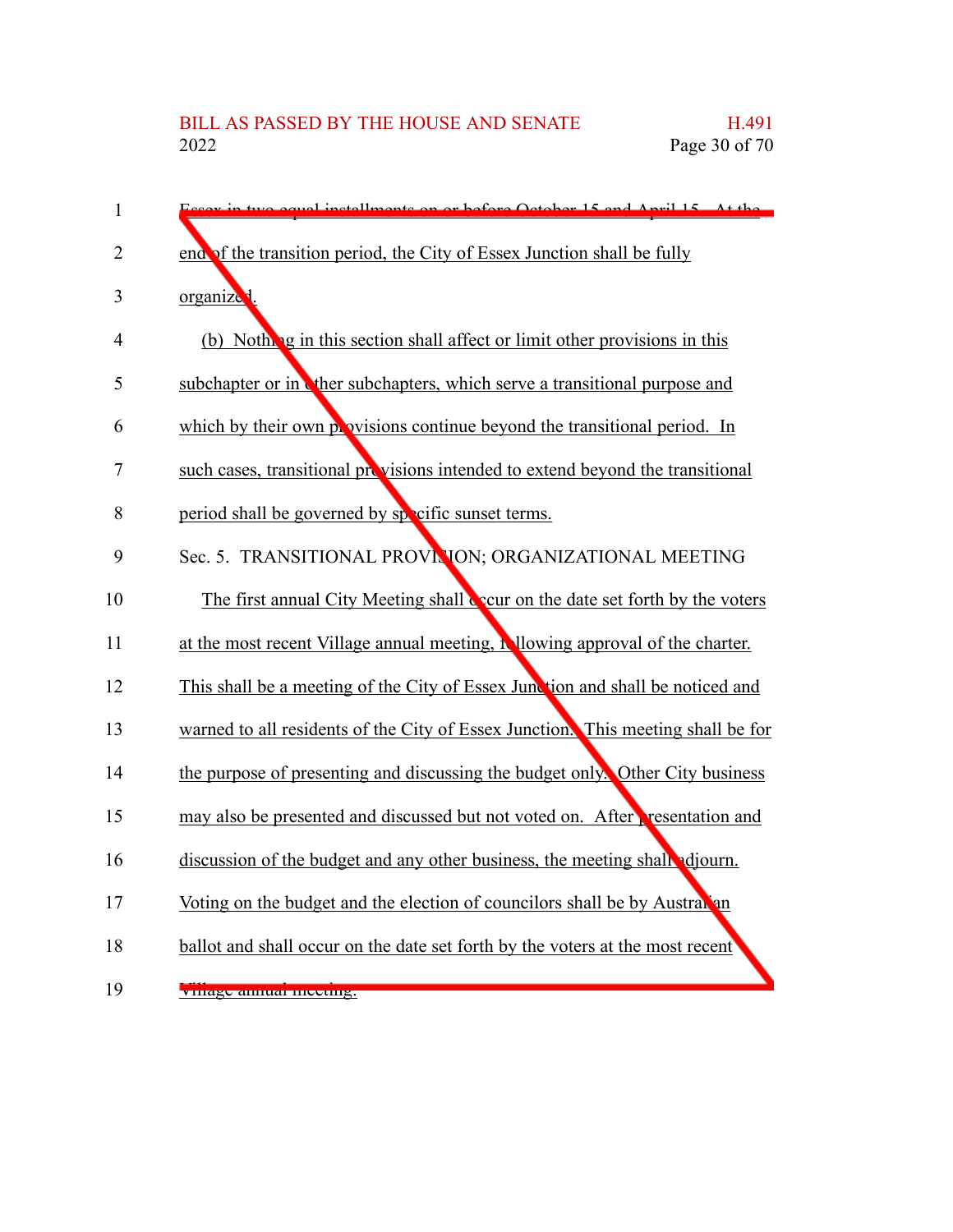| 1              | See 6 TD ANSITIONAL DROVISION, VII LACE CENTER AND                                         |
|----------------|--------------------------------------------------------------------------------------------|
| $\overline{2}$ | NEIGHBORHOOD DEVELOPMENT AREA DESIGNATIONS                                                 |
| 3              | The Village Center District and Neighborhood Development Area, as                          |
| 4              | designated <b>h</b> the Essex Junction Land Development Code, shall continue in            |
| 5              | the new City for the purpose of continuing the downtown revitalization efforts             |
| 6              | as outlined in the Vn'age's Comprehensive Plan, and shall retain any and all               |
| 7              | State designations for the purposes of redevelopment in force at the time of               |
| 8              | adoption of the charter or un <sup>t</sup> l such designations are withdrawn or amended as |
| 9              | per routine statutory process.                                                             |
| 10             | Sec. 7. TRANSITIONAL PROVISION; GOVERNING BODY                                             |
| 11             | (a) When the charter becomes effective and the City of Essex Junction is                   |
| 12             | established on July 1, 2022, following approve of the charter by the                       |
| 13             | Legislature, all members of the Village Board of Lustees shall become                      |
| 14             | members of the City Council and shall continue to set e in their capacities and            |
| 15             | shall serve out their elected terms. The president, vice precident, and clerk of           |
| 16             | the Council shall continue to serve in their capacities until the poard                    |
| 17             | reorganizes pursuant to chapter 4, subsection 204(a) of this charter.                      |
| 18             | (b) The Councilors shall warn and hold meetings as appropriate.                            |
| 19             | Councilors shall address all details and issues relating to the transition from the        |
| 20             | VIIIage Of ESSEX JUNCTION to the City Of ESSEX JUNCTION.                                   |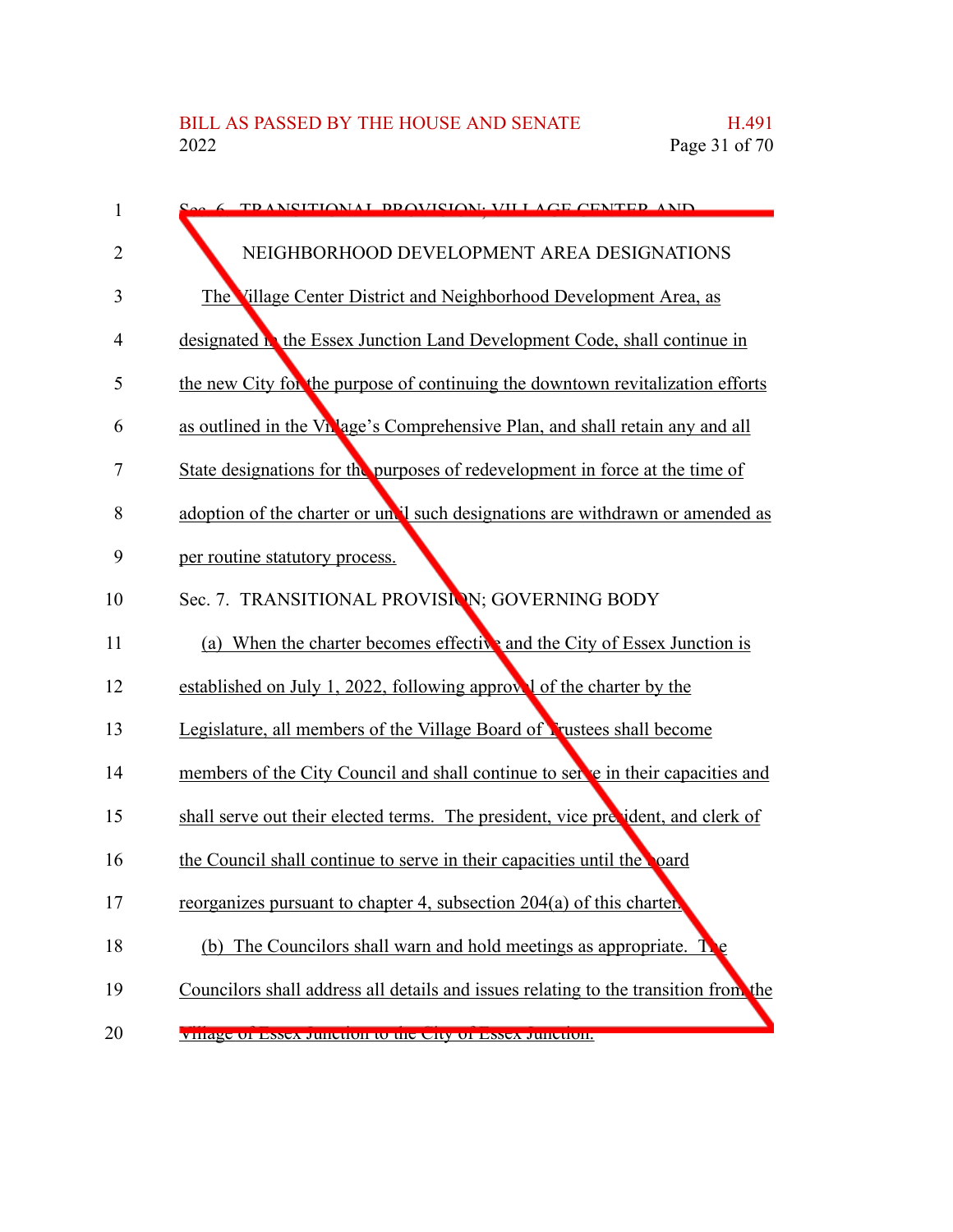| 1              | (a) The Council shall review consider and adopt all requisions                    |
|----------------|-----------------------------------------------------------------------------------|
| $\overline{2}$ | ord, ances, and plans from the former Village of Essex Junction as its own.       |
| 3              | (d) The City Council, with the assistance of the City Manager and staff,          |
| 4              | shall propose and warn in the manner pursuant to the charter, the first annual    |
| 5              | budget of the new City of Essex Junction for consideration by the voters at the   |
| 6              | first annual meeting.                                                             |
| 7              | Sec. 8. TRANSITIONAL PROVISION; BUDGET AND                                        |
| 8              | <b>ADMINISTRATION</b>                                                             |
| 9              | Following the approval of the contract by the Legislature, the City Manager       |
| 10             | will propose a budget for the City for the next fiscal year that addresses proper |
| 11             | service levels, contractual obligations, capit I projects, and debt, and that     |
| 12             | reflects any changes related to the incorporation of the City of Essex Junction.  |
| 13             | Sec. 9. TRANSITIONAL PROVISION; SEPARATION OF CITY AND                            |
| 14             | <b>TOWN DEPARTMENTS</b>                                                           |
| 15             | The City Council shall employ a City Manager. The City Manager shall              |
| 16             | plan and hire for the separation of all consolidated departments with the Town    |
| 17             | of Essex by the end of the transition period, unless contracts are signed stating |
| 18             | otherwise, in which case the contracts shall dictate the terms for the sharing of |
| 19             | <u>SUIVIUUS DUIWUUH IIIU UHY OF PSSUX JUHUHOH AHU TOWH OF PSSUX.</u>              |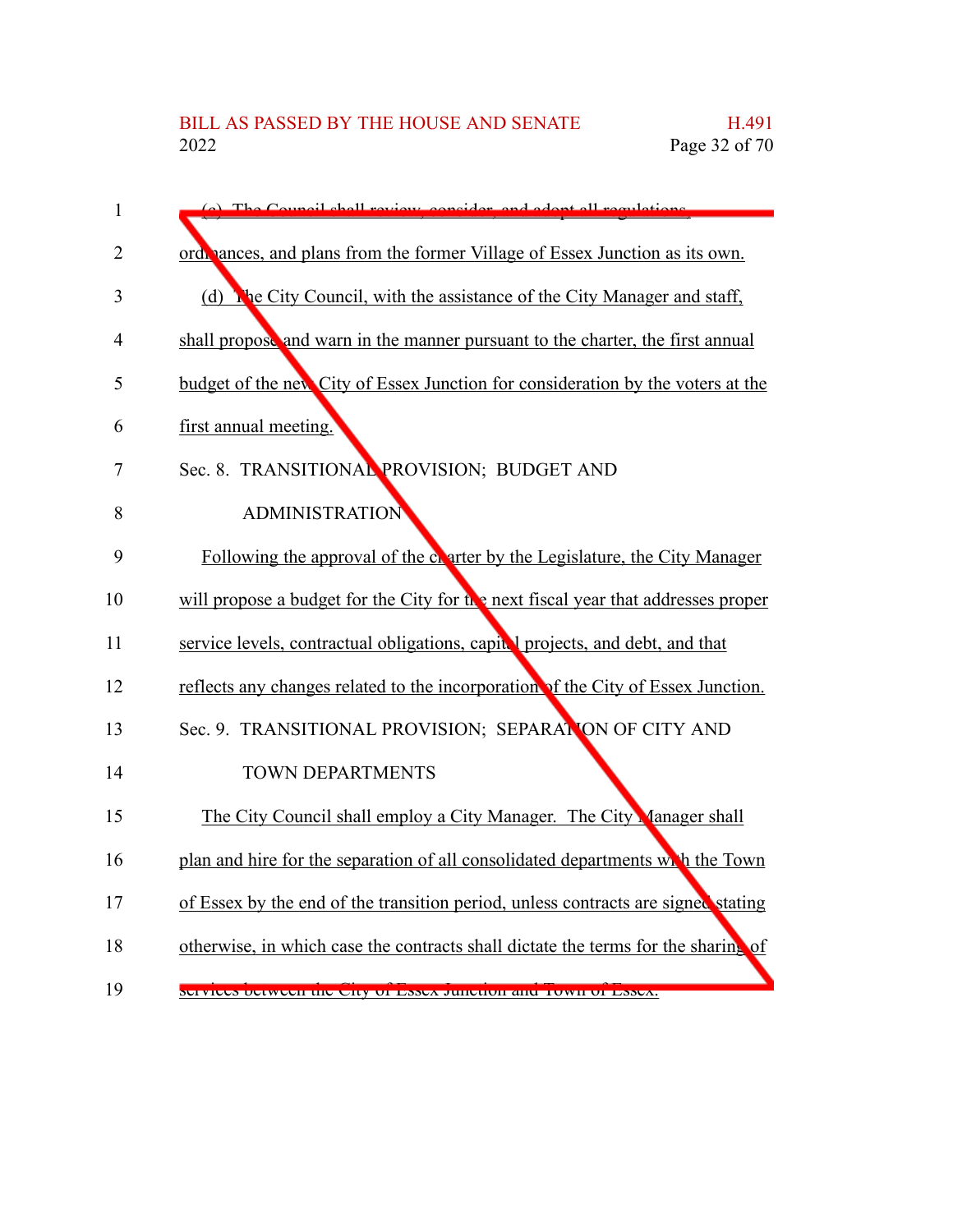| 1  | S <sub>ee</sub> 10 TRANSITIONAL DROVISION. DI ANNING AND                          |
|----|-----------------------------------------------------------------------------------|
| 2  | <b>DEVELOPMENT</b>                                                                |
| 3  | On the effective date of this charter, the former Village plan, the former<br>(a) |
| 4  | Village's zening bylaws and Land Development Code, and any Village                |
| 5  | Ordinances shall remain in effect until amended or revised by the new City        |
| 6  | Council.                                                                          |
| 7  | (b) From the effective date of this charter, the Village of Essex Junction        |
| 8  | Planning Commission and the Village of Essex Junction Zoning Board of             |
| 9  | Adjustment shall become the Panning Commission and the Development                |
| 10 | Review Board of the City of Essex Junction, respectively.                         |
| 11 | Sec. 11. TRANSITIONAL PROVISION; APPOINTED COMMISSION                             |
| 12 | AND COMMITTEE MEMBERS                                                             |
| 13 | All current Trustee appointed commission at d committee members shall             |
| 14 | serve out the remainders of their terms, and new positions shall be filled upon   |
| 15 | the existing schedules and as they become available.                              |
| 16 | Sec. 12. TRANSITIONAL PROVISION; UNIFICATION AND ADOPTION                         |
| 17 | OF ORDINANCES, BYLAWS, AND RULES                                                  |
| 18 | On the effective date of this charter, all ordinances and bylaws of the           |
| 19 | Village of Essex Junction shall become ordinances and bylaws of the new City      |
| 20 | of Essex Junction. The City Council shall be fully authorized to amend or         |
| 21 | repear any orumance according to the provisions or subchapter o or the charter.   |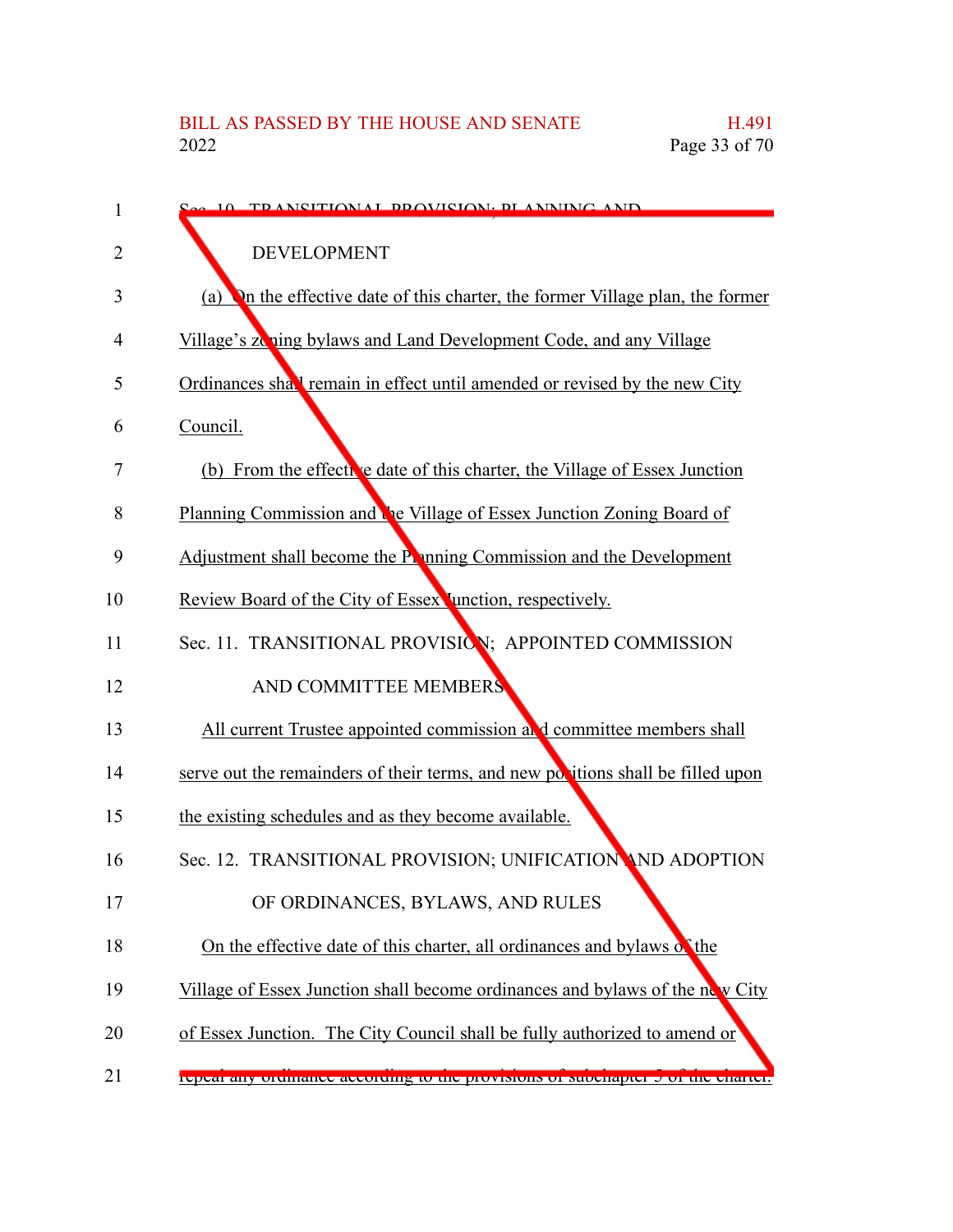| 1  | Whonever a power is grapted by ony such ordinance or by law to an officer or          |
|----|---------------------------------------------------------------------------------------|
| 2  | officers of the Village of Essex Junction, such power is conferred upon the           |
| 3  | appropriate officer or officers of the new City of Essex Junction.                    |
| 4  | Sec. 13. TRANSITIONAL PROVISION; PERSONNEL                                            |
| 5  | (a) On the exective date of this charter, all employees of the Village of             |
| 6  | <b>Essex Junction shall become employees of The City of Essex Junction and any</b>    |
| 7  | and all employment contracts of the Village shall be assumed by the City              |
| 8  | unless otherwise terminated, reexecuted, or renegotiated. Any and all                 |
| 9  | personnel policies and regulation, adopted by the Village shall become policies       |
| 10 | and regulations of the City of Essex <b>M</b> notion until further repealed, amended, |
| 11 | or restated.                                                                          |
| 12 | (b) The dates of hire with the Village of E sex Junction will be used as the          |
| 13 | dates of hire for purposes related to benefits with the new City of Essex             |
| 14 | Junction and all accrued benefits shall carry over.                                   |
| 15 | Sec. 14. TRANSITIONAL PROVISION; FINANCES                                             |
| 16 | Upon the effective date of this charter, the City of Essex Junction shall<br>(a)      |
| 17 | adopt any and all portions of the Town of Essex Grand List for properties             |
| 18 | located within the borders of the City. Any and all property tax payments due         |
| 19 | and delinquencies incurred for the Village of Essex Junction prior to the             |
| 20 | enecuve uate or this charter shall be payable to the TOWIFOI ESSEA. Upon the          |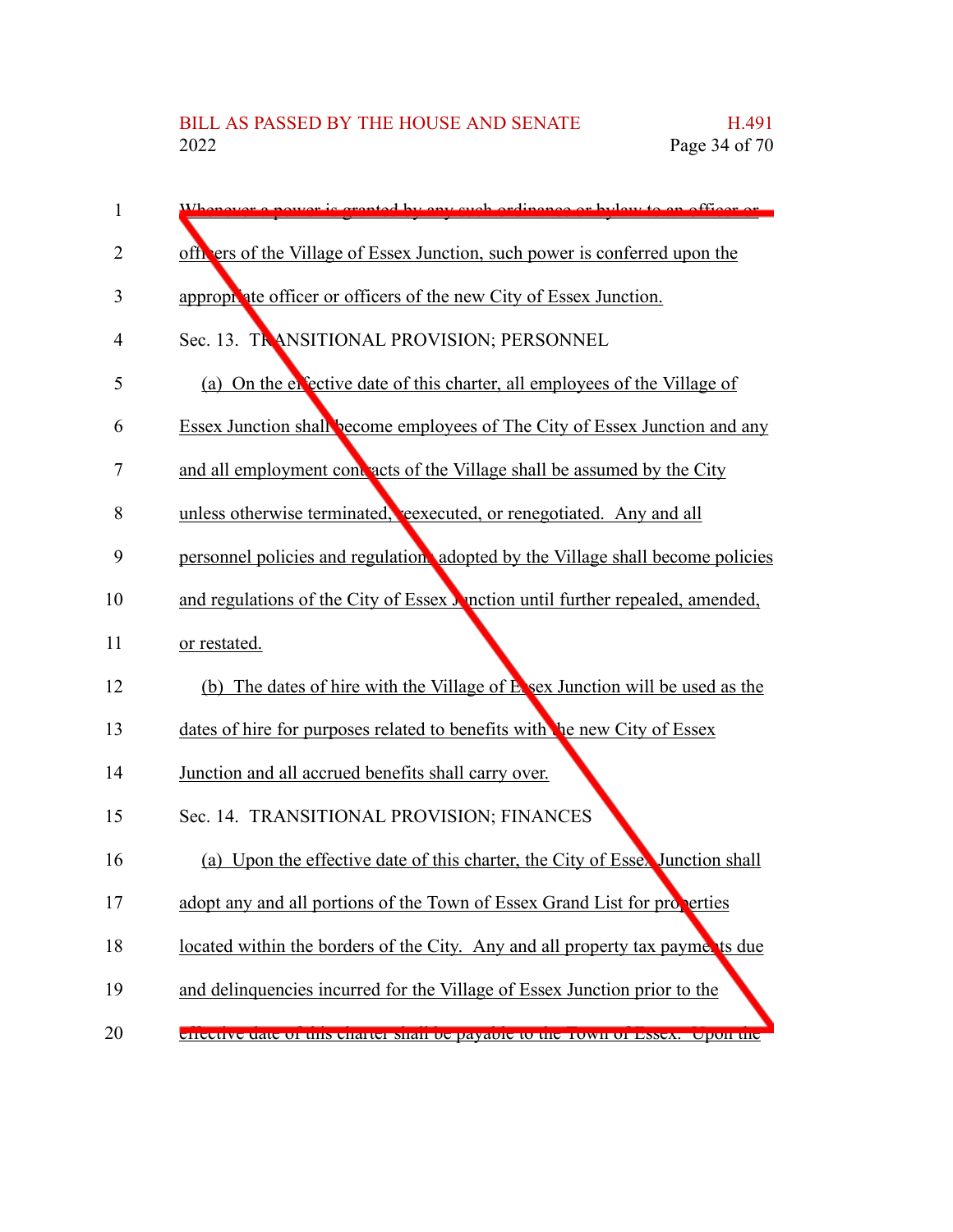| 1  | ffective data of this charter, any City taxes due and delinguancies incurred      |
|----|-----------------------------------------------------------------------------------|
| 2  | shall be payable to the City.                                                     |
| 3  | (b) All existing contractual agreements, including but not limited to tax         |
| 4  | stabilization as reements and any agreements related to the conveyance of real    |
| 5  | property, within the Village of Essex Junction shall hereby be assigned to the    |
| 6  | City of Essex Junction.                                                           |
| 7  | Sec. 15. TRANSITIONAL PROVISION; FUTURE GOVERNANCE                                |
| 8  | <b>COMMISSION</b>                                                                 |
| 9  | Within three years after the approval of this charter by the Legislature, the     |
| 10 | Council shall appoint a special commission to study governance considerations     |
| 11 | such as, but not limited to, form of government, dection of officials at-large or |
| 12 | through wards or districts, governing body composition, term of office, term      |
| 13 | limits, and councilor compensation.                                               |
| 14 | Sec. 16. REPEAL                                                                   |
| 15 | 24 App. V.S.A. chapter 221 (Village of Essex Junction charter) is repealed.       |
| 16 | Sec. 17. EFFECTIVE DATE                                                           |
| 17 | THIS are shall take effect on $J^{\text{III}}(1, 2022)$ .                         |
|    | *** Creation of City; Approval of Charter ***                                     |

## *Sec. 1. CHARTER AMENDMENT APPROVAL; CREATION OF CITY*

*As set forth in this act, the General Assembly creates the City of Essex Junction and approves the adoption of the charter of the City of Essex*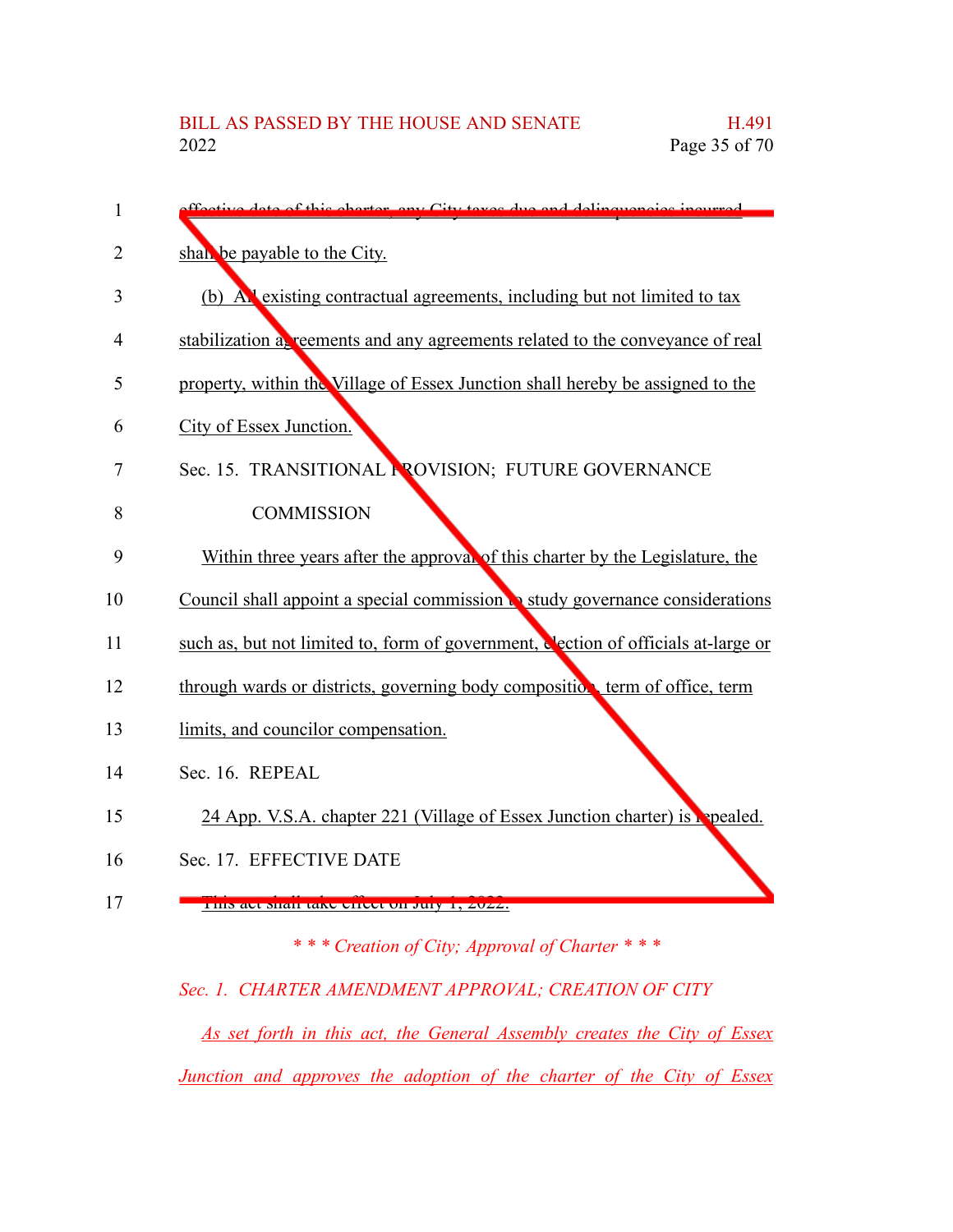*Junction. The voters of the Village of Essex Junction approved the creation of the City and the adoption of the City charter on November 2, 2021.*

*\* \* \* Charter of the City of Essex Junction \* \* \**

*Sec. 2. 24 App. V.S.A. chapter 4 is added to read:*

*CHAPTER 4. CITY OF ESSEX JUNCTION*

*Subchapter 1. Incorporation and Powers of the City*

*§ 101. CORPORATE EXISTENCE RETAINED*

*Notwithstanding the provisions of any other municipal charter, the inhabitants of the Village of Essex Junction, within its corporate limits, shall be a municipal corporation by the name of the City of Essex Junction.*

*§ 102. GENERAL POWERS; LAW*

*Except as modified by the provisions of this charter, or by any lawful regulation or ordinance of the City of Essex Junction, all provisions of the statutes of this State applicable to municipal corporations shall apply to the City of Essex Junction.*

*§ 103. SPECIFIC POWERS*

*(a) The City of Essex Junction shall have all the powers granted to cities and municipal corporations by the Constitution and laws of this State together with all the implied powers necessary to carry into execution all the powers granted, and it may enact ordinances not inconsistent with the Constitution and laws of the State of Vermont or with this charter.*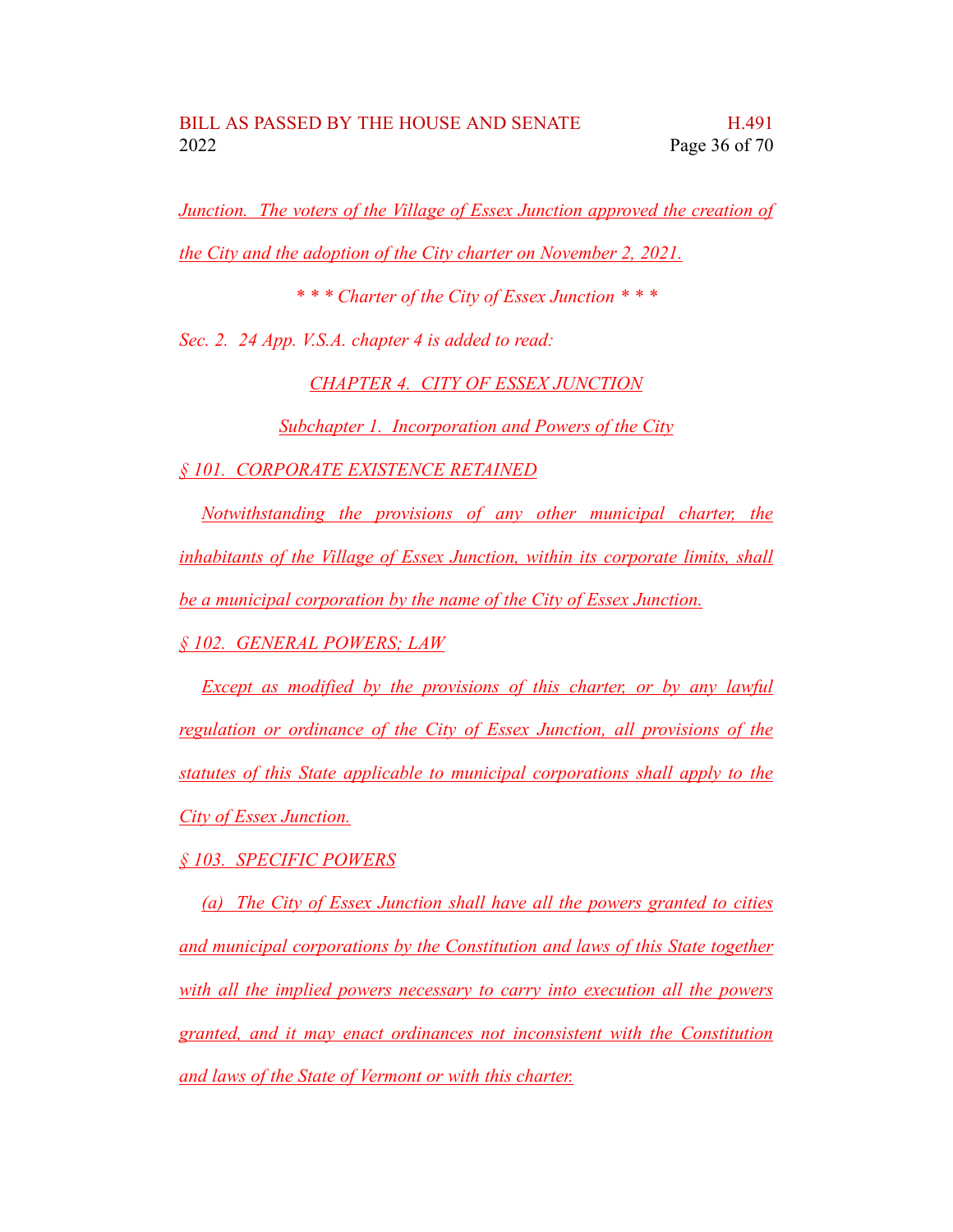*(b) The City of Essex Junction may acquire real and personal property within or without its corporate limits for any municipal purpose, including storm water collection and disposal; waste water collection and disposal; solid waste collection and disposal; provision of public water supply; provision of public parks and recreation facilities; provision of municipal facilities for office, fire protection, and police protection; provision of public libraries; provision of public parking areas; provision of sidewalks, bicycle paths, and green strips; provision of public roadways; provision of public view zones and open spaces; and such other purposes as are addressed under the general laws of the State of Vermont.*

*(c) The City of Essex Junction may acquire such property in fee simple or any lesser interest or estate, by purchase, gift, devise, lease, or condemnation and may sell, lease, mortgage, hold, manage, and control such property as its interest may require.*

*(d) The City of Essex Junction may exercise any of its powers or perform any of its functions and may participate in the financing thereof, jointly or in cooperation, by contract or otherwise, with other Vermont municipalities, the State of Vermont, any one or more subdivisions or agencies of the State or the United States.*

*(e) The City of Essex Junction may establish and maintain an electric power system and regulate power line installations; provided, however, that the*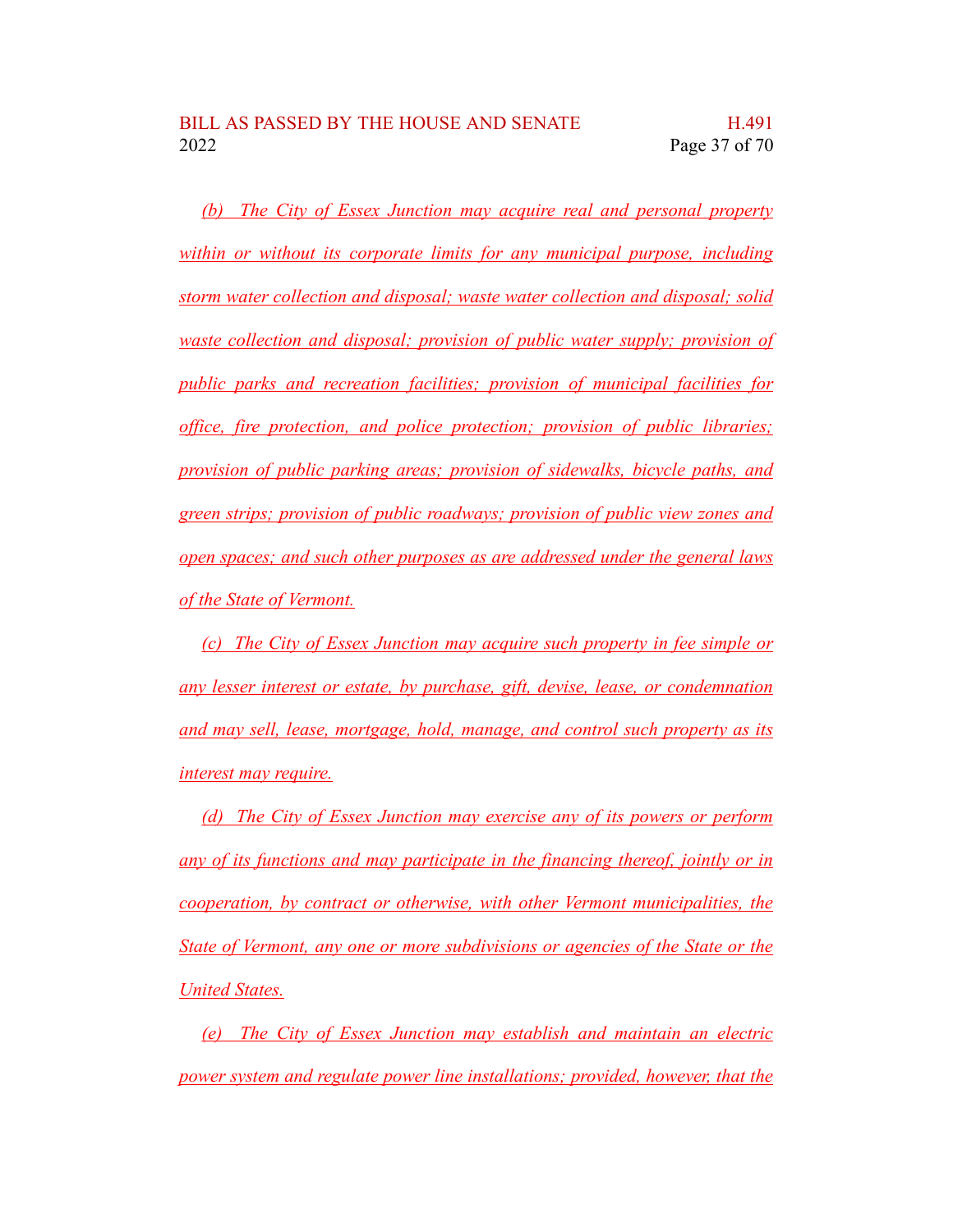*City shall have no authority under this charter that conflicts with that authority granted to the Public Utilities Commission or any other state regulatory agency. The City of Essex Junction may also establish a telecommunications system and an enterprise to deliver internet or broadband services.*

*(f) In this charter, mention of a particular power shall not be construed to be exclusive or to restrict the scope of the powers that the City of Essex Junction would otherwise have if the particular power were not mentioned. § 104. RESERVATION OF POWERS*

*Nothing in this charter shall be so construed as in any way to limit the powers and functions conferred upon the City of Essex Junction and the City Council by general or special enactments in force or effect or hereafter enacted; and the powers and functions conferred by this charter shall be cumulative and in addition to the provisions of such general or special enactments.*

*§ 105. FORM OF GOVERNMENT*

*The municipal government provided by this charter shall be known as council-manager form of government. Pursuant to its provisions and subject only to the limitations imposed by the State Constitution and by this charter, all powers of the City of Essex Junction shall be vested in an elective City Council, which shall enact ordinances, codes, and regulations, adopt budgets,*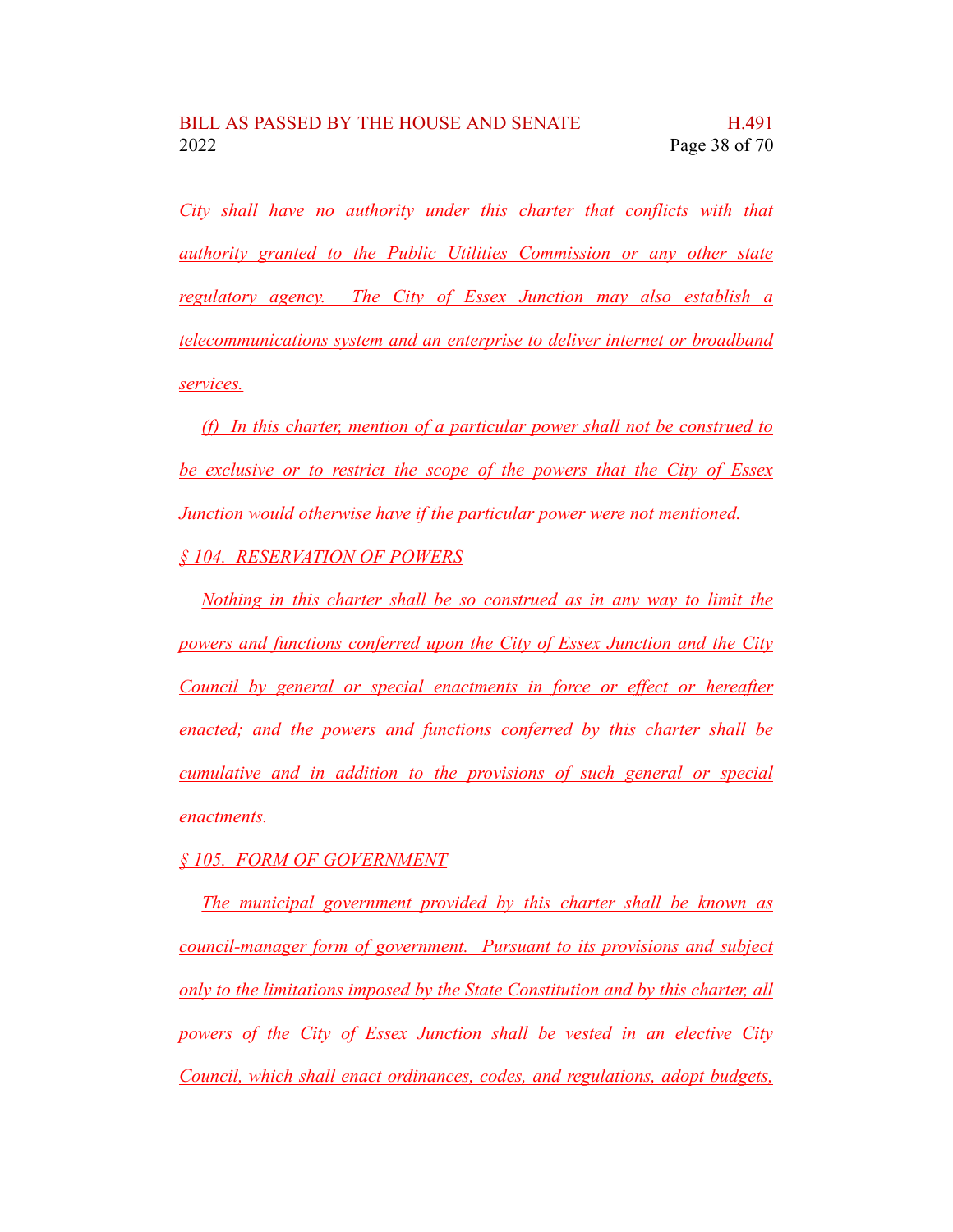*determine policies, and appoint the City Manager, who shall enforce the laws and ordinances and administer the government of the City. All powers of the City shall be exercised in the manner prescribed by this charter or prescribed by ordinance.*

*Subchapter 2. Governance Structure*

### *§ 201. POWERS AND DUTIES OF GOVERNING BODY*

*(a) The members of the City of Essex Junction City Council shall constitute the legislative body of the City of Essex Junction for all purposes required by statute and, except as otherwise provided in this charter, shall have all the powers and authority given to and perform all duties required of City legislative bodies or Councils under the laws of the State of Vermont.*

*(b) Within the limitations of the foregoing, the City of Essex Junction Council shall have the power to:*

*(1) Appoint and remove a City Manager and supervise, create, change, and abolish offices, commissions, or departments other than the offices, commissions, or departments established by this charter.*

*(2) Appoint the members of all boards, commissions, committees, or similar bodies unless specifically provided otherwise by this charter.*

*(3) Provide for an independent audit by a certified public accountant.*

*(4) Inquire into the conduct of any officer, commission, or department and investigate any and all municipal affairs.*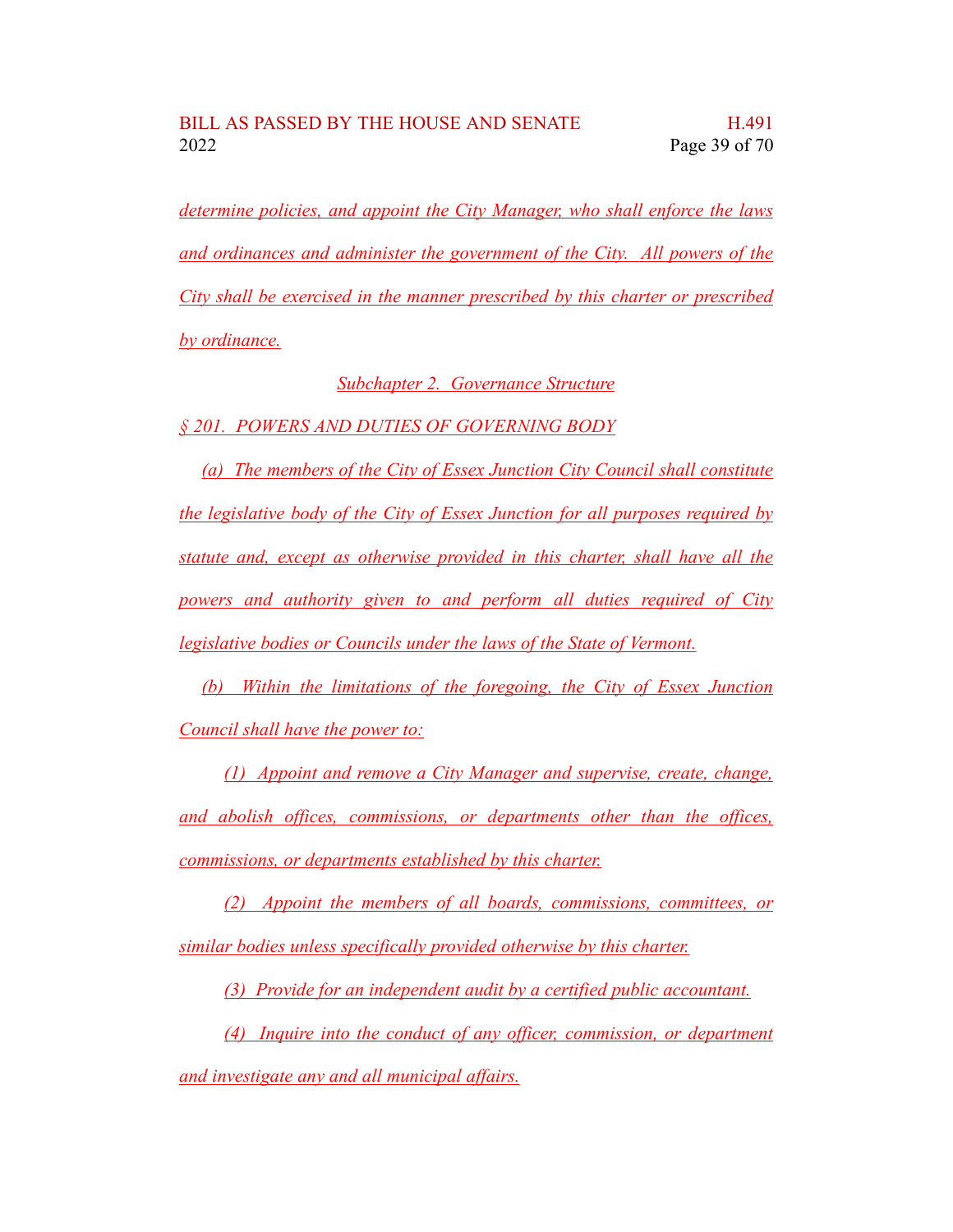*(5) Exercise every other power that is not specifically set forth herein but that is granted to Councils or legislative bodies by the statutes of the State of Vermont.*

*§ 202. GOVERNING BODY; COMPOSITION AND TERMS OF OFFICE*

*(a) There shall be a City Council consisting of five members.*

*(b) All members shall reside within the boundaries of the City of Essex Junction to be elected by the qualified voters.*

*(c) The term of office of a City Councilor shall be three years, and terms shall be staggered.*

*§ 203. VACANCY IN OFFICE*

*In case of a vacancy of a Council seat, the vacancy shall be filled by the City Council until the next annual election pursuant to subsection 204(c) of this charter.*

*§ 204. ELECTION OF GOVERNING BODY OFFICERS*

*(a) The terms of the officers shall commence on the first day of the month following the month of election. At the first meeting of the month following the annual City meeting, the Council shall organize and elect a President, Vice President, and Clerk by a majority vote of the entire Council and shall file a certificate of the election for record in the office of the City Clerk.*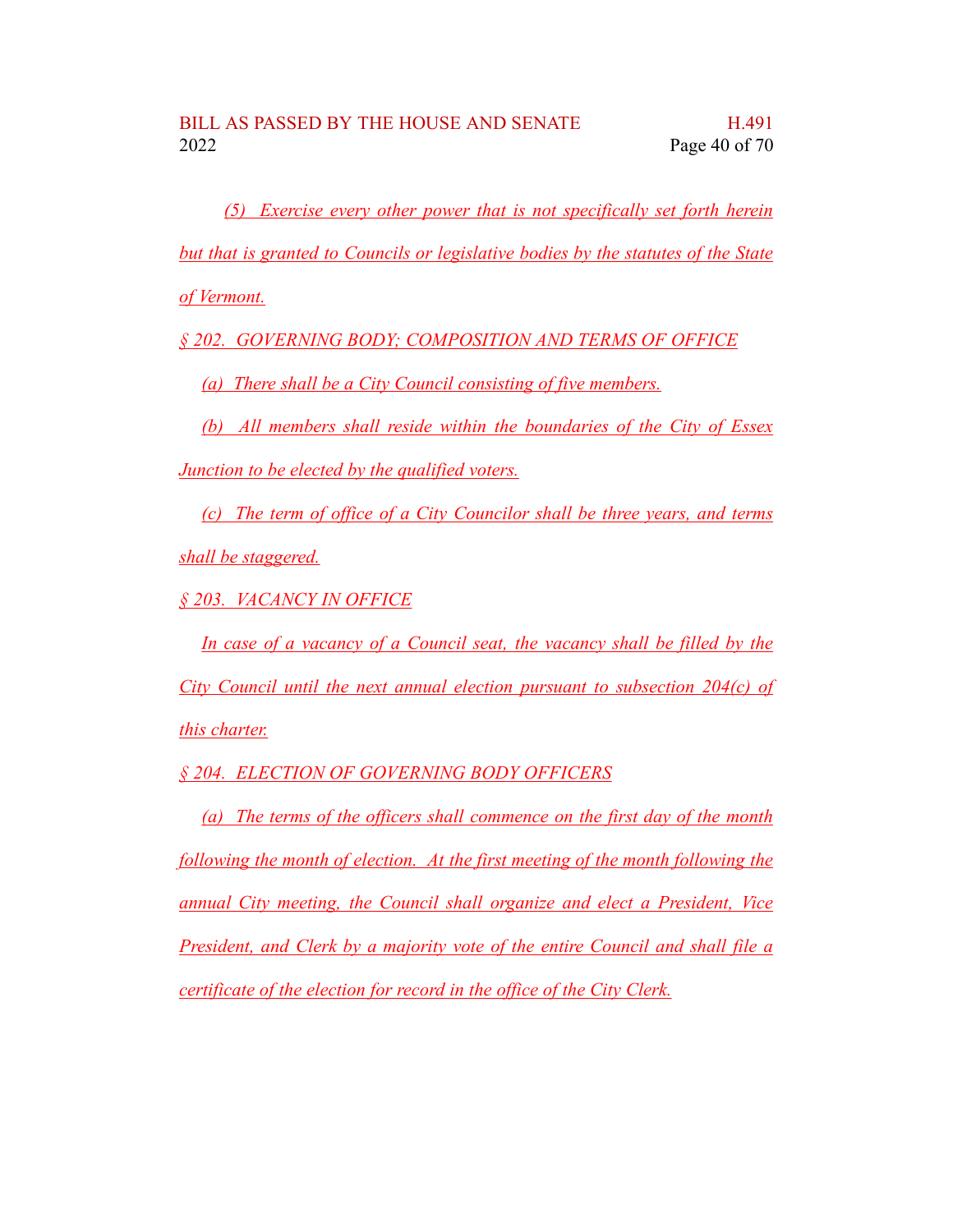*(b) The President of the Council, or in the President's absence the Vice President, shall preside at all meetings of the Council and shall be recognized as the head of the City government for all ceremonial purposes.*

*(c) In the event of death, resignation, or incapacity of any Council member, the remaining members of the Council may appoint a person to fill that position until the next annual election. Incapacity shall be determined by a vote of the Council. Incapacity shall include the failure by any member of the board to attend at least 50 percent of the meetings of the board in any calendar year. At the next annual election, the vacancy shall be filled and the person so elected shall serve for the remainder of the term of office. In the event the Council is unable to agree upon an interim replacement until the next annual City election, a special election shall be held forthwith to fill the position.*

*(d) In the event that a Councilor is no longer a resident of the City prior to the expiration of the Councilor's term, the Councilor's office shall be deemed vacant. The Council may appoint a person to fill the vacant office until a successor can be elected at the next annual election.*

*§ 205. COMPENSATION*

*(a) Compensation paid to the Council members shall be set by the voters at the annual meeting, with a minimum of \$1,500.00 a year each. Council members' compensation must be set forth as a separate item in the annual*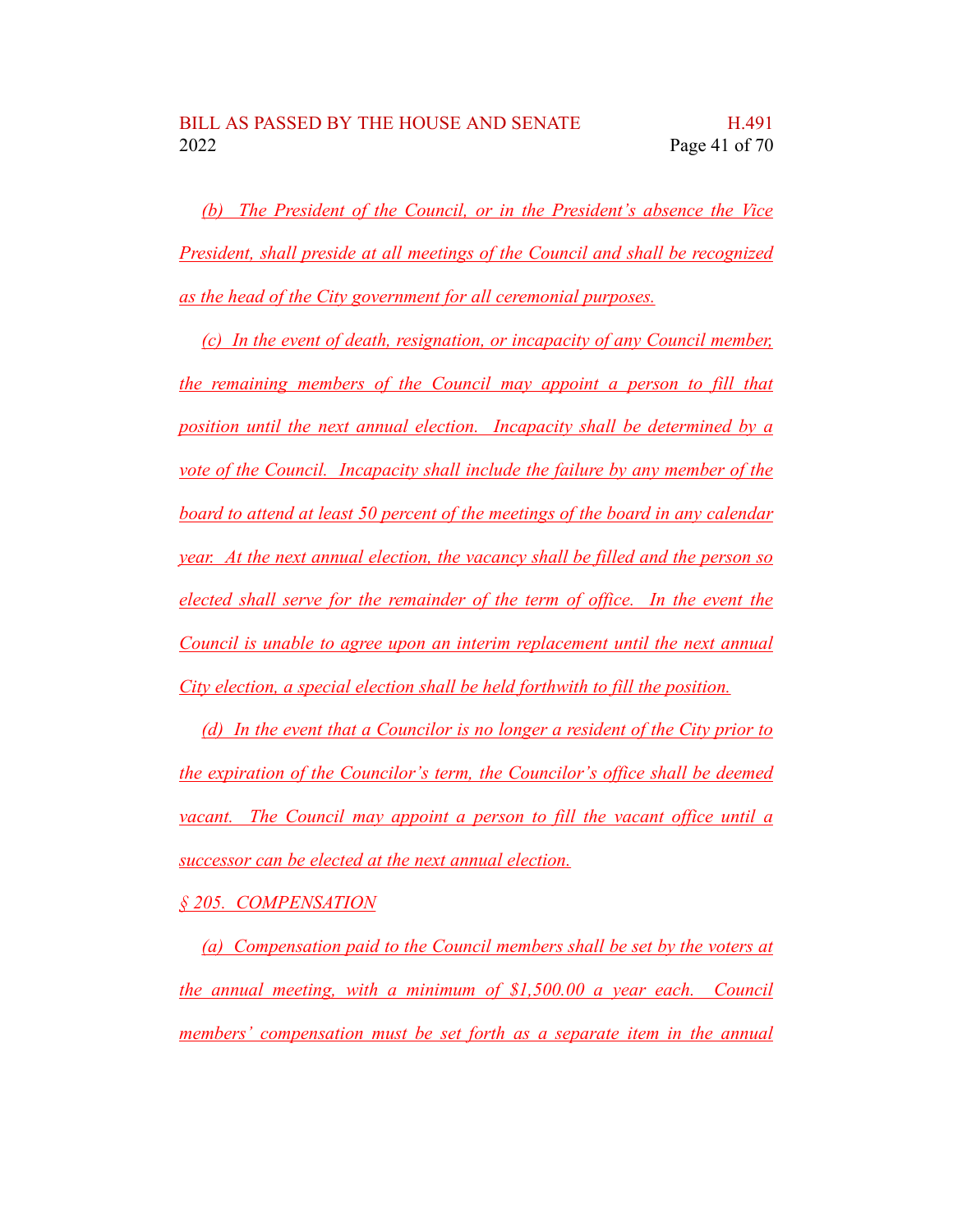*budget presented to the meeting. Council members may choose to forgo the compensation or a portion of the compensation.*

*(b) The City Council shall fix the compensation of all appointees and the City Manager. The Council shall review, approve, and ratify any collective bargaining agreements, which may be negotiated or fixed by the Manager or their designee.*

*§ 206. CONFLICT OF INTEREST; PROHIBITIONS*

*(a) Holding other office. No Council member shall hold any City employment during the term for which they were elected to the Council. A Council member may be appointed to represent the City on other boards except as pursuant to 17 V.S.A. § 2647. No former Council member shall hold any compensated appointive municipal office or employment, except for poll worker, until one year after the expiration of the term for which they were elected to the legislative body.*

*(b) Appointments and removals. Neither the legislative body nor any of its members shall in any manner dictate the appointment or removal of any municipal administrative officers or employees whom the manager or any of the manager's subordinates are empowered to appoint. The legislative body may discuss with the Manager the appointment, performance, and removal of such officers and employees in executive session.*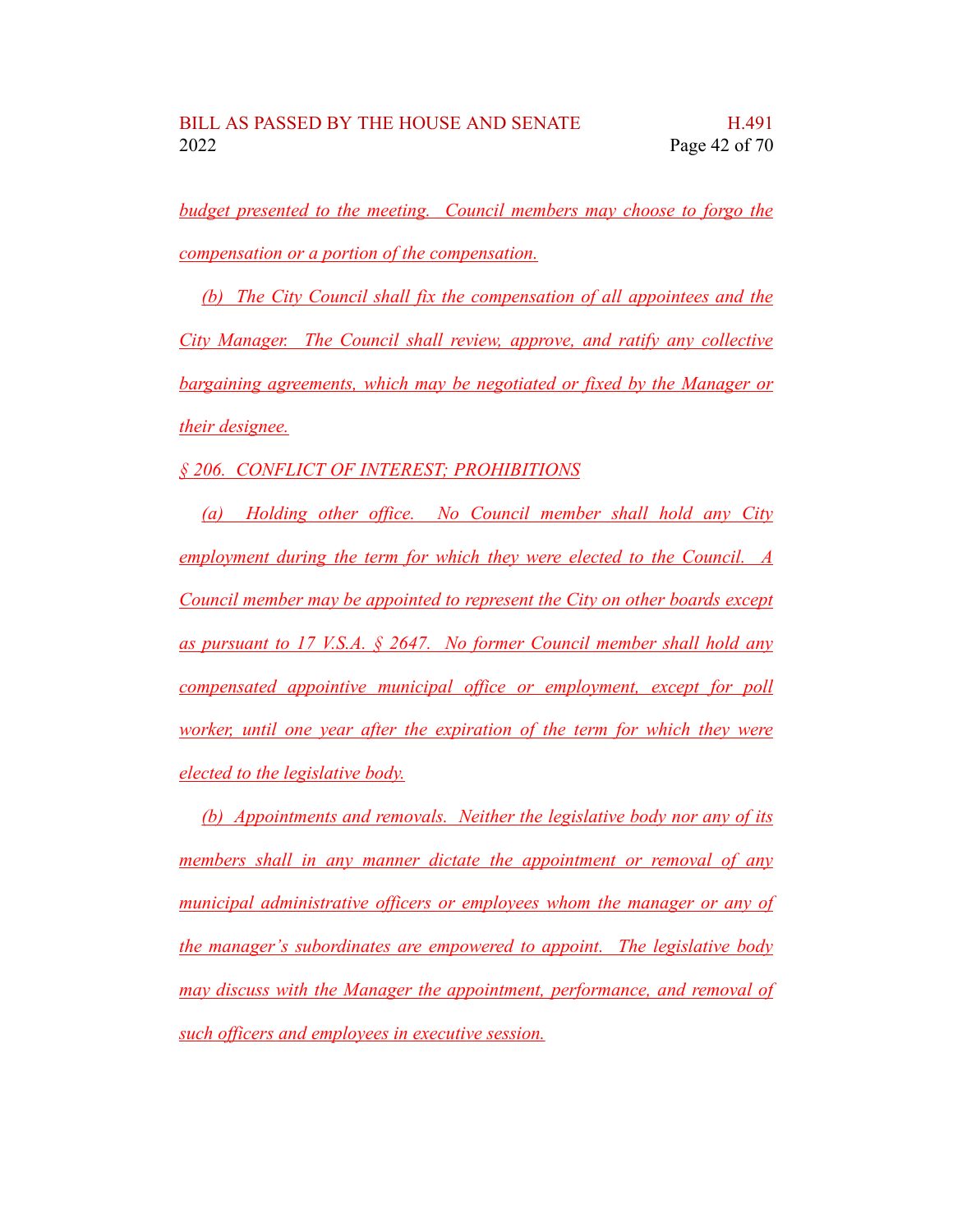*(c) Interference with administration. Except for the purpose of inquiries and investigations under subdivision 201(b)(4) of this charter, the legislative body or its members shall deal with the municipal officers and employees who are subject to the direction and supervision of the Manager solely through the Manager, and neither the legislative body nor its members shall give orders to any such officer or employee, either publicly or privately.*

*§ 207. GOVERNING BODY; MEETINGS*

*As soon as possible after the election of the President and Vice President, the Council shall fix the time and place of its regular meetings, and such meetings shall be held at least once a month.*

*§ 208. SPECIAL CITY MEETINGS*

*Special City meetings shall be called in the manner provided by the laws of the State, and the voting on all questions shall be by the Australian ballot system.*

*§ 209. COUNCIL MEETINGS; PROCEDURE*

*(a) The Council shall determine its own rules and order of business.*

*(b) The presence of three members shall constitute a quorum. Three affirmative votes shall be necessary to take binding Council action.*

*(c) In accordance with Vermont's Open Meeting Law, the Council shall keep minutes of its proceedings. The journalized minutes shall be a public record.*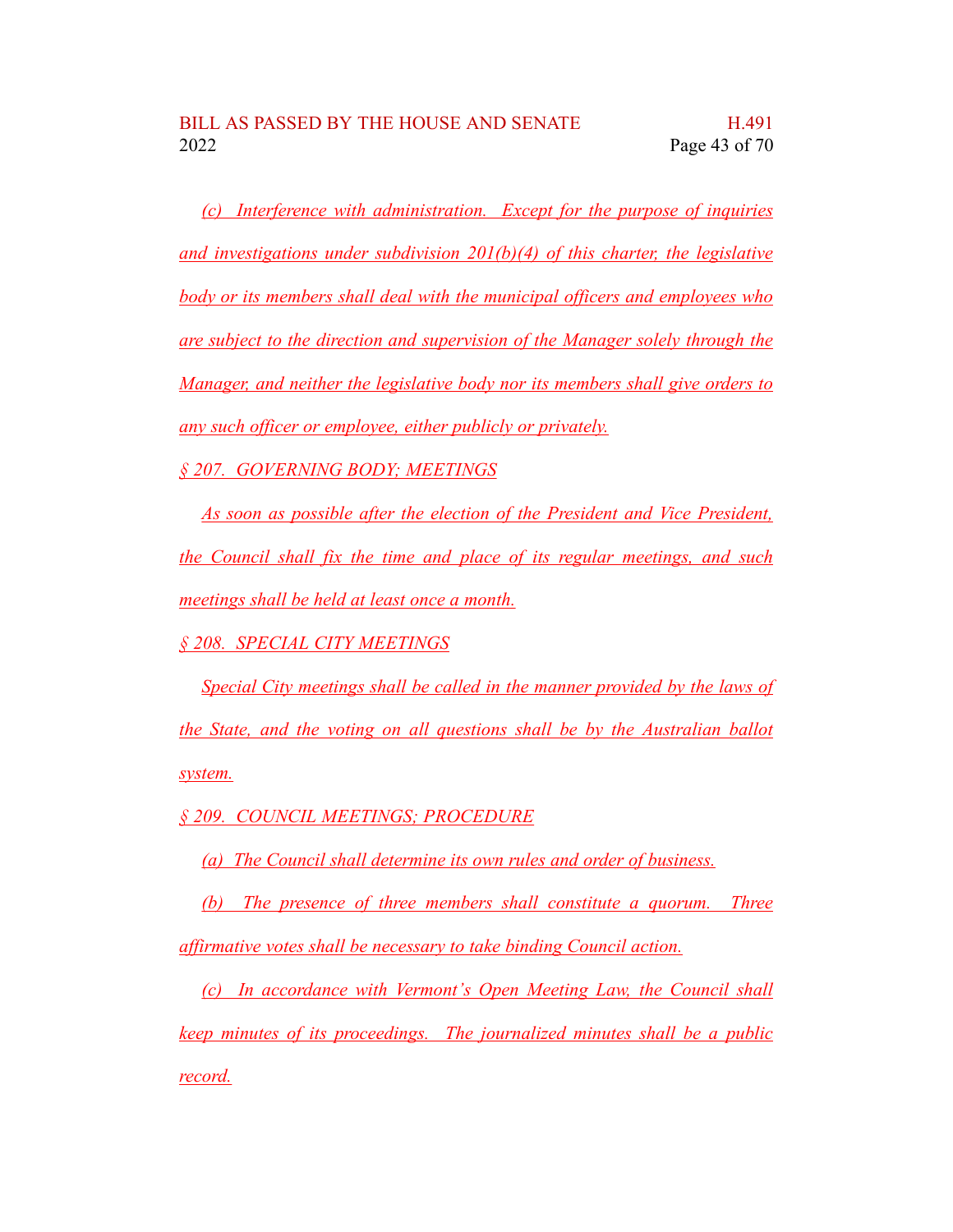*(d) All meetings of the Council shall be open to the public unless, by an affirmative vote of the majority of the members present, the Council shall vote that any particular session shall be an executive session or deliberative session in accordance with Vermont's Open Meeting Law.*

*§ 210. APPOINTMENTS*

*The Council shall have the power to appoint the members of all boards, commissions, committees, or similar bodies unless specifically provided otherwise by this charter. The terms of all appointments shall commence on the day after the day of appointment unless the appointment is to fill a vacancy in an office, in which case the term shall commence at the time of appointment. § 211. ADDITIONAL GOVERNING BODY PROVISIONS*

*(a) No claim for personal services shall be allowed to the officers elected at the annual meeting, except when compensation for such services is provided for under the provisions of this charter or by the general law.*

*(b) The Council may authorize the sale or lease of any real or personal estate belonging to the City.*

*Subchapter 3. Other Elected Offices*

*§ 301. BROWNELL LIBRARY TRUSTEES*

*There shall be a five-member Board of Library Trustees who shall be elected to five-year terms using the Australian ballot system. Only qualified*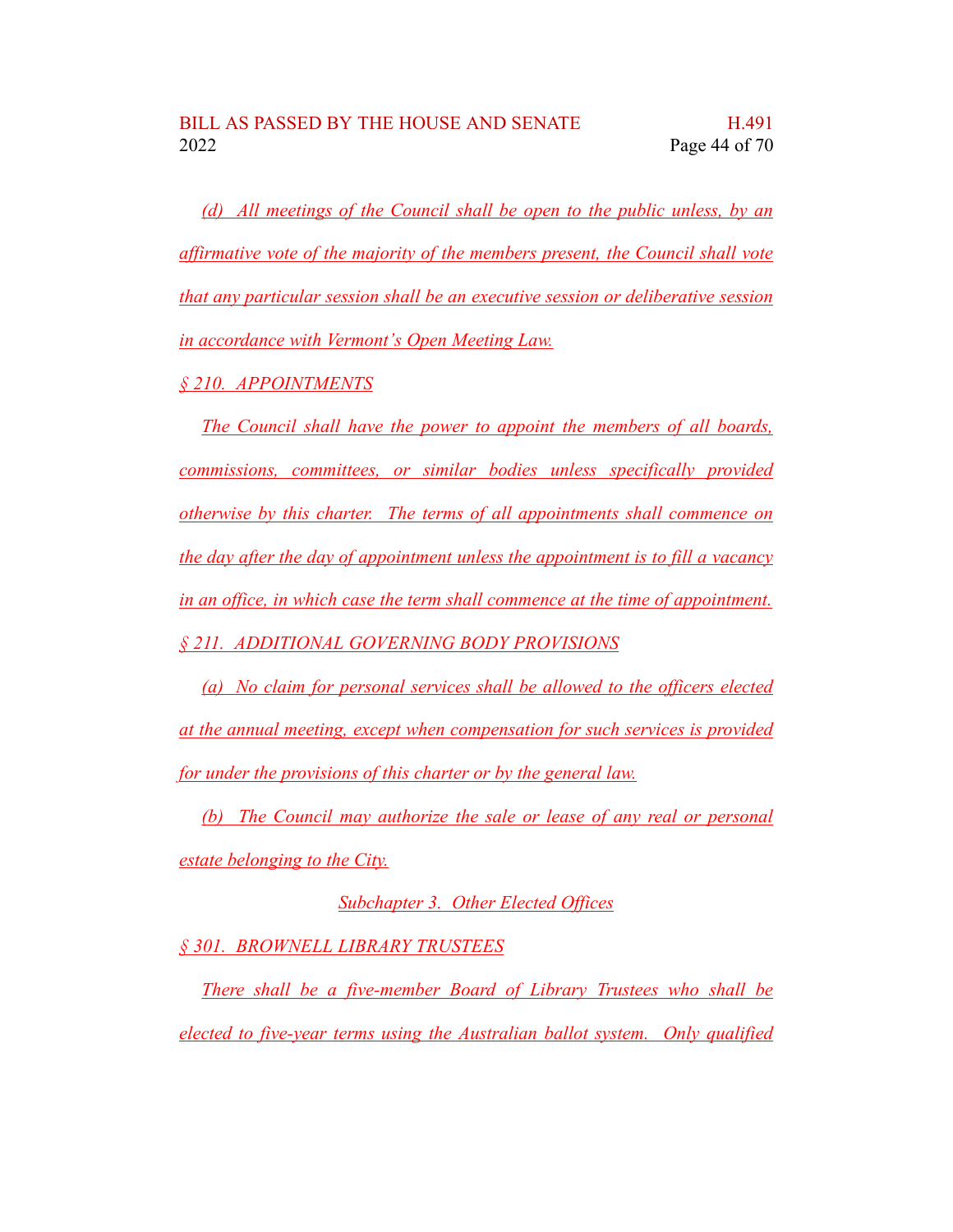*voters of the City of Essex Junction shall be eligible to hold the office of elected library trustee.*

*§ 302. MODERATOR*

*The voters at the City Annual Meeting shall elect a Moderator who shall preside at the next City Annual Meeting. The term of Moderator shall be one year. Only qualified voters of the City of Essex Junction shall be eligible to hold the office of Moderator.*

*Subchapter 4. City Meetings*

*§ 401. CITY MEETINGS AND ELECTIONS*

*(a) The voters shall at each annual meeting vote to set the date of the next annual meeting, at which time the voters shall vote for the election of officers, the voting on the City budget, and any other business included in the warnings for the meetings.*

*(b) Provisions of the laws of the State of Vermont relating to the qualifications of electors, the manner of voting, the duties of elections officers, and all other particulars respective to preparation for, conducting, and management of elections, so far as they may be applicable, shall govern all municipal elections, and all general and special meetings, except as otherwise provided in this charter.*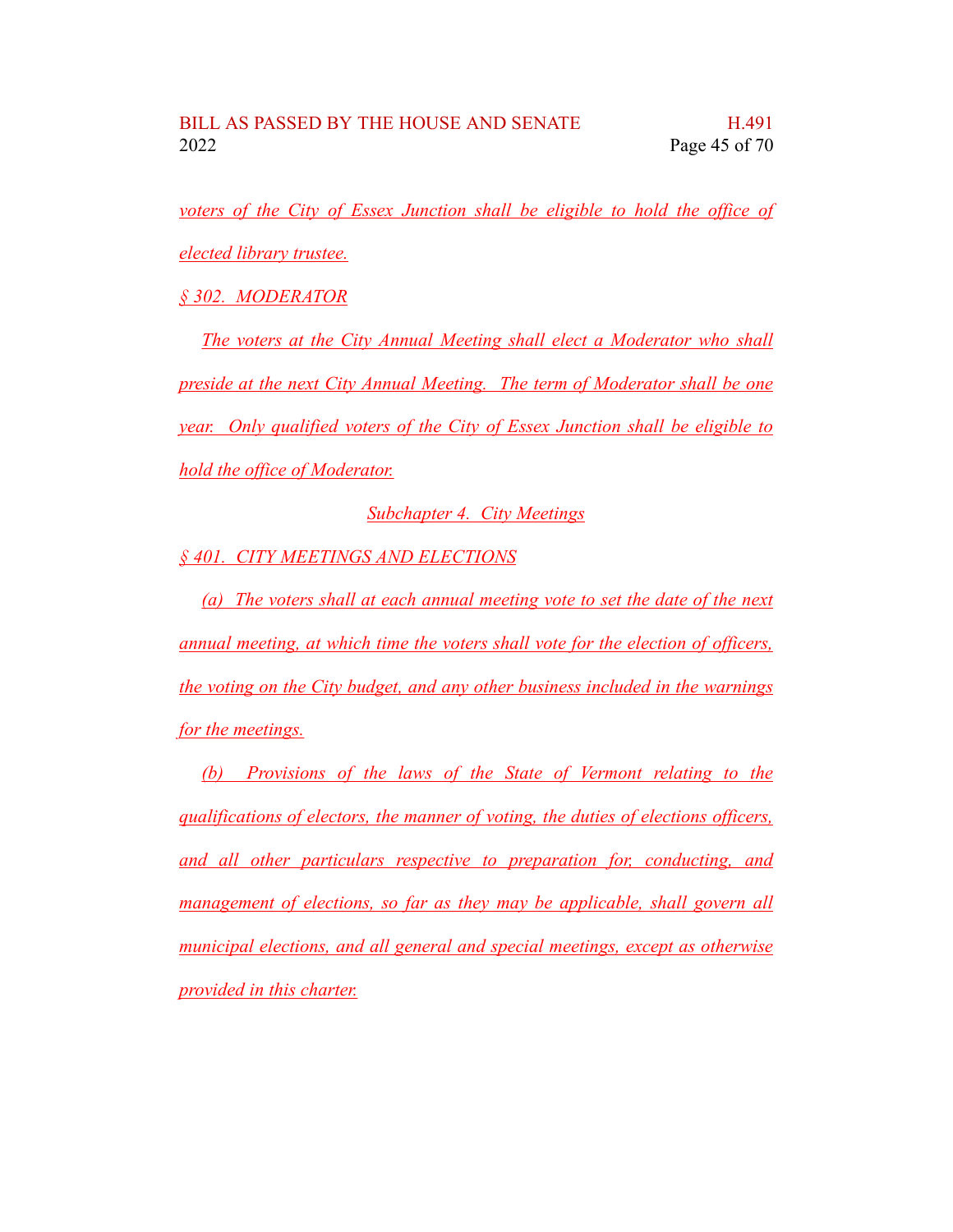*(c) The election of officers and the voting on all questions shall be by Australian ballot system. The City Clerk and Board of Civil Authority shall conduct elections in accordance with general laws of the State.*

*Subchapter 5. Ordinances*

*§ 501. ADOPTION OF ORDINANCES*

*Ordinances shall be adopted in accordance with State law pursuant to 24 V.S.A. §§1972–1976, with the additional requirements noted in this subchapter.*

*§ 502. PUBLIC HEARING*

*(a) The Council shall hold a minimum of one public hearing prior to the adoption of any ordinance.*

*(b) At the time and place so advertised, or at any time and place to which the hearing may from time to time be adjourned, the ordinance shall be introduced, and thereafter, all persons interested shall be given an opportunity to be heard.*

*(c) After the hearing, the Council may finally pass the ordinance with or without amendment, except that if the Council makes an amendment, it shall cause the amended ordinance to be published, pursuant to subsections (a) and (b) of this section with a notice of the time and place of a public hearing at which the amended ordinance will be further considered, which publication shall be at least three days prior to the public hearing. The Council may*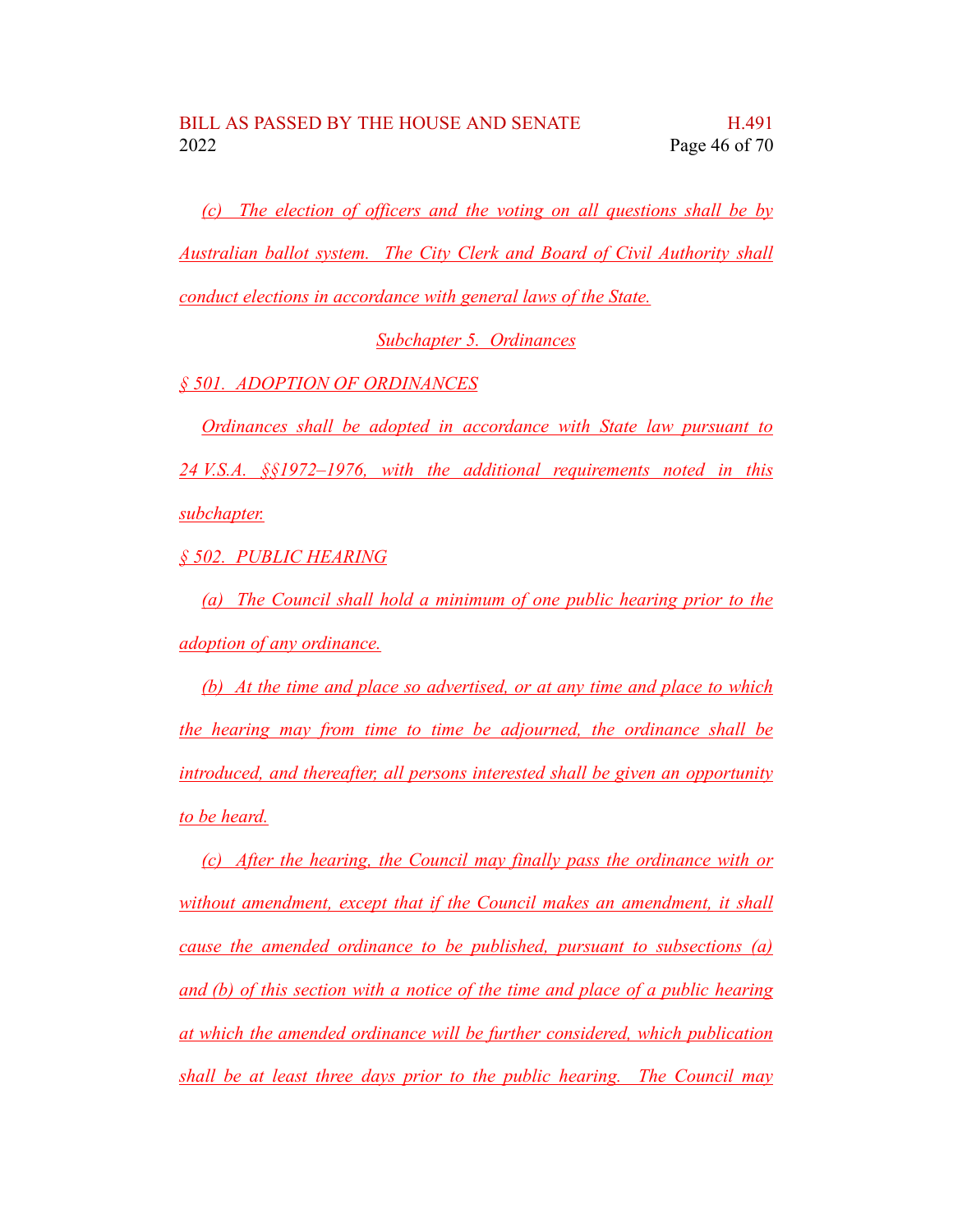*finally pass the amended ordinance or again amend it subject to the same procedures as outlined herein.*

*§ 503. EFFECTIVE DATE*

*Every ordinance shall become effective upon passage unless otherwise specified.*

*§ 504. RESCISSION OF ORDINANCES*

*All ordinances shall be subject to rescission by a special or annual City meeting, as follows: If, within 44 days after final passage by the Council of any such ordinance, a petition signed by voters of the City not less in number than five percent of the qualified voters of the municipality is filed with the City Clerk requesting its reference to a special or annual City meeting, the Council shall fix the time and place of the meeting, which shall be within 60 days after the filing of the petition, and notice thereof shall be given in the manner provided by law in the calling of a special or annual City meeting. Voting shall be by Australian ballot. An ordinance so referred shall remain in effect upon the conclusion of the meeting unless a majority of those present and voting against the ordinance at the special or annual City meeting exceeds five percent in number of the qualified voters of the municipality.*

*§ 505. PETITION FOR ENACTMENT OF ORDINANCE; SPECIAL*

*MEETING*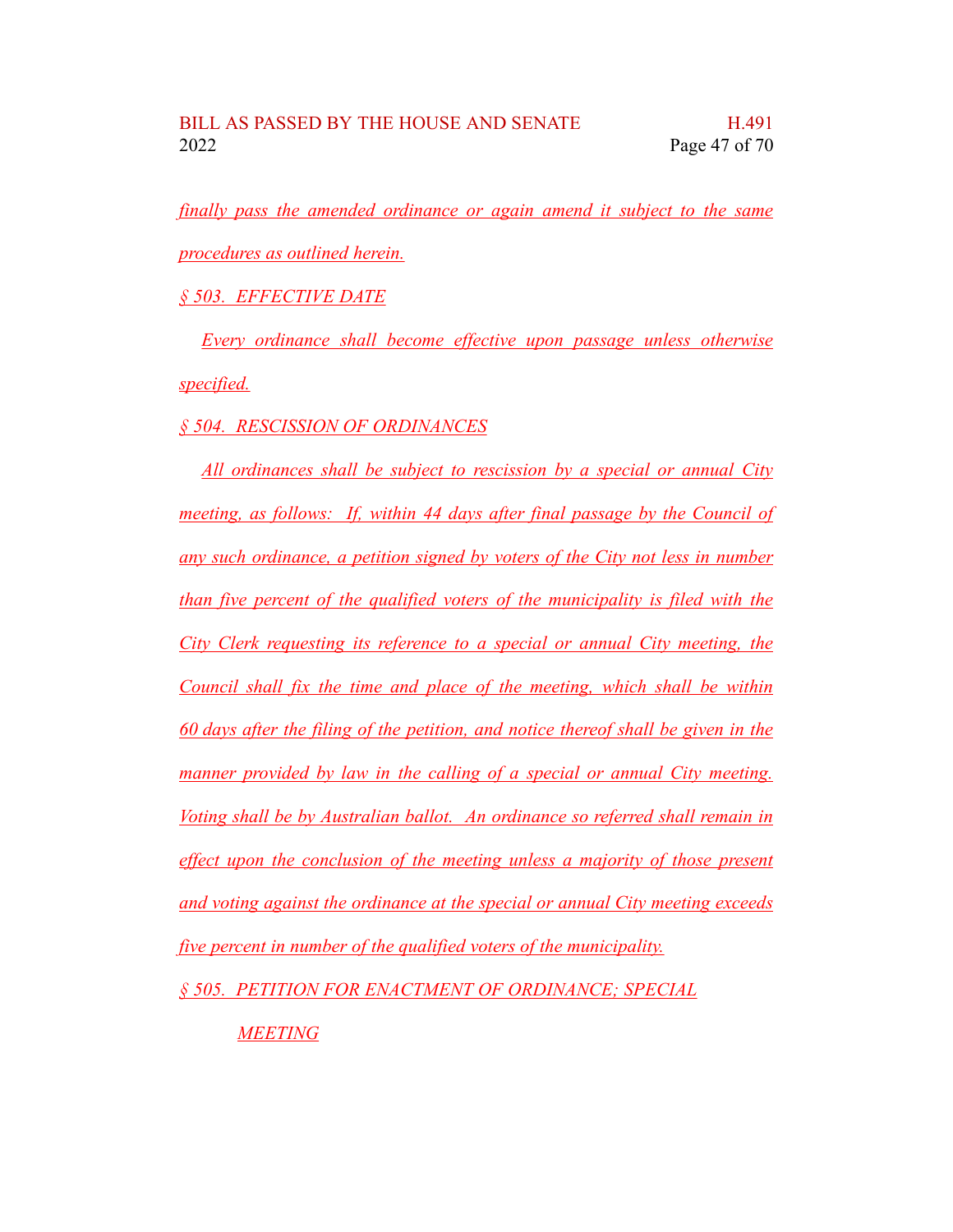*(a) Voters of the City may at any time petition for the enactment of any proposed lawful ordinance by filing the petition, including the text of the ordinance, with the City Clerk. The Council shall call a special City meeting (or include the ordinance as annual meeting business) to be held within 60 days after the date of the filing, unless prior to the meeting the ordinance shall be enacted by the Council. The warning for the meeting shall state the proposed ordinance in full or in concise summary and shall provide for an Australian ballot vote as to its enactment. The ordinance shall take effect on the 10th day after the conclusion of the meeting, provided that voters, constituting a majority of those voting thereon, shall have voted in the affirmative.*

*(b) The proposed ordinance shall be examined by the City Attorney before being submitted to the special City meeting. The City Attorney is authorized, subject to the approval of the Council, to correct the ordinance so as to avoid repetitions, illegalities, and unconstitutional provisions and to ensure accuracy in its text and references and clarity and precision in its phraseology, but the City Attorney shall not materially change its meaning and effect.*

*(c) The provisions of this section shall not apply to any appointments of officers, members of commissions, or boards made by the Council or to the appointment or designation of Council, or to rules governing the procedure of the Council.*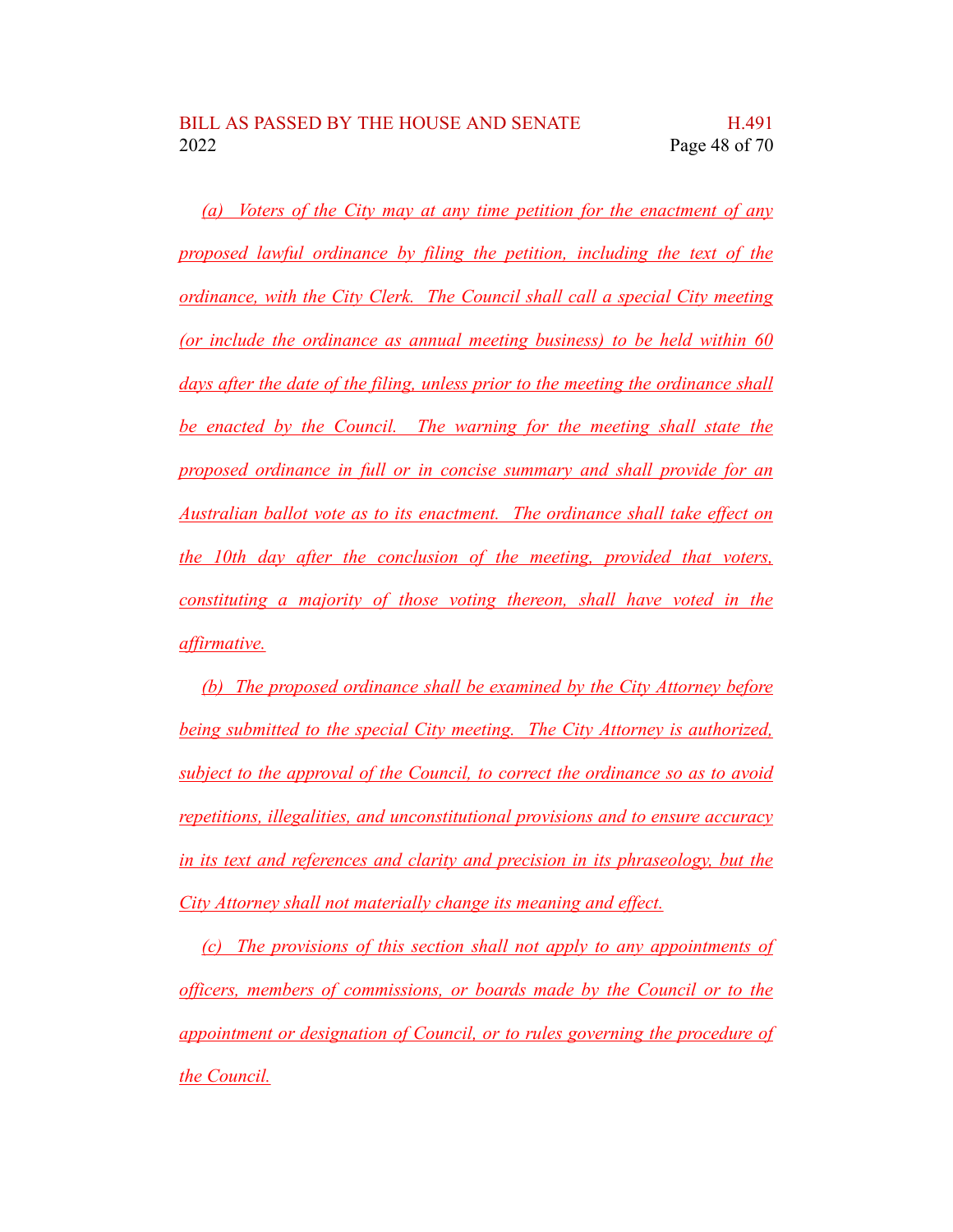#### *Subchapter 6. City Manager*

*§ 601. MANAGER; APPOINTMENT AND HIRING*

*The Council shall appoint a City Manager under and in accordance with Vermont Statutes Annotated.*

*§ 602. POWERS OF MANAGER*

*(a) The Manager shall be the chief administrative officer of the City of Essex Junction. The Manager shall be responsible to the Council for the administration of all City of Essex Junction affairs placed in the Manager's charge by or under this charter. The Manager shall have the following powers and duties in addition to those powers and duties delegated to municipal managers under the Vermont statutes.*

*(b) The Manager shall appoint and, when the Manager deems it necessary for the good of the service, suspend or remove all City of Essex Junction employees, including the Treasurer, and other employees provided for by or under this charter for cause, except as otherwise provided by law, this charter, collective bargaining unit contracts, or personnel rules adopted pursuant to this charter. The Manager may authorize any employee who is subject to the Manager's direction and supervision to exercise these powers with respect to subordinates in that employee's department, office, or agency. There shall be no discrimination in employment, in accordance with applicable State and federal laws, including 21 V.S.A. § 495. Appointments, lay-offs, suspensions,*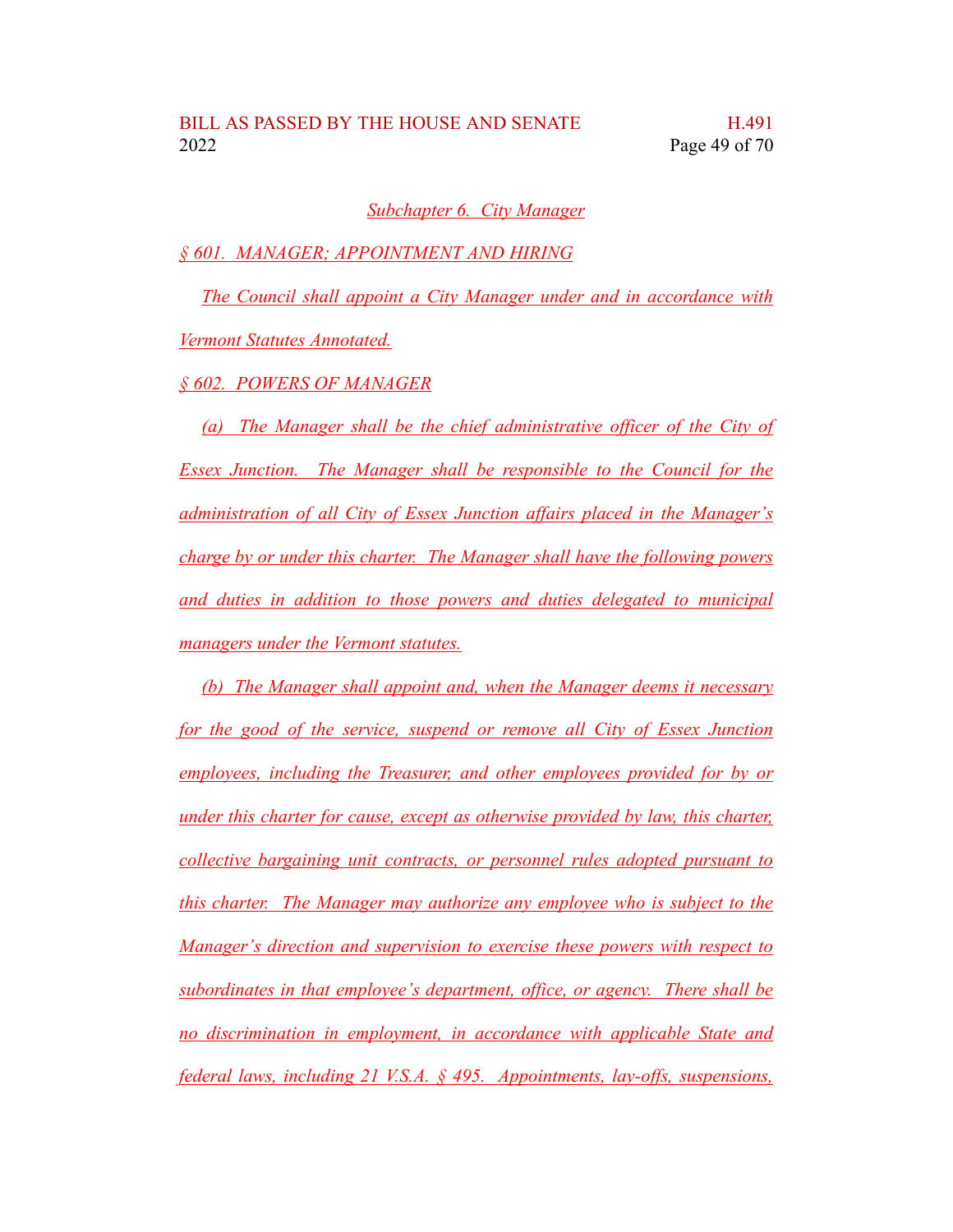*promotions, demotions, and removals shall be made primarily on the basis of training, experience, fitness, and performance of duties, in such manner as to ensure that the responsible administrative officer may secure efficient service.*

*(c) The Manager, or designee, shall direct and supervise the administration of all departments, offices, and agencies of the City of Essex Junction, except as otherwise provided by this charter or by law.*

*(d) The Manager shall recommend hiring of a City Attorney with Council approval and shall hire special attorneys as needed.*

*(e) The Manager or a staff member designated by the Manager shall attend all Council meetings and shall have the right to take part in discussion and make recommendations but may not vote. The Council may meet in executive session without the Manager for discussion of the Manager's performance or if the Manager is the subject of an investigation pursuant to subdivision 201(b)(4) of this charter.*

*(f) The Manager shall see that all laws, provisions of this charter, and acts of the Council, subject to enforcement by the Manager or by officers subject to the Manager's direction and supervision, are faithfully executed.*

*(g) The Manager shall prepare and submit the annual budget and capital program to the Council.*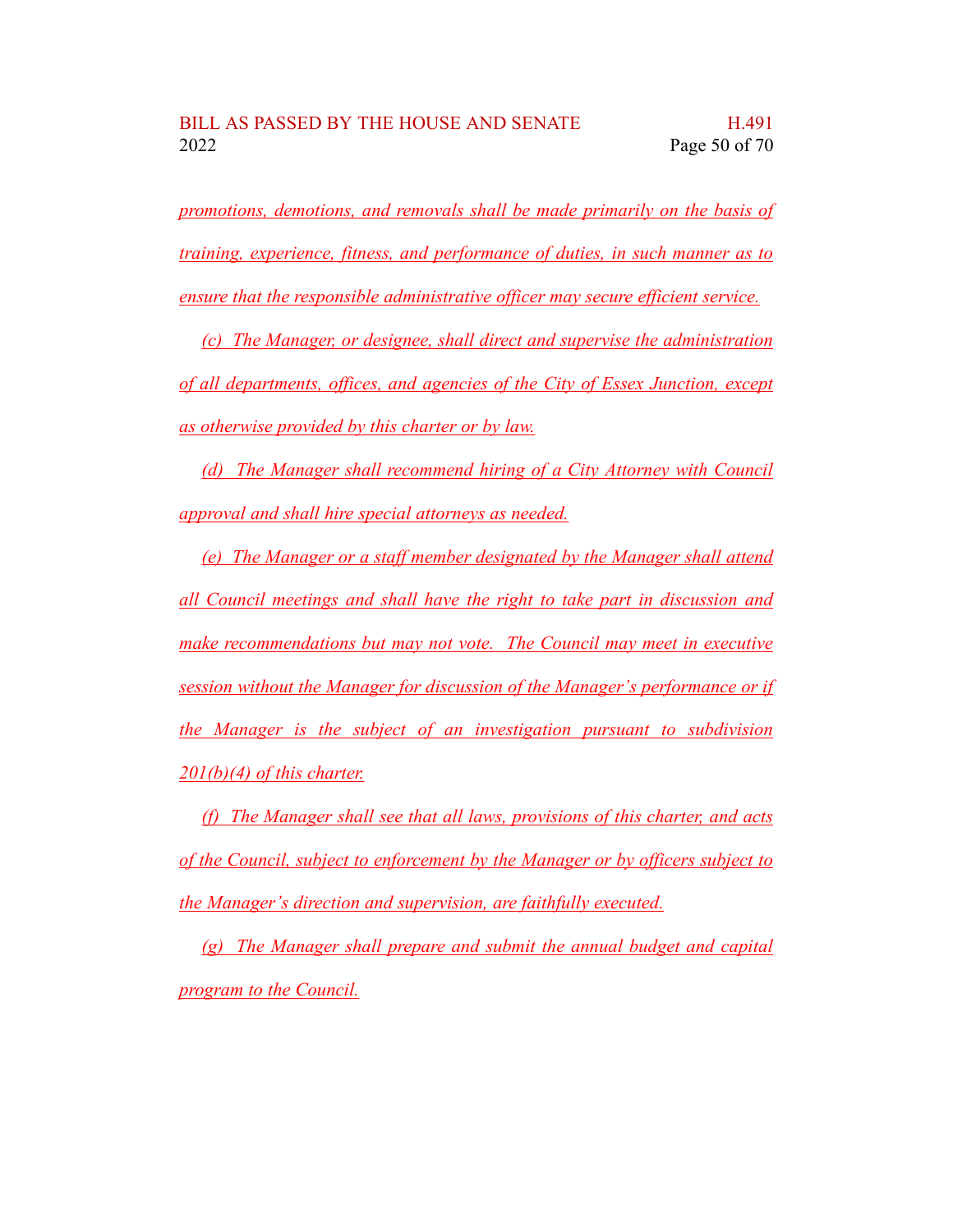*(h) The Manager shall submit to the Council and make available to the public a complete report on the finances and administrative activities of the City of Essex Junction as of the end of each fiscal year.*

*(i) The Manager shall make such other reports as the Council may require concerning the operations of the City of Essex Junction's departments, offices, and agencies subject to the Manager's direction and supervision.*

*(j) The Manager shall keep the Council fully advised as to the financial condition and future needs of the City of Essex Junction and make such recommendations to the Council concerning the affairs of the City of Essex Junction as the Manager deems desirable.*

*(k) The Manager shall be responsible for the enforcement of all City of Essex Junction ordinances and laws.*

*(l) The Manager may when advisable or proper delegate to subordinate officers and employees of the City of Essex Junction any duties conferred upon the Manager by this charter, the Vermont statutes, or the Council members.*

*(m) The Manager shall perform such other duties as are specified in this charter or in State law or as may be required by the Council.*

*(n) The Manager shall fix the compensation of City employees.*

*(o) The Manager shall recommend appointment of the City Clerk annually, with Council approval.*

*§ 603. MANAGER; REMOVAL; HEARING*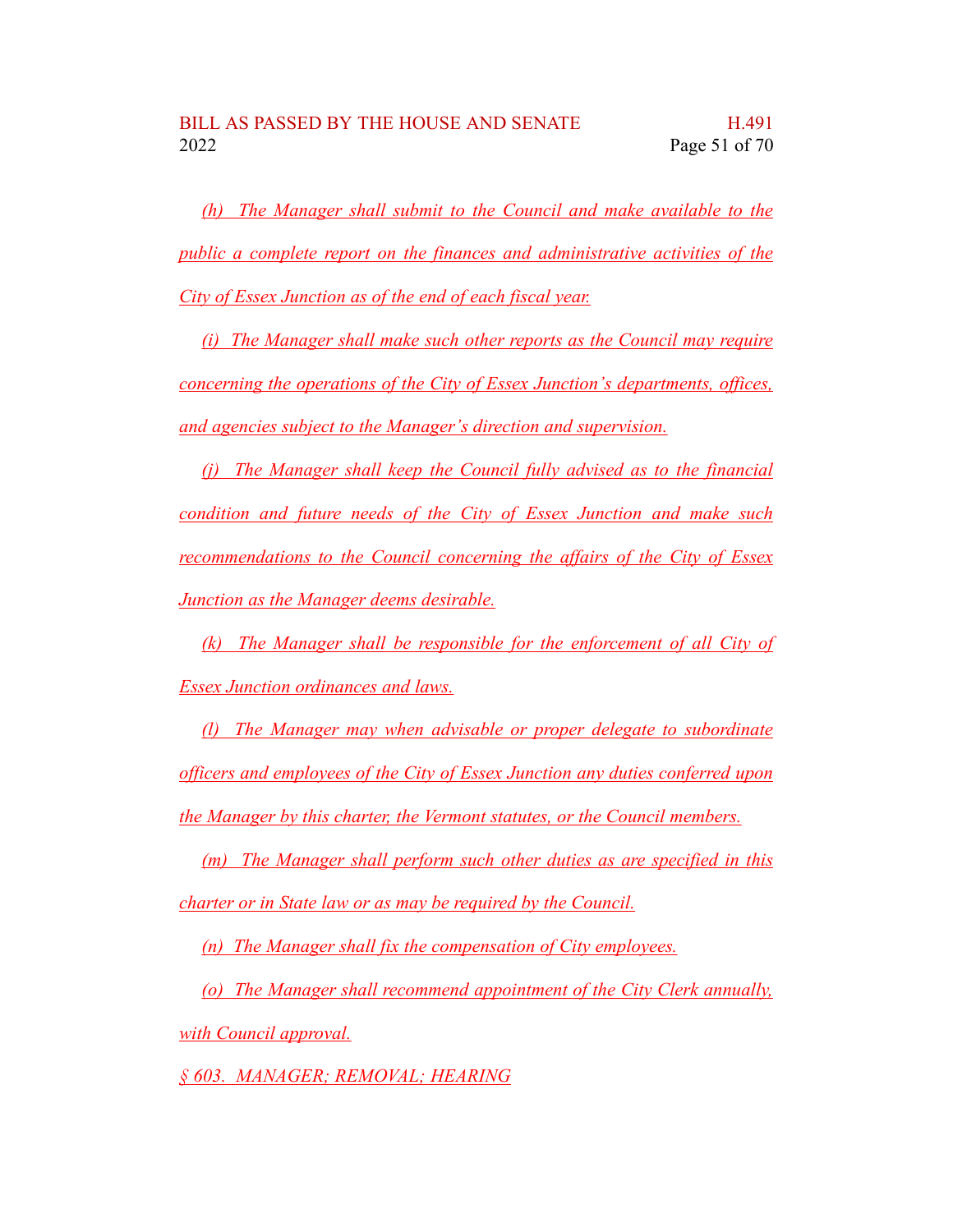*The Council may remove the Manager from office for cause in accordance with the following procedures:*

*(1) The Council shall adopt by affirmative vote of a majority of all its members a preliminary resolution that must state the reasons for removal and may suspend the Manager from duty for a period not to exceed 45 days. Within three days after the vote, a copy of the resolution shall be delivered to the Manager.*

*(2) Within five days after a copy of the resolution is delivered to the Manager, the Manager may file with the Council a written request for a hearing; the hearing shall be in a public or executive session by choice of the Manager. This hearing shall be held at a special Council meeting not earlier than 15 days nor later than 30 days after the request is filed. The Manager may file with the Council a written reply not later than five days before the hearing.*

*(3) The Council may adopt a final resolution of removal, which may be made effective immediately, by affirmative vote of a majority of all its members at any time after five days from the date when a copy of the preliminary resolution was delivered to the Manager, if the Manager has not requested a public hearing, or at any time after the public hearing, if the Manager has requested one.*

*§ 604. VACANCY IN OFFICE OF CITY MANAGER*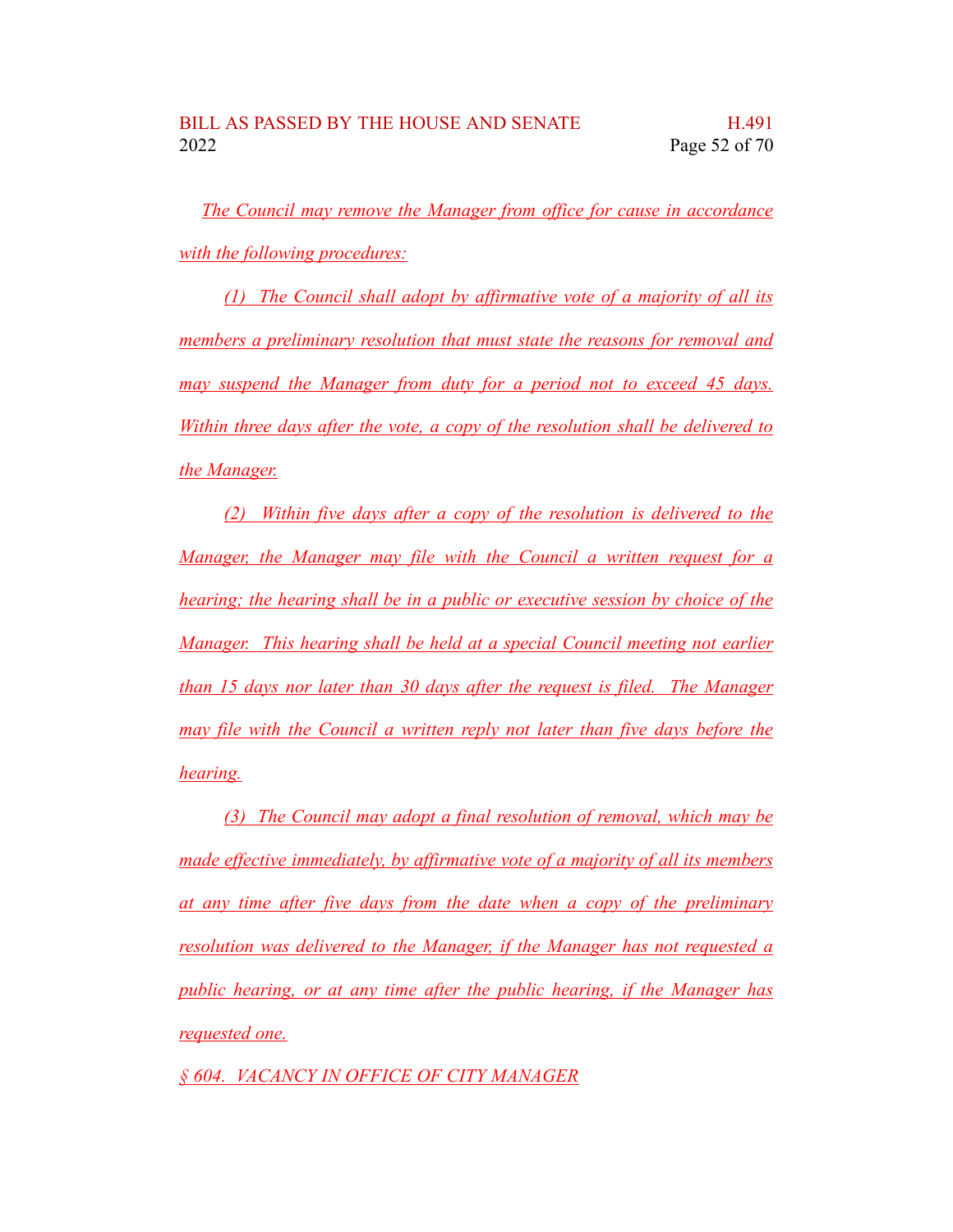*The Manager, by letter filed with the City Clerk, may appoint a staff member to perform the Manager's duties in the event of the Manager's absence due to disability, incapacitation, or vacation unless the Manager has previously appointed a staff member as assistant manager or deputy manager, who would automatically assume the Manager's responsibilities in the Manager's absence. If the Manager fails to make such designations, the Council may by resolution appoint an officer or employee of the City to perform the duties of the Manager until the Manager is able to return to duty. Subchapter 7. Boards and Commissions*

*§ 701. BOARD OF CIVIL AUTHORITY*

*The Board of Civil Authority shall be defined by 17 VSA § 2103(5).*

*§ 702. BOARD OF ABATEMENT OF TAXES*

*The Board of Civil Authority shall constitute a Board of Abatement as provided by law. The Board of Abatement shall meet and discharge its duties as required by the applicable statutory provisions.*

*§ 703. PLANNING COMMISSION*

*There shall be a Planning Commission, and its powers, obligations, and operation shall be under and in accordance with Vermont Statutes Annotated, as amended, and members will be appointed by the City Council from among the qualified voters of the City. Members of the Commission shall hold no*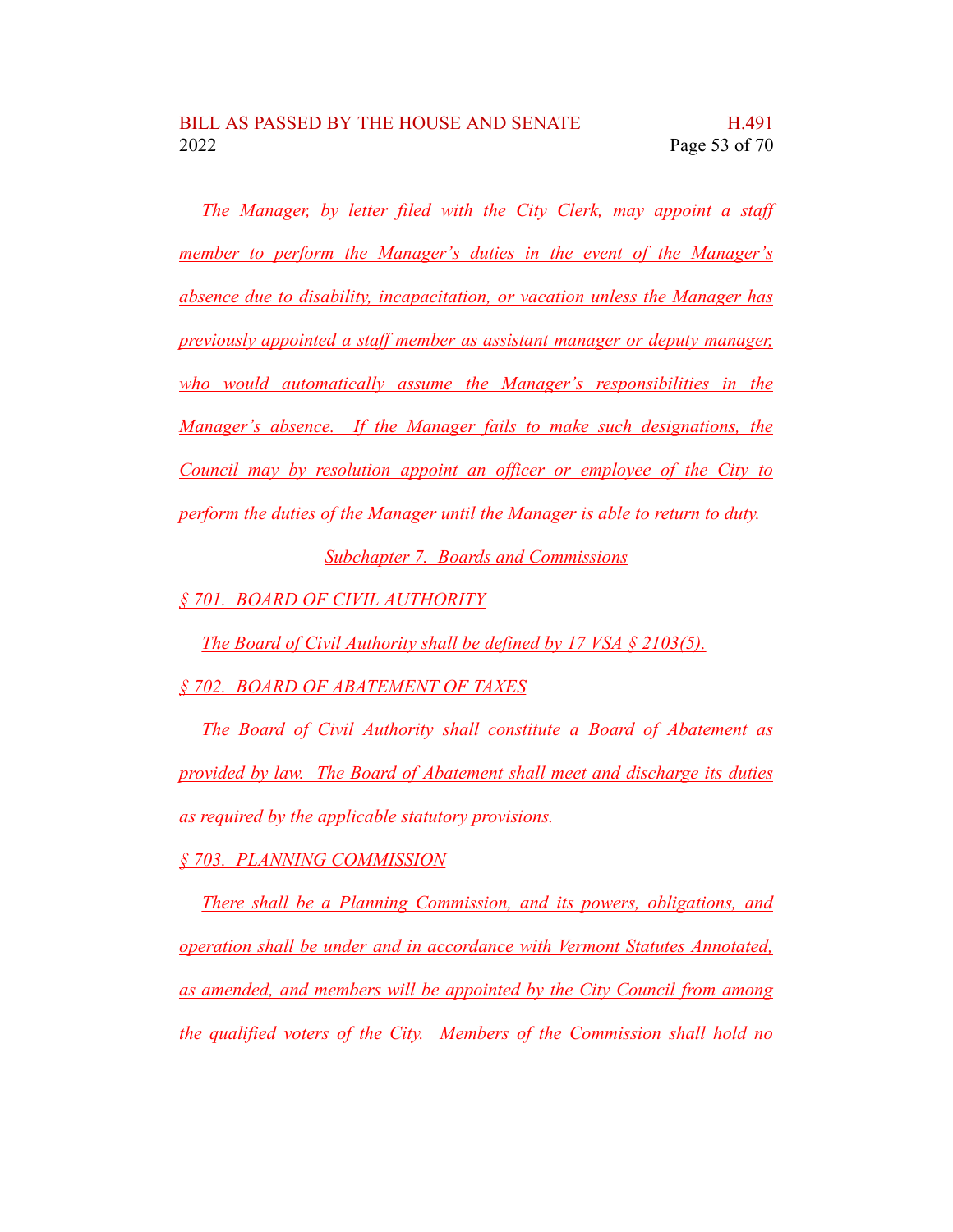*other City office. The City Council shall have the authority pursuant to 24 V.S.A. §4323(a) to set the terms of the Planning Commission members. § 704. DEVELOPMENT REVIEW BOARD*

*A Development Review Board shall be established, and its powers, obligations, and operation shall be under and in accordance with Vermont Statutes Annotated, as amended, and members will be appointed by the City Council for terms of three years from among the qualified voters of the City. § 705. BROWNELL LIBRARY TRUSTEES*

*The Brownell Library Board of Library Trustees that holds office at the time of enactment of this charter shall serve until their terms are completed. Any existing policies of the Library Trustees at the time of the enactment of this charter shall become the policies of the new Brownell Library Board of Trustees. The five permanent, self-perpetuating Library Trustees shall function in accordance with the terms of the Brownell Trust agreement dated May 25, 1925. The Library Trustees shall have the authority to establish any new policy for the operation of the Library or repeal or replace any existing policy and shall otherwise act in conformance with the Vermont statutes. Notwithstanding the forgoing, the Library is required to follow all financial and personnel policies adopted by the City Council.*

*Subchapter 8. Administrative Departments § 801. PERSONNEL ADMINISTRATION AND BENEFITS*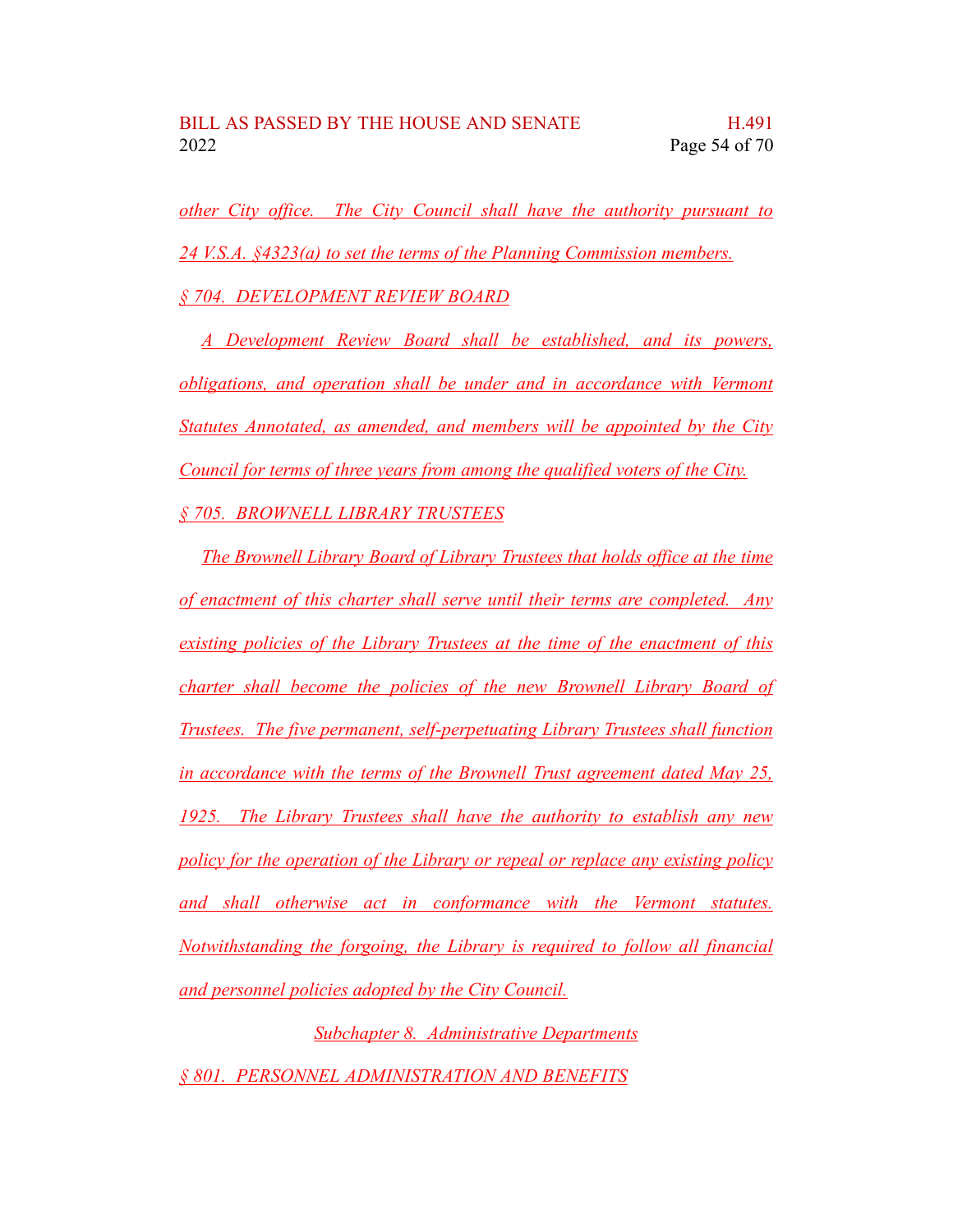*(a) The Manager or the Manager's appointee shall be the personnel director. The Manager shall maintain personnel rules and regulations protecting the interests of the City and of the employees. These rules and regulations must be approved by the Council and shall include the procedure for amending them and for placing them into practice. Each employee shall receive a copy of the rules and regulations when the employee is hired.*

*(b) The rules and regulations may deal with the following subjects or with other similar matters of personnel administration: job classification, jobs to be filled, tenure, retirement, pensions, leaves of absence, vacations, holidays, hours and days of work, group insurance, salary plans, rules governing hiring, temporary appointments, lay-off, reinstatement, promotion, transfer, demotion, settlement of disputes, dismissal, probationary periods, permanent or continuing status, in-service training, injury, employee records, and further regulations concerning the hearing of appeals.*

*(c) No person in the service of the City shall either directly or indirectly give, render, pay, or receive any service or other valuable thing for or on account of or in connection with any appointment, proposed appointment, promotion, or proposed promotion.*

#### *§ 802. REAL ESTATE ASSESSOR*

*There shall be either a real estate Assessor who is a certified real estate appraiser or an independent appraisal firm, headed by a certified real estate*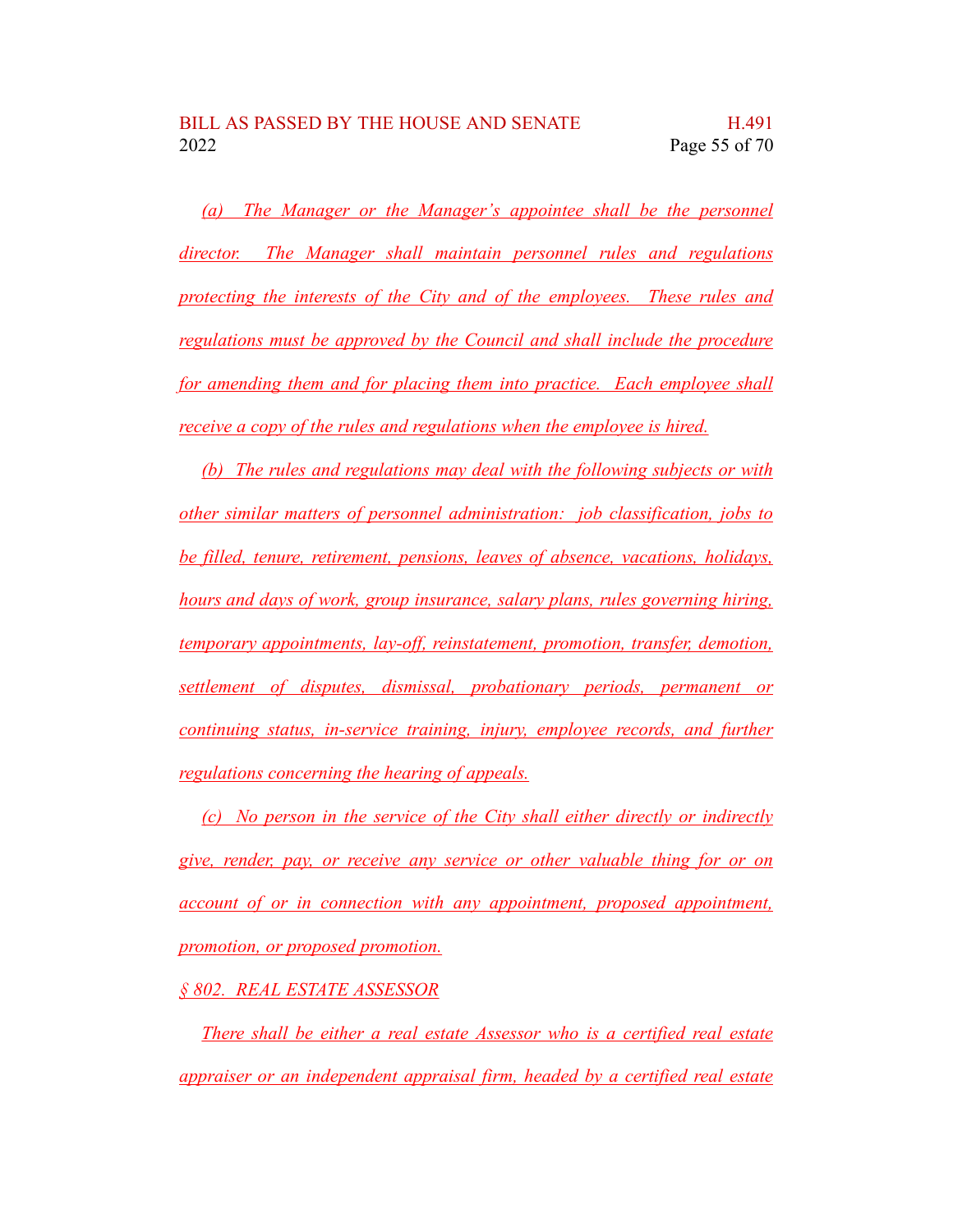*appraiser, appointed by the Manager that shall carry out the duties of assessor in the same manner and be subject to all of the same liabilities prescribed for listers under the law of the State of Vermont in assessing property within the City of Essex Junction and that shall establish the grand list thereof and shall return such list to the City Clerk within the time required by State statute. § 803. APPRAISAL OF PROPERTY*

*Appraisals shall be reviewed periodically and kept up to date.*

*§ 804. APPRAISAL OF BUSINESS PROPERTY FOR TAX PURPOSES*

*Appraisal of business personal property shall be in accordance with the provisions of 32 V.S.A. § 3618, as the same may from time to time be amended, provided that all business personal property acquired by a taxpayer after September 30, 1995, shall be exempt from tax.*

*§ 805. PURPOSE*

*The purpose of appointing an Assessor is in lieu of the election of listers. The City shall be governed by, and each taxpayer shall have rights granted by, the applicable State statutes concerning real and personal property taxation, appeal therefrom, and other statutes concerning taxation.*

*Subchapter 9. Budget Process*

*§ 901. FISCAL YEAR*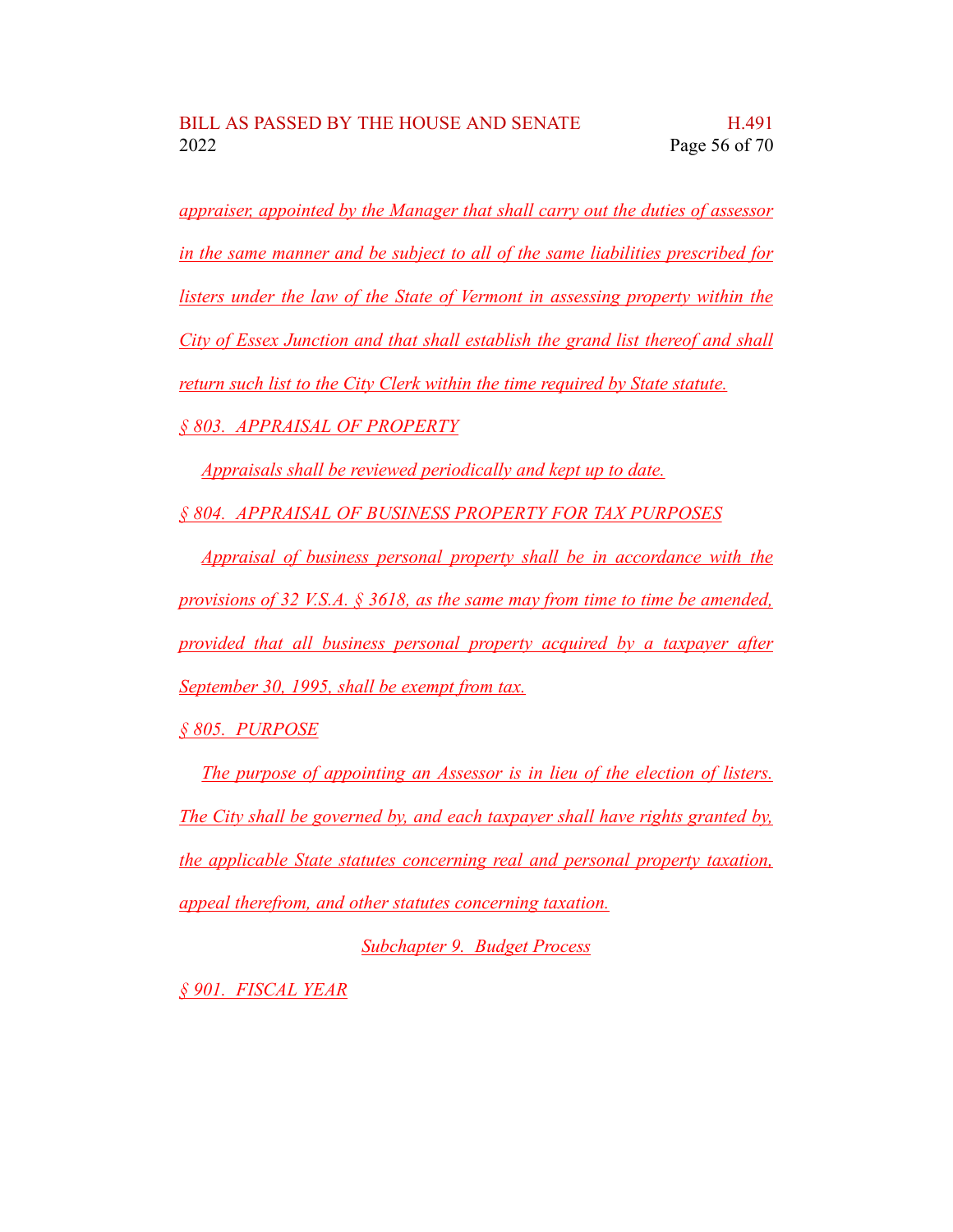*The fiscal year of the City shall begin on the first day of July and end on the last day of June of each calendar year. The fiscal year shall constitute the budget and accounting year as used in this charter.*

*§ 902. ANNUAL MUNICIPAL BUDGET*

*With support from the finance department, the Manager shall submit to the Council a budget for review before the annual City Meeting or at such previous time as may be directed by the Council. The budget shall contain:*

*(1) an estimate of the financial condition of the City as of the end of the fiscal year;*

*(2) an itemized statement of appropriations recommended for current expenses, and for capital improvements, during the next fiscal year, with comparative statements of appropriations and estimated expenditures for the current fiscal year and actual appropriations and expenditures for the immediate preceding fiscal year;*

*(3) an itemized statement of estimated revenues from all sources, other than taxation, for the next fiscal year and comparative figures of tax and other sources of revenue for the current and immediate preceding fiscal years;*

*(4) a capital budget for not fewer than the next five fiscal years, showing anticipated capital expenditures, financing, and tax requirements; and*

*(5) such other information as may be required by the Council. § 903. GOVERNING BODY'S ACTION ON BUDGET*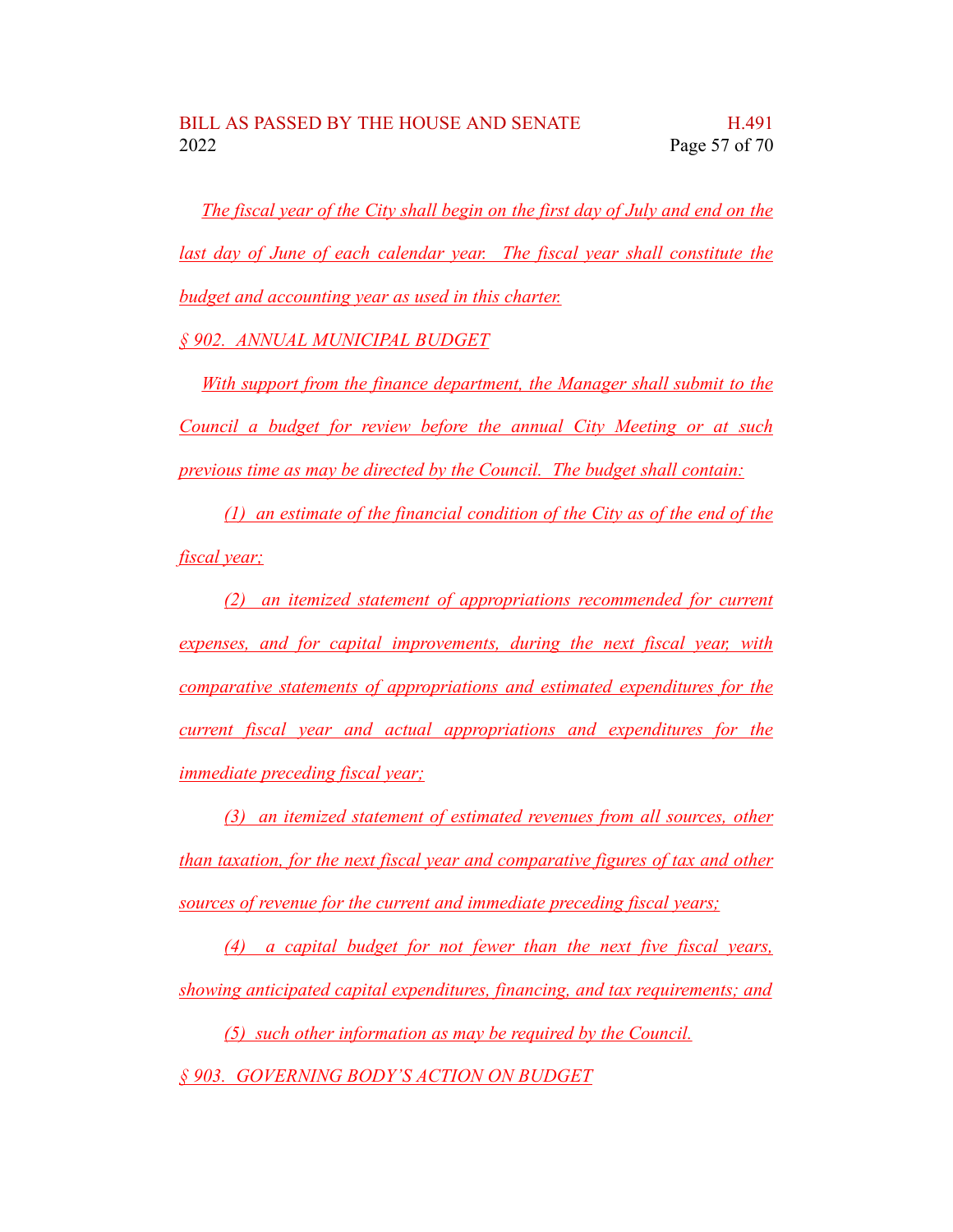*The Council shall review and approve the recommended budget with or without change. The budget shall be published not later than two weeks after its preliminary adoption by the Council. The Council shall fix the time and place for holding a public hearing for the budget and shall give public notice of the hearing.*

*§ 904. BUDGET MEETING; WARNING*

*(a) The Council shall hold at least one public hearing at least 30 days prior to the annual meeting to present and explain its proposed budget and shall give a public notice of such hearing.*

*(b) The Manager shall, not less than 30 days prior to the annual meeting, make available the Council's recommended budget and the final warning of the pending annual meeting.*

*(c) The annual City report shall be made available to the legal voters of the City not later than 10 days prior to the annual meeting.*

*§ 905. APPROPRIATION AND TRANSFERS*

*(a) An annual budget shall be adopted at the City Meeting by the vote of a majority of eligible voters by Australian ballot in accordance with section 401 of this charter. If, after the total budget has been appropriated, the Council finds additional appropriations necessary, the appropriations shall be made and reported at the next City Meeting as a specific item. The appropriations shall only be made in special circumstances or situations of an emergency*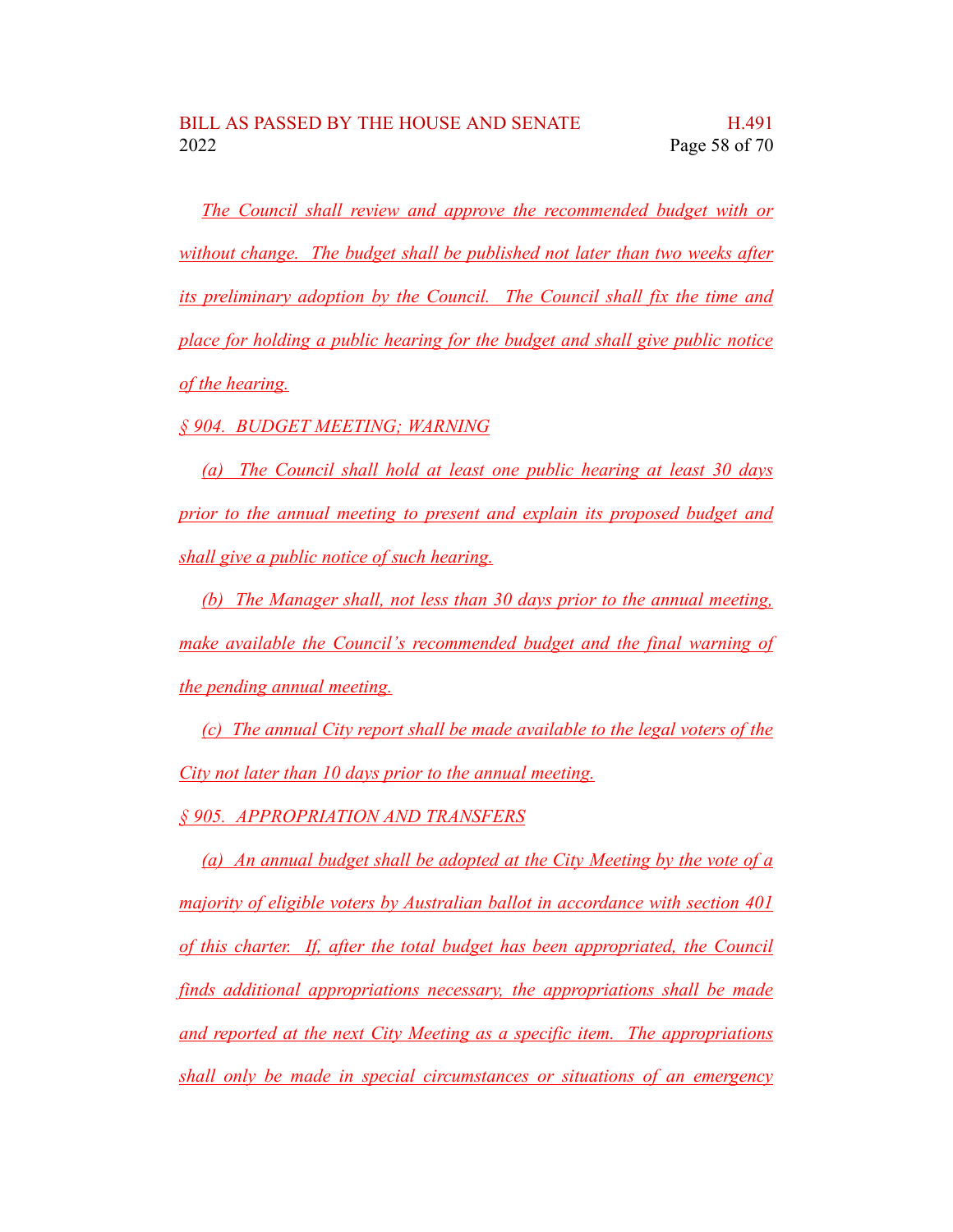*nature. No specific explanation need be given for any normal annual operating expense in any office, department, or agency that may be increased over the budget amount by an amount not more than 10 percent of the office's, department's, or agency's budget.*

*(b) From the effective date of the budget, the amounts stated therein, as approved by the voters, become appropriated to the several agencies and purposes therein named.*

*(c) The Manager may at any time transfer an unencumbered appropriation balance or portion thereof between general classifications of expenditures within an office, department, or agency. At the request of the Manager, the Council may, by resolution, transfer any unencumbered appropriation balance or portion thereof within the Council budget from one department, office, or agency to another.*

*(d) Notwithstanding the above, no unexpended balance in any appropriation not included in the Council budget shall be transferred or used for any other purpose.*

*§ 906. AMOUNT TO BE RAISED BY TAXATION*

*Upon passage of the budget by the voters, the amounts stated therein as the amount to be raised by taxes shall constitute a determination of the amount of the levy for the purposes of the City in the corresponding tax year, and the*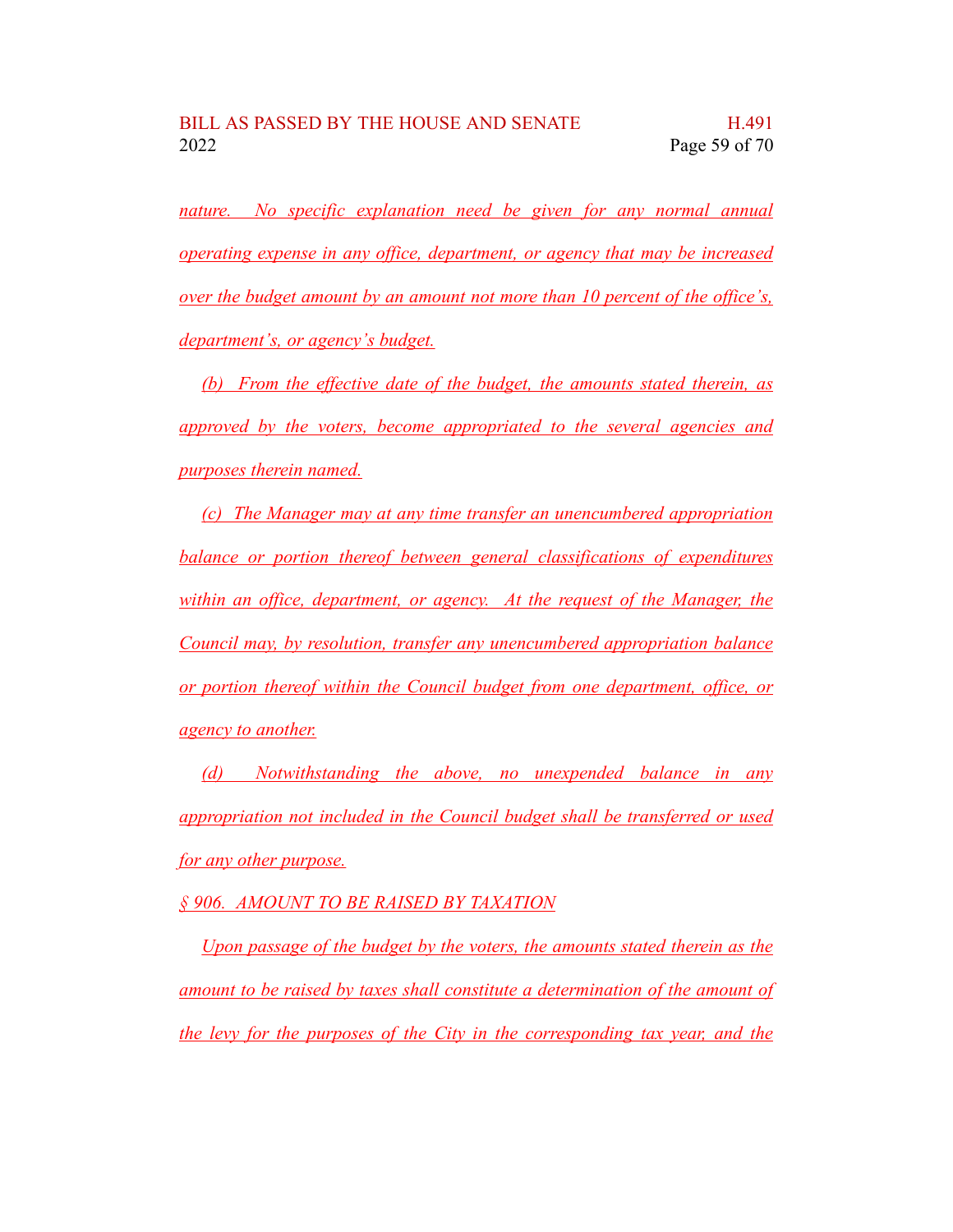*Council shall levy such taxes on the grand list as prepared by the assessor for the corresponding tax year.*

*Subchapter 10. Taxation*

*§ 1001. TAXES ON REAL PROPERTY*

*Taxes on real property shall be paid in equal installments on March 15 and September 15. The Council shall send notice to taxpayers not less than 30 days prior to when taxes are due.*

*§ 1002. PENALTY*

*An additional charge of eight percent shall be added to any tax not paid on or before the dates specified in section 1001 of this charter, and interest as authorized by Vermont statutes.*

*§ 1003. ASSESSMENT AND TAXATION AGREEMENT*

*Notwithstanding section 906 of this charter or any other provision of this charter and the requirements of the general laws of the State of Vermont, the Council is authorized and empowered to negotiate and execute assessment and taxation agreements between the City and a taxpayer or taxpayers within the City of Essex Junction consistent with applicable requirements of the Vermont Constitution.*

*§ 1003. ASSESSMENT AND TAXATION AGREEMENT*

*The Council is authorized and empowered to negotiate and execute assessment and taxation agreements between the City and a taxpayer or*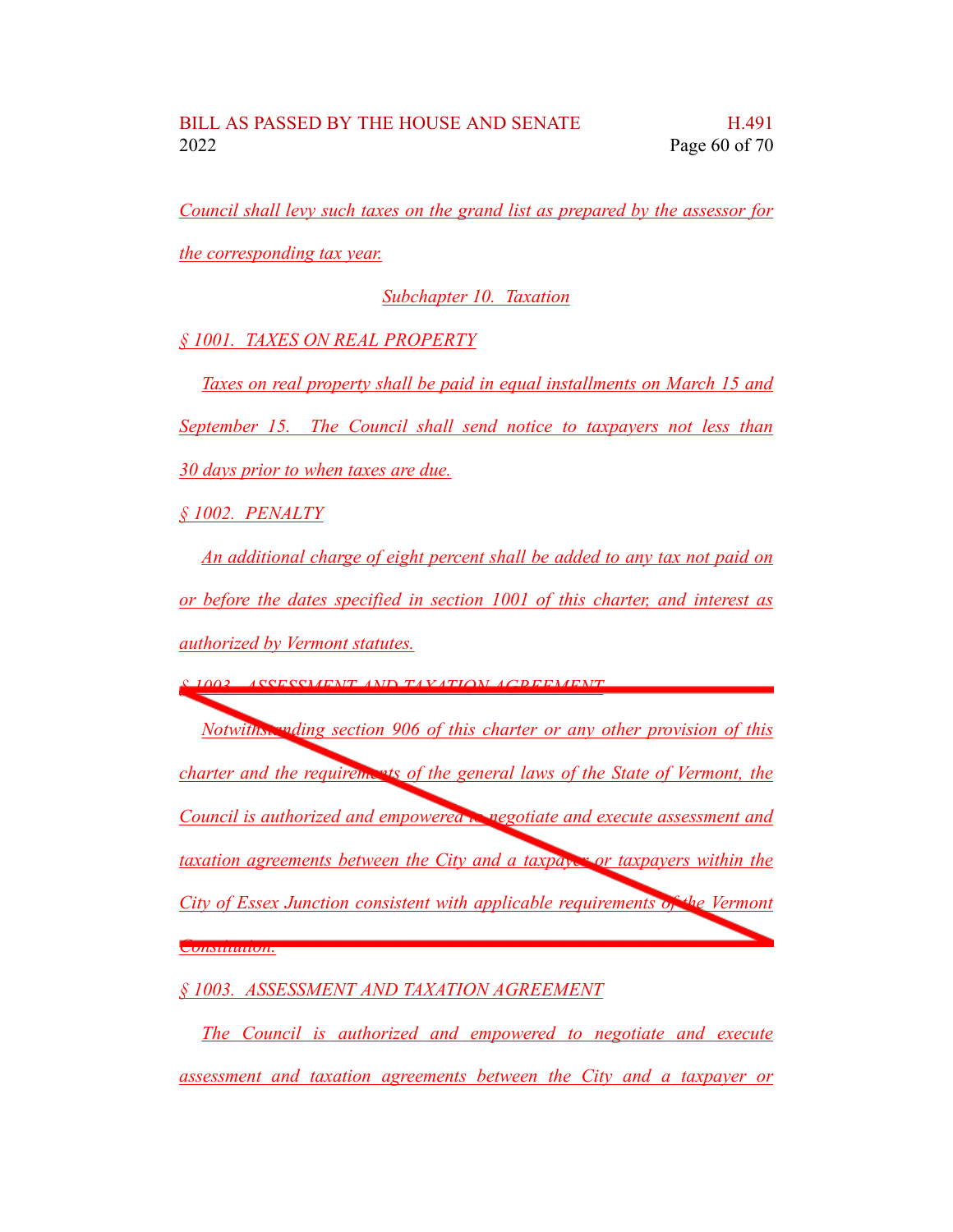*taxpayers within the City of Essex Junction consistent with applicable requirements of the Vermont Constitution. This section shall not be construed to supersede any provision of State law relating to the education property tax.*

*Subchapter 11. Capital Improvements*

*§ 1101. CAPITAL PROGRAMS*

*(a) Preparation of capital program. The Manager shall prepare and submit to the Council a capital program at least three months prior to the final date for submission of the budget.*

*(b) Contents. The capital program shall include:*

*(1) a clear general summary of its contents;*

*(2) a list of all capital improvements that are proposed to be undertaken*

*during not fewer than the next five fiscal years, with appropriate supporting information as to the necessity for such improvements;*

*(3) cost estimates, method of financing, and recommended time schedules for each such improvement; and*

*(4) the estimated annual cost of operating and maintaining the facilities to be constructed or acquired.*

*(c) Revision. The information required by this section may be revised and extended each year with regard to capital improvements still pending or in process of construction or acquisition.*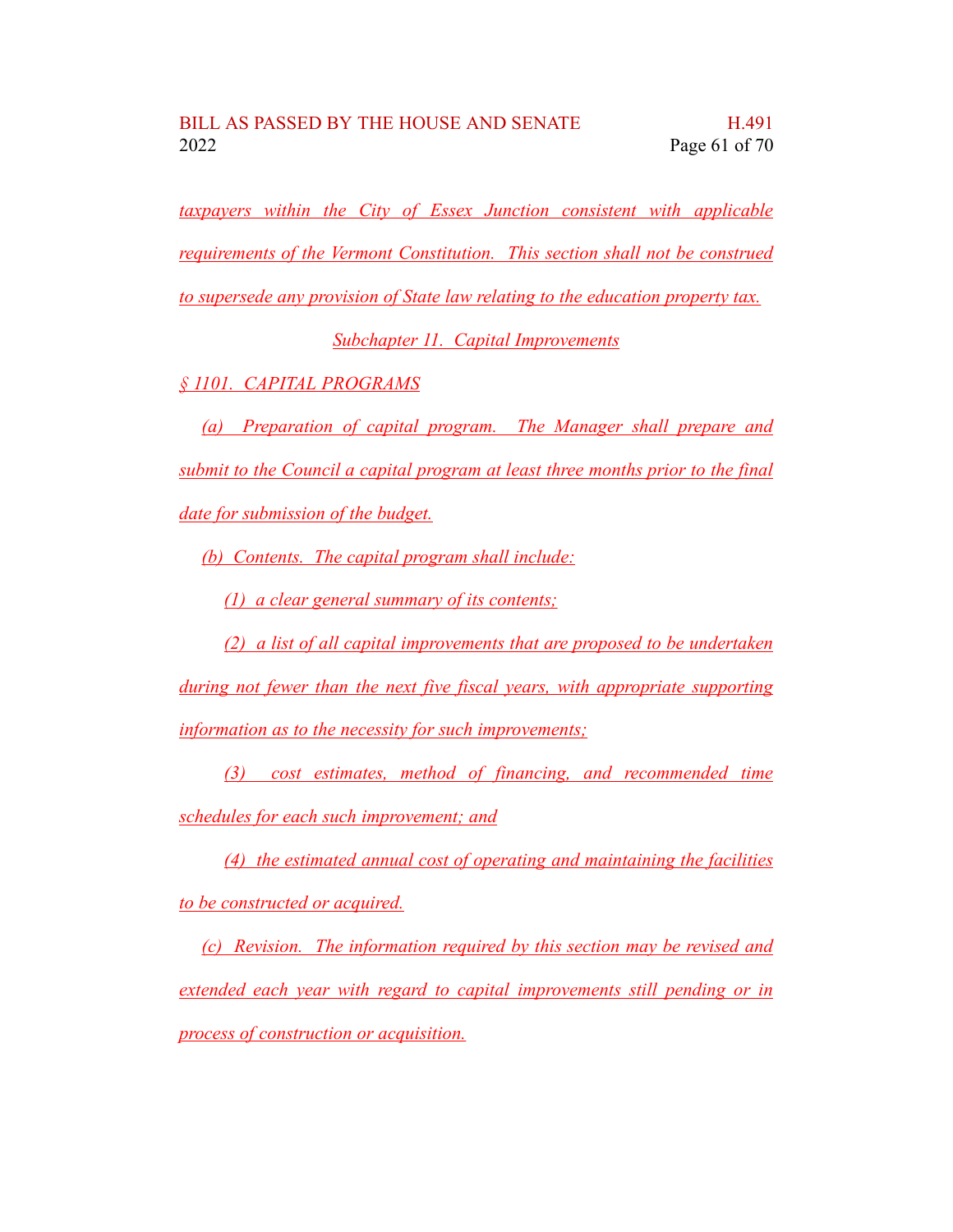*Subchapter 12. Amendment of Charter and Initiatives*

*§ 1201. GOVERNING LAW*

*This charter may be amended in accordance with the procedure provided*

*for by State statutes for amendment of municipal charters.*

*Subchapter 13. General Provisions*

*§ 1301. SAVINGS CLAUSE*

*Repeal or modification of this charter shall not affect the validity of a previously enacted ordinance, resolution, or bylaw.*

*§ 1302. SEVERABILITY*

*The provisions of this charter are declared to be severable. If any provisions of this charter are for any reason invalid, such invalidity shall not affect the remaining provisions, which can be given effect without the invalid provision.*

*§ 1303. SUPERSEDING LANGUAGE*

*The City of Essex Junction shall be formed notwithstanding the following language ("Notwithstanding the provisions of any other municipal charters, territory within the corporate limits [of the Town of Essex] shall not be annexed to or become a part of any other municipal corporation except by annexation procedures as set forth in the statutes of the State of Vermont.") contained in chapter 117, section 101 of this title.*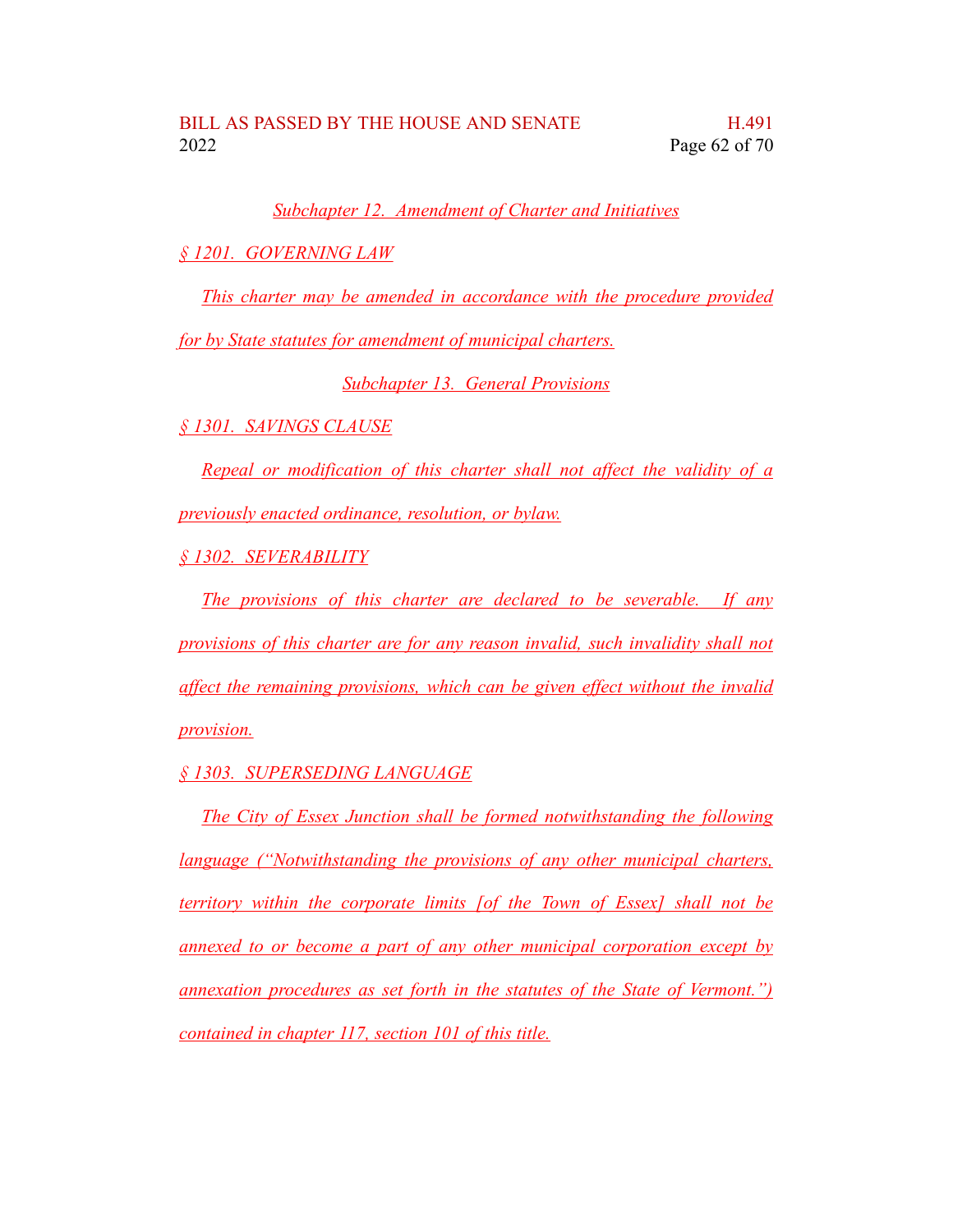*\* \* \* Transitional Provisions \* \* \**

*Sec. 3. TRANSITIONAL PROVISION; ASSIGNMENT AND*

*ASSUMPTION OF VILLAGE ASSETS AND LIABILITIES*

*(a) All assets and obligations formerly owned or held by the Village not otherwise transferred shall hereby be assigned and assumed by the City of Essex Junction upon the effective date of this act. This shall include all real property, easements, rights, and interests in land, buildings, and other improvements; vehicles, equipment, and other personal property; rents, and charges, together with lien rights and enforcement powers; moneys, rights of action in legal or administrative proceedings; insurance policies; documents and records; debts, claims, bonded indebtedness; without any further act, deed, or instrument being necessary.*

*(b) All contracts, agreements, trusts, and other binding written documents obligating the Village shall remain in effect on the effective date of this act, and the City of Essex Junction shall assume all the responsibilities formerly belonging to the Village unless previously allocated or otherwise specified. Sec. 4. TRANSITION PERIOD*

*(a) The charter will become effective and the City of Essex Junction shall be established on the effective date of this act. The transition period shall begin on July 1, 2022, following approval of the charter by the Legislature, and end on or before July 1, 2023. During the transition period, the City of*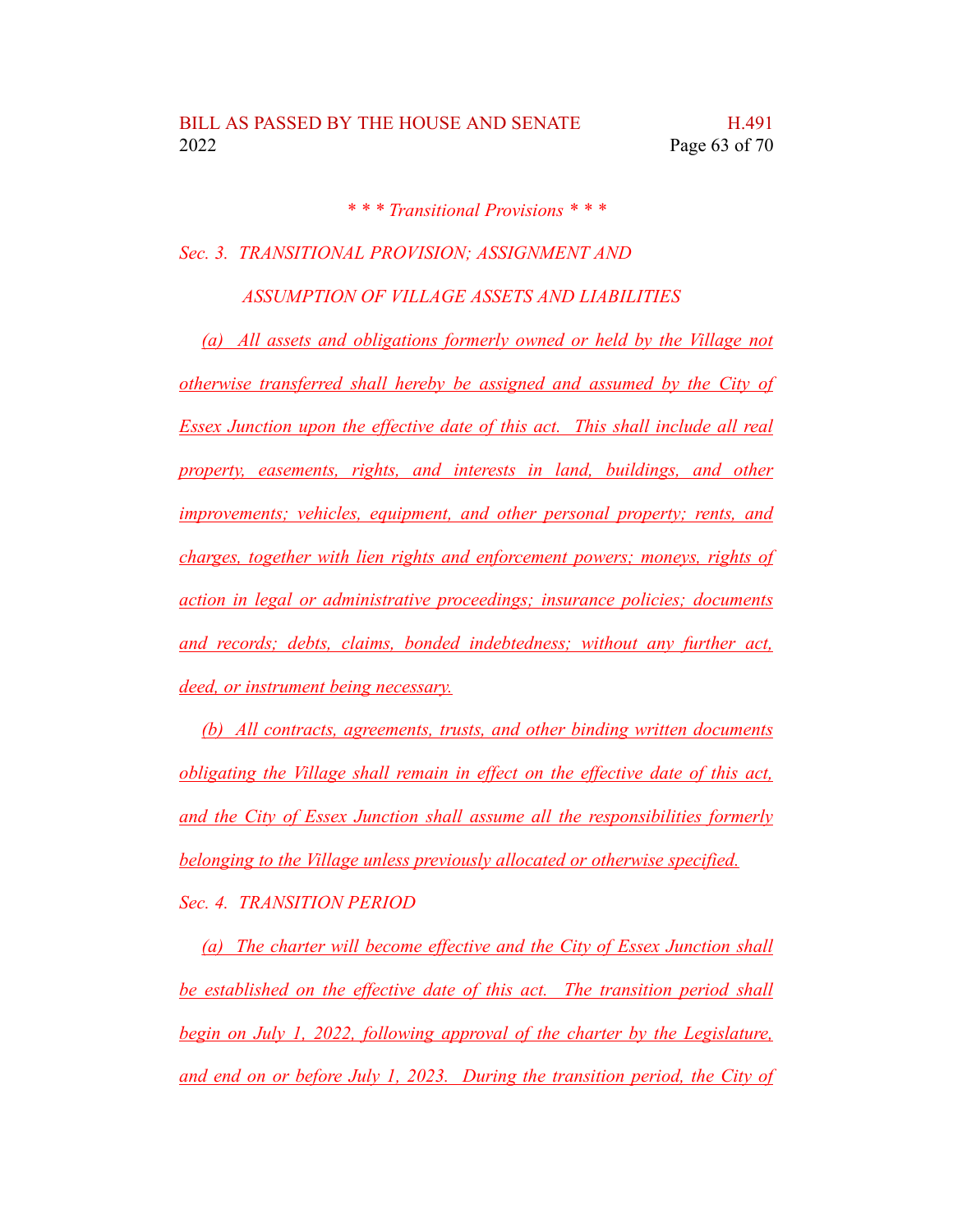*Essex Junction shall continue to receive and pay for consolidated services with the Town of Essex for assessing, clerk/treasurer, information technology, police, public works, and stormwater. The City Council shall set a tax rate and collect taxes to meet the obligations for the City's share of the Town of Essex municipal operations and all of the City of Essex Junction municipal operations throughout the transition period, per the budgets approved by the voters of the Town of Essex and the Village of Essex Junction (now the City of Essex Junction) the previous March and April. The taxes collected by the City for the Town of Essex shall be paid to the Town of Essex in two equal installments on or before October 15 and April 15. At the end of the transition period, the City of Essex Junction shall be fully organized.*

*(b) Nothing in this section shall affect or limit other provisions in this subchapter or in other subchapters, which serve a transitional purpose and which by their own provisions continue beyond the transitional period. In such cases, transitional provisions intended to extend beyond the transitional period shall be governed by specific sunset terms.*

*Sec. 5. TRANSITIONAL PROVISION; ORGANIZATIONAL MEETING*

*The first annual City Meeting shall occur on the date set forth by the voters at the most recent Village annual meeting, following approval of the charter. This shall be a meeting of the City of Essex Junction and shall be noticed and warned to all residents of the City of Essex Junction. This meeting shall be for*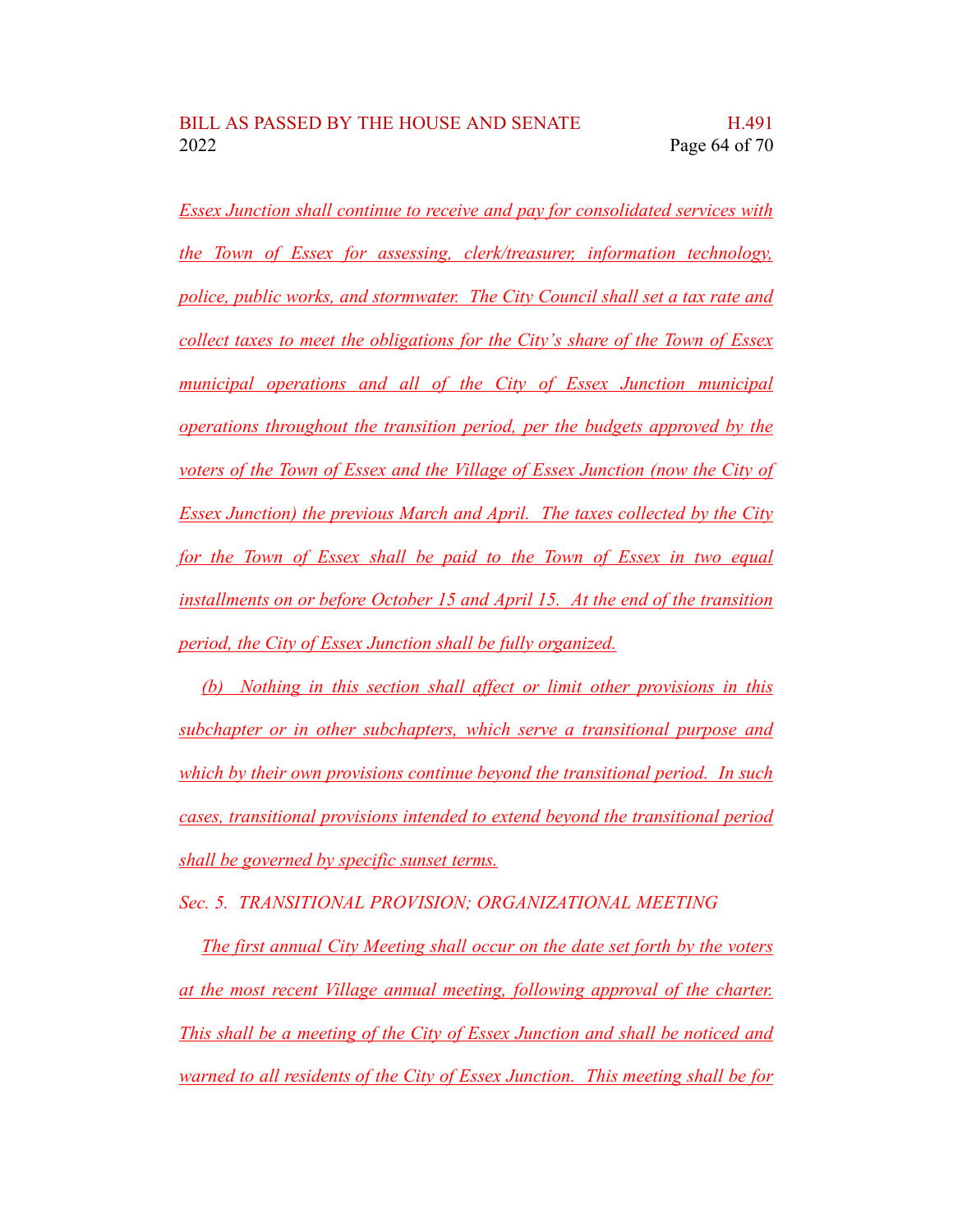*the purpose of presenting and discussing the budget only. Other City business may also be presented and discussed but not voted on. After presentation and discussion of the budget and any other business, the meeting shall adjourn. Voting on the budget and the election of councilors shall be by Australian ballot and shall occur on the date set forth by the voters at the most recent Village annual meeting.*

*Sec. 6. TRANSITIONAL PROVISION; VILLAGE CENTER AND*

*NEIGHBORHOOD DEVELOPMENT AREA DESIGNATIONS*

*The Village Center District and Neighborhood Development Area, as designated in the Essex Junction Land Development Code, shall continue in the new City for the purpose of continuing the downtown revitalization efforts as outlined in the Village's Comprehensive Plan, and shall retain any and all State designations for the purposes of redevelopment in force at the time of adoption of the charter or until such designations are withdrawn or amended as per routine statutory process.*

*Sec. 7. TRANSITIONAL PROVISION; GOVERNING BODY*

*(a) When the charter becomes effective and the City of Essex Junction is established on July 1, 2022, following approval of the charter by the Legislature, all members of the Village Board of Trustees shall become members of the City Council and shall continue to serve in their capacities and shall serve out their elected terms. The president, vice president, and clerk of*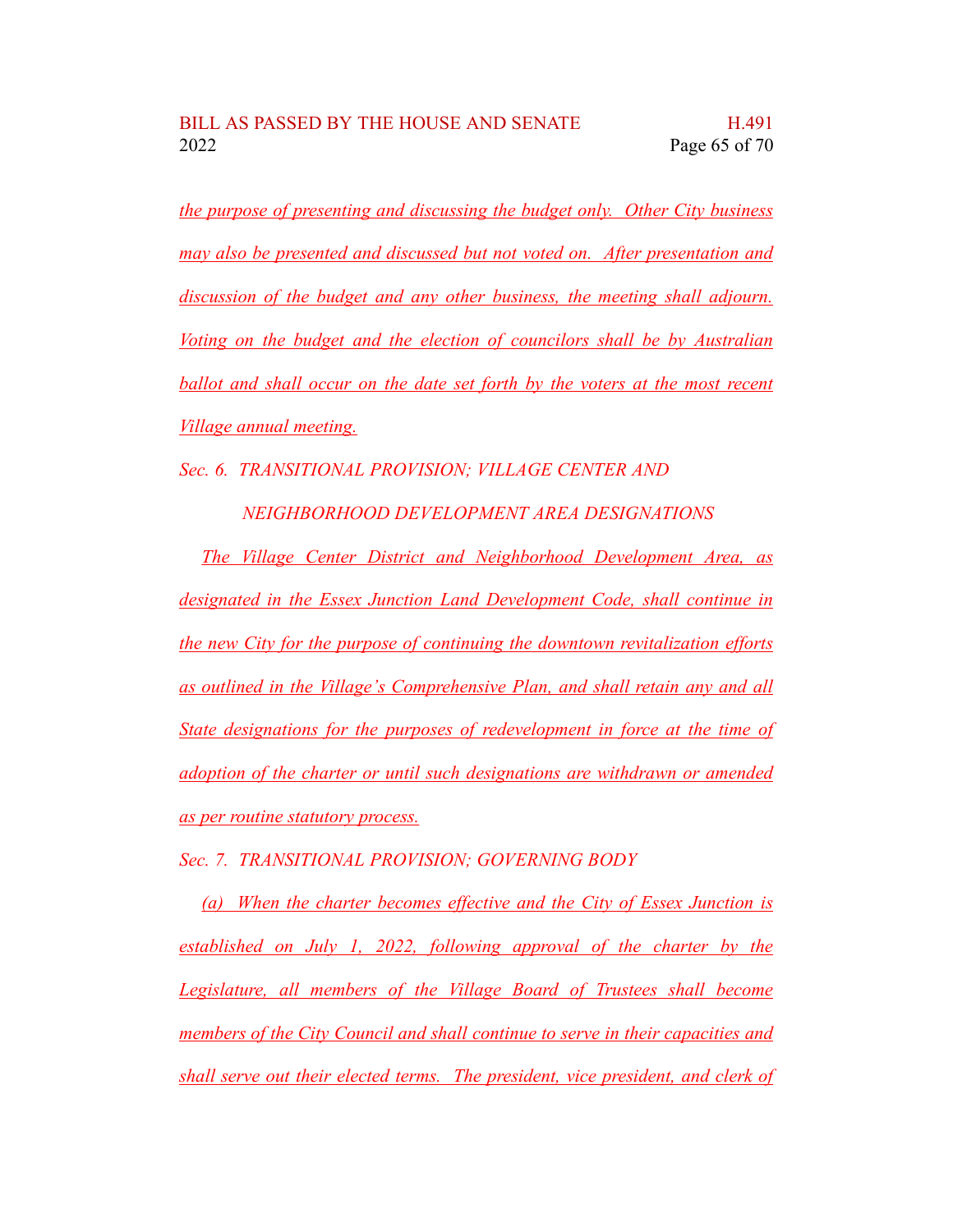*the Council shall continue to serve in their capacities until the board reorganizes pursuant to chapter 4, subsection 204(a) of this charter.*

*(b) The Councilors shall warn and hold meetings as appropriate. The Councilors shall address all details and issues relating to the transition from the Village of Essex Junction to the City of Essex Junction.*

*(c) The Council shall review, consider, and adopt all regulations, ordinances, and plans from the former Village of Essex Junction as its own.*

*(d) The City Council, with the assistance of the City Manager and staff, shall propose and warn in the manner pursuant to the charter, the first annual budget of the new City of Essex Junction for consideration by the voters at the first annual meeting.*

*Sec. 8. TRANSITIONAL PROVISION; BUDGET AND*

## *ADMINISTRATION*

*Following the approval of the charter by the Legislature, the City Manager will propose a budget for the City for the next fiscal year that addresses proper service levels, contractual obligations, capital projects, and debt, and that reflects any changes related to the incorporation of the City of Essex Junction.*

*Sec. 9. TRANSITIONAL PROVISION; SEPARATION OF CITY AND*

# *TOWN DEPARTMENTS*

*The City Council shall employ a City Manager. The City Manager shall plan and hire for the separation of all consolidated departments with the Town*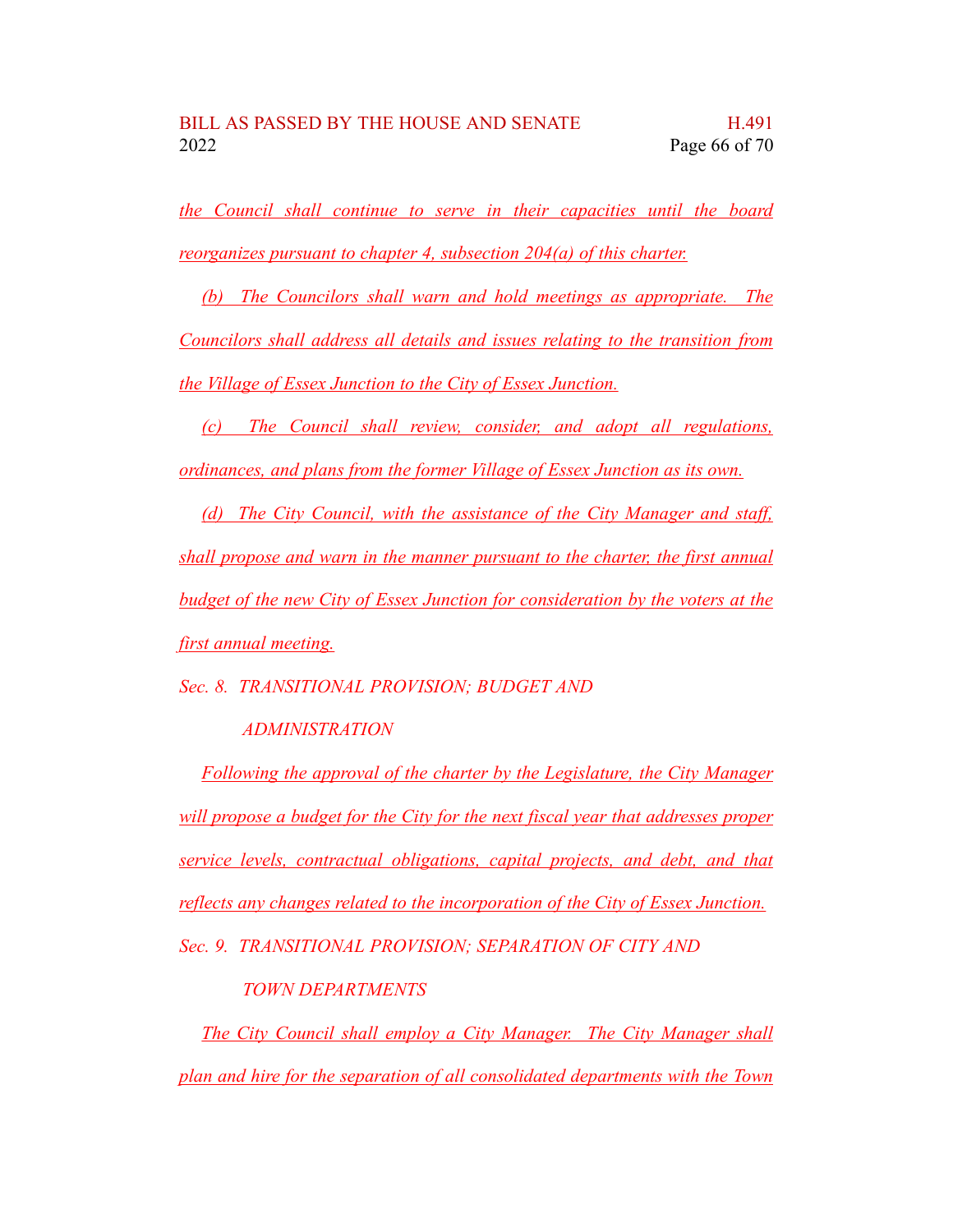*of Essex by the end of the transition period, unless contracts are signed stating otherwise, in which case the contracts shall dictate the terms for the sharing of services between the City of Essex Junction and Town of Essex.*

*Sec. 10. TRANSITIONAL PROVISION; PLANNING AND*

*DEVELOPMENT*

*(a) On the effective date of this charter, the former Village plan, the former Village's zoning bylaws and Land Development Code, and any Village Ordinances shall remain in effect until amended or revised by the new City Council.*

*(b) From the effective date of this charter, the Village of Essex Junction Planning Commission and the Village of Essex Junction Zoning Board of Adjustment shall become the Planning Commission and the Development Review Board of the City of Essex Junction, respectively.*

*Sec. 11. TRANSITIONAL PROVISION; APPOINTED COMMISSION*

*AND COMMITTEE MEMBERS*

*All current Trustee appointed commission and committee members shall serve out the remainders of their terms, and new positions shall be filled upon the existing schedules and as they become available.*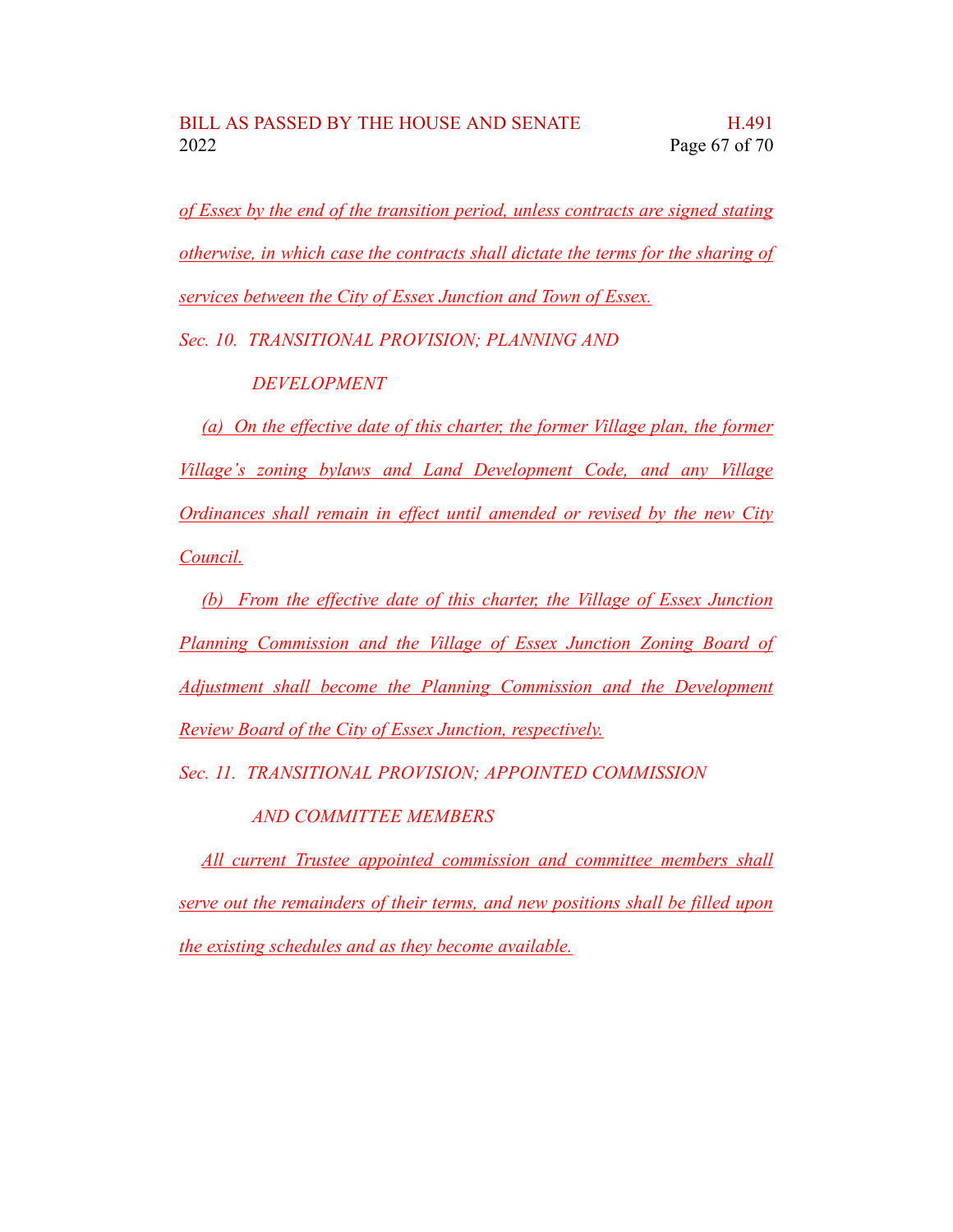*Sec. 12. TRANSITIONAL PROVISION; UNIFICATION AND ADOPTION OF ORDINANCES, BYLAWS, AND RULES*

*On the effective date of this charter, all ordinances and bylaws of the Village of Essex Junction shall become ordinances and bylaws of the new City of Essex Junction. The City Council shall be fully authorized to amend or repeal any ordinance according to the provisions of subchapter 5 of the charter. Whenever a power is granted by any such ordinance or bylaw to an officer or officers of the Village of Essex Junction, such power is conferred upon the appropriate officer or officers of the new City of Essex Junction. Sec. 13. TRANSITIONAL PROVISION; PERSONNEL*

*(a) On the effective date of this charter, all employees of the Village of Essex Junction shall become employees of The City of Essex Junction and any and all employment contracts of the Village shall be assumed by the City unless otherwise terminated, reexecuted, or renegotiated. Any and all personnel policies and regulations adopted by the Village shall become policies and regulations of the City of Essex Junction until further repealed, amended, or restated.*

*(b) The dates of hire with the Village of Essex Junction will be used as the dates of hire for purposes related to benefits with the new City of Essex Junction and all accrued benefits shall carry over.*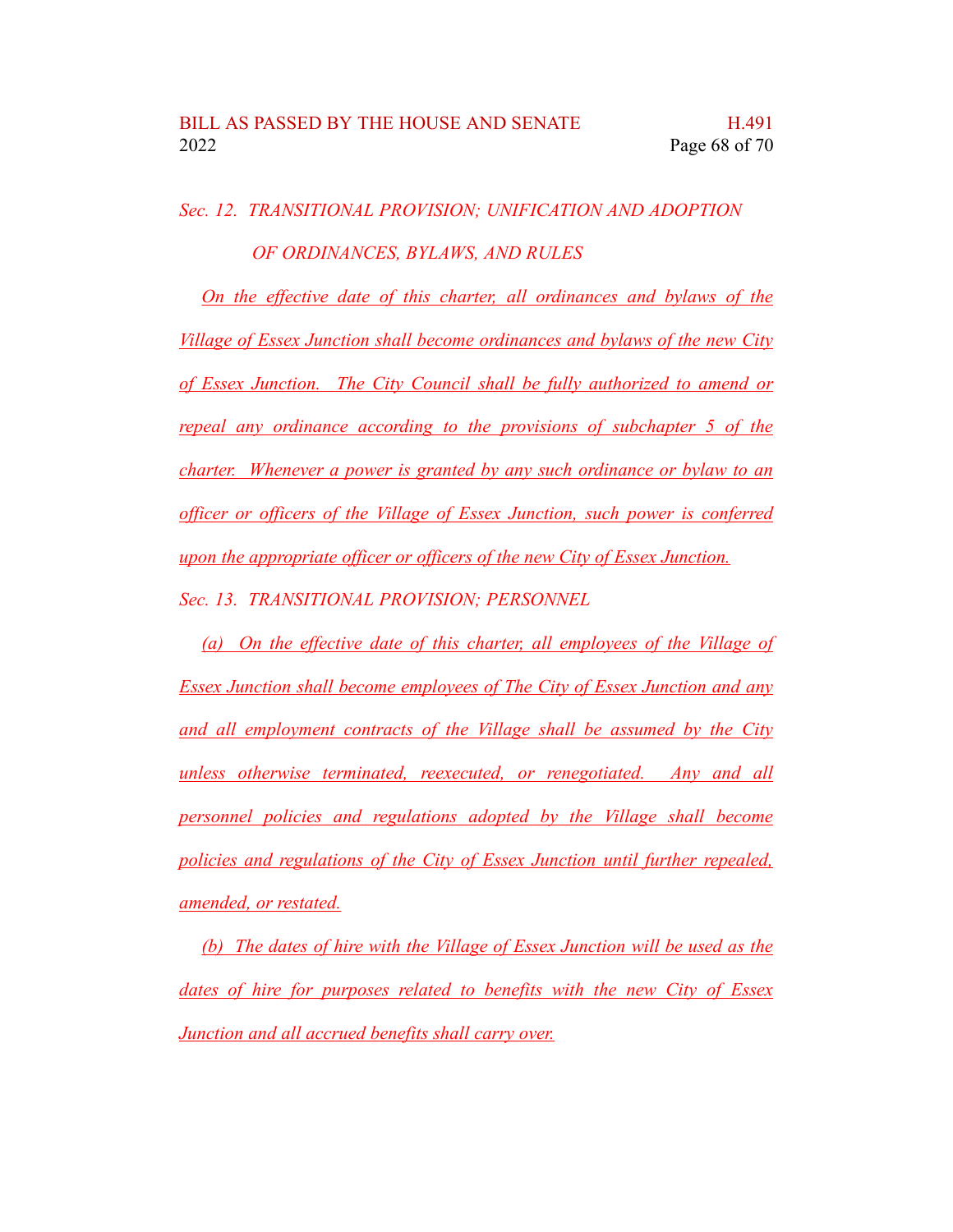*Sec. 14. TRANSITIONAL PROVISION; FINANCES*

*(a) Upon the effective date of this charter, the City of Essex Junction shall adopt any and all portions of the Town of Essex Grand List for properties located within the borders of the City. Any and all property tax payments due and delinquencies incurred for the Village of Essex Junction prior to the effective date of this charter shall be payable to the Town of Essex. Upon the effective date of this charter, any City taxes due and delinquencies incurred shall be payable to the City.*

*(b) All existing contractual agreements, including but not limited to tax stabilization agreements and any agreements related to the conveyance of real property, within the Village of Essex Junction shall hereby be assigned to the City of Essex Junction.*

*Sec. 15. TRANSITIONAL PROVISION; FUTURE GOVERNANCE*

### *COMMISSION*

*Within three years after the approval of this charter by the Legislature, the Council shall appoint a special commission to study governance considerations such as, but not limited to, form of government, election of officials at-large or through wards or districts, governing body composition, term of office, term limits, and councilor compensation.*